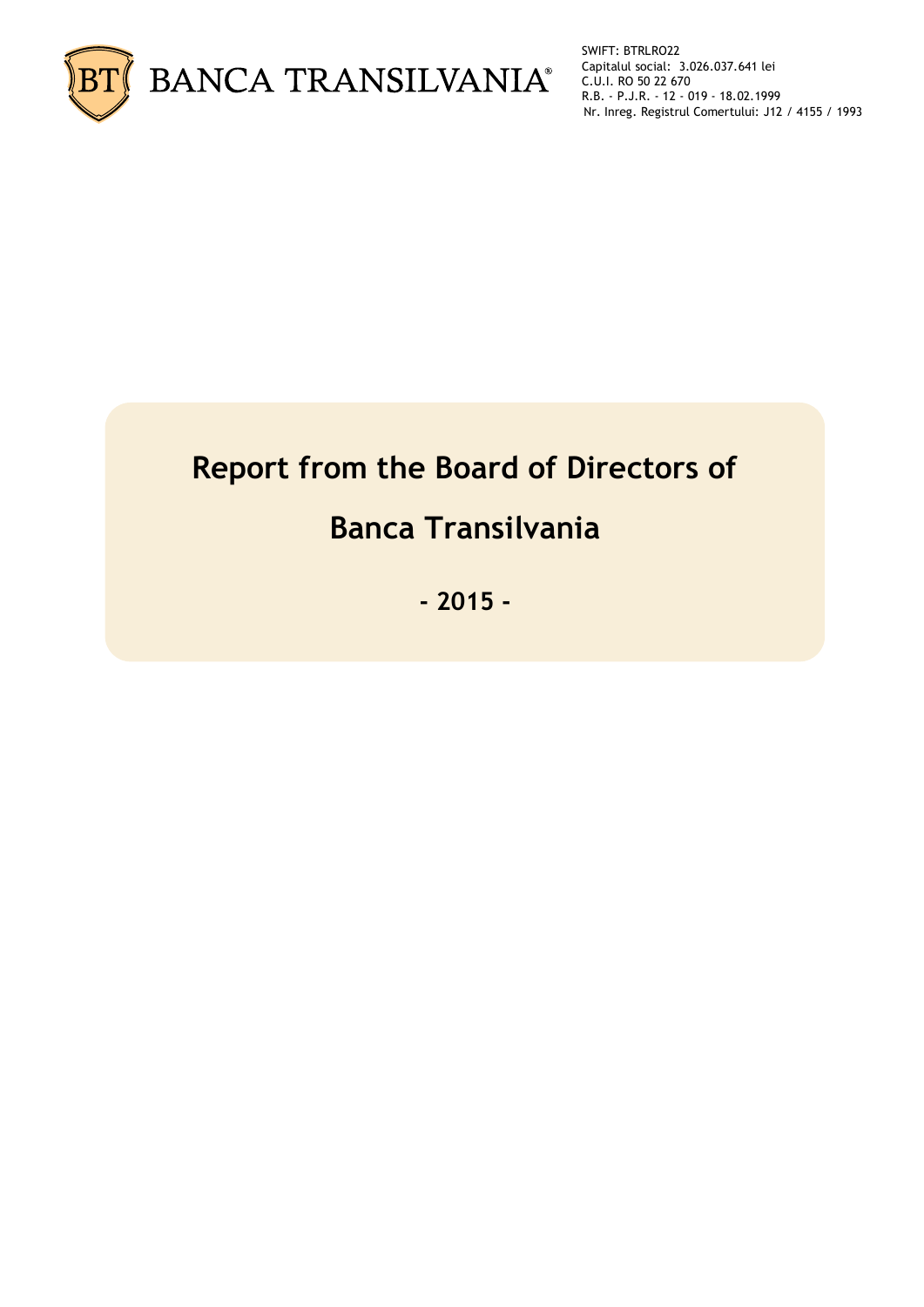## **CONTENT**

| PROPOSALS REGARDING 2015 PROFIT DISTRIBUTION AND SHARE CAPITAL INCREASE 19 |  |
|----------------------------------------------------------------------------|--|
|                                                                            |  |
|                                                                            |  |
|                                                                            |  |
|                                                                            |  |
|                                                                            |  |
|                                                                            |  |
|                                                                            |  |
|                                                                            |  |
|                                                                            |  |
|                                                                            |  |
|                                                                            |  |
|                                                                            |  |
|                                                                            |  |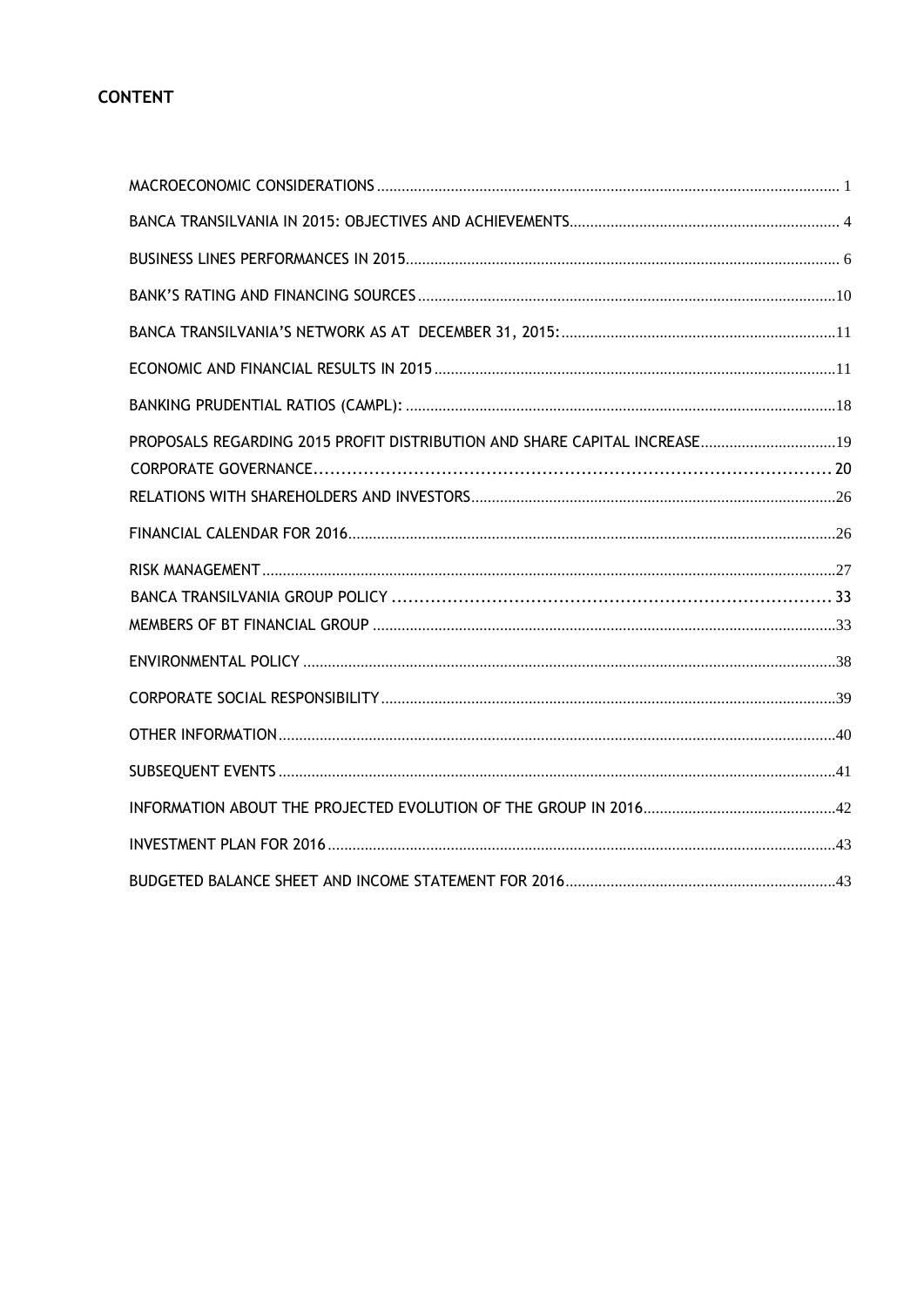## <span id="page-2-0"></span>**MACROECONOMIC CONSIDERATIONS**

The global economy lost steam in 2015, due to the intensity of the structural challenges in the emerging and developing economies. To this evolution also contributed the adjustments on the global financial markets, determined by the inflexion of the monetary policy in US. According to the International Monetary Fund (IMF) the global GDP increased by 3.1% YoY in 2015 (the lowest pace since 2009), down from 3.4% YoY in 2014, due to the deceleration of the emerging and developing countries (from 4.6% YoY in 2014 to 4% YoY in 2015). The developed economies slightly accelerated, from 1.8% YoY in 2014 to 1.9% YoY in 2015.

The US economy consolidated in 2015 (2.4% YoY). The private consumption acceleration and the labor markets' performance determined FED to launch a new monetary cycle in December 2015, increasing the reference interest rate from (0.0%-0.25%) to (0.25% - 0.50%).

In the Euro Area the GDP climbed by 1.6% YoY in 2015, speeding up from 0.9% YoY in 2014, due to the dynamics of the domestic demand, supported by the expansionary monetary policy implemented by the European Central Bank (ECB).

As regards the emerging and developing economies the deceleration in China (to 6.9% YoY, the lowest pace since the 1990s) and the incidence of recessions in Brazil and Russia (the GDP declined by 3.8% YoY and by 3.7% YoY, respectively) were the main topics in 2015.

In the financial side of the economy there can be noticed the low level of the inflationary pressures (influenced by the decline of the commodities' prices) and the increasing divergence in terms of monetary policies across the world. The event of 2015 was the decision of the IMF to include the YUAN in the SDRs basket starting 1 October 2016.

During 2015 the financial markets reacted to the divergent monetary policies of the main central banks around the world and to the structural challenges in the emerging economies, being noticed an increasing volatility, due to the rotation of the international financial flows.

The European shares increased (the EuroStoxx 50 by 3.8%), while the US dollar appreciated against the EURO (towards the highest level since 2003).

## **The Romanian macroeconomic and banking sector climate in 2015:**

The Romanian economy increased by 3.7% YoY in 2015, the best performance since 2008, according to the preliminary data published by the National Institute of Statistics (NIS). 2015 represented a benchmark year for the domestic economy, with a balanced distribution of the contribution of the production factors to the dynamics of the potential GDP, in a context of macro-financial consolidation (as expressed by the low levels of the current account and public finance deficits and by the balanced behaviour of the private sector in terms of investments and consumption). At the same time, the economic convergence process towards the Euro Area consolidated in 2015, either in nominal or in real terms.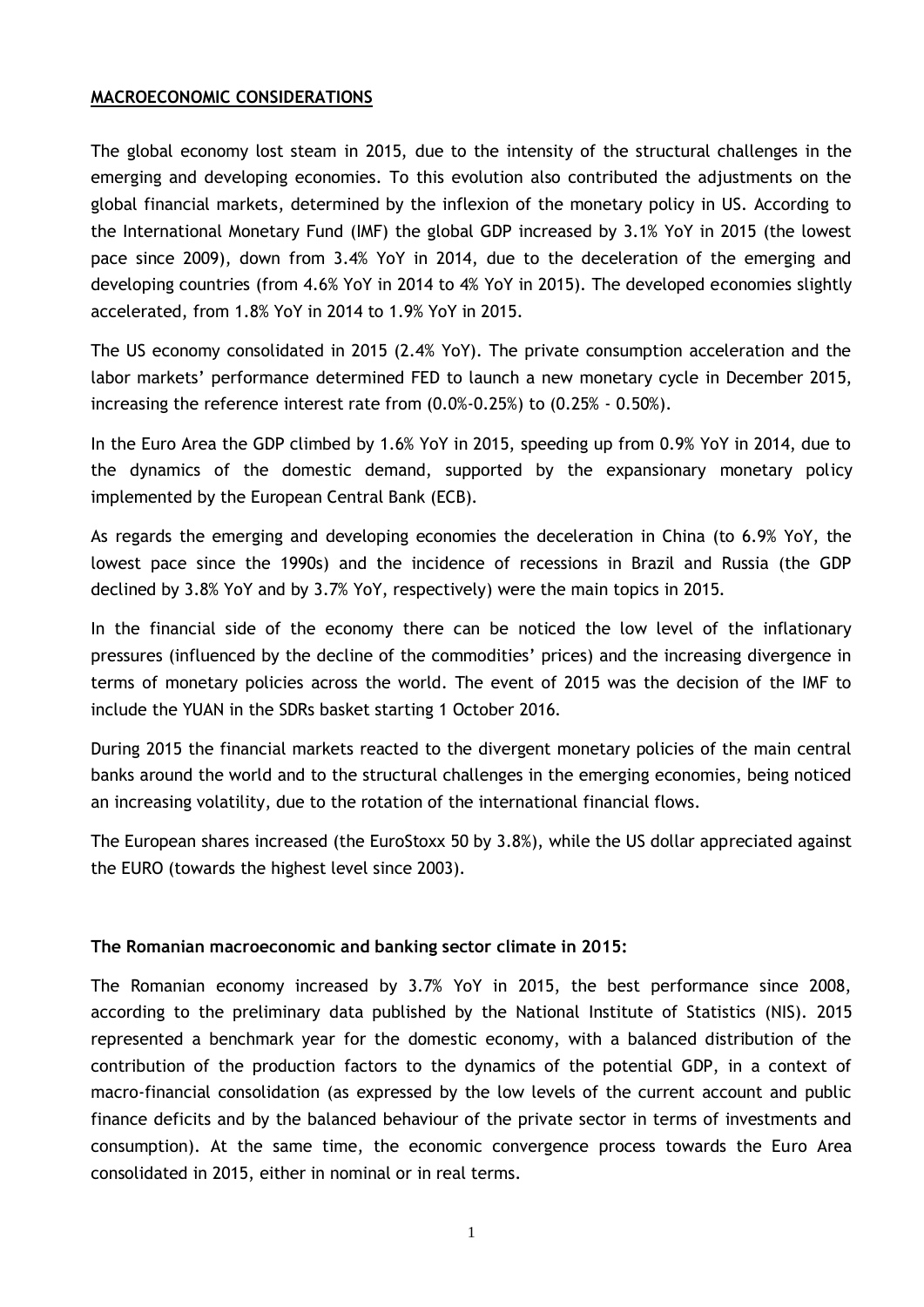

There can be noticed the performance of the domestic demand, supported by the expansionary policy-mix. The fixed investments rose for the second year in a row, with an accelerating dynamics (7.5% YoY) generating positive spill-over effects, an evolution confirming the entry of the Romanian economy in the post-crisis cycle.

At the same time, in 2015 the private consumption (the main component of the GDP) accelerated to over 6% YoY, according to the NIS data (the best pace since 2008), evolution supported by the increase of the real disposable income of the population (given the higher salaries, the VAT cut for food and food services, from 24% to 9% starting 1 June 2015 and the decline of the international oil prices) and by the re-launch of the credit markets.

The public consumption had a positive contribution to the YoY GDP dynamics in 2015 (around 0.2 percentage points), being noticed the acceleration of the investments in December (up by over 50% YoY, to RON 7.7bn, according to the data published by the Ministry of Finance). Last, but not least, the exports continued to climb in 2015 (by 4.7% YoY), given the acceleration of the Euro Area and the depreciation of the RON real effective exchange rate. The imports rose with a higher pace (8.4% YoY), given the dynamics of the domestic demand.

As regards the financial side of the economy there can be noticed the negative YoY dynamics of the consumer prices starting June, an evolution determined by the VAT cut for food and food services. The mid-run outlook for the consumer prices and the consolidation of the macrofinancial stability determined the National Bank of Romania (NBR) to continue the interest rate cut cycle in 2015, towards the record low level of 1.75%.

In 2015 the international macro-financial climate and the domestic factors (the speed-up of the economy, the policy-mix news – the adoption of the New Fiscal Act and the political news) influenced the evolution of the financial markets in Romania. There can be noticed the consolidation of the convergence towards the Euro Area in terms of the interest rates, both on the money markets and on the sovereign bonds markets.

On the FX markets the EUR/RON fluctuated in the interval (4.3965 – 4.5381) in 2015, while the yearly average consolidated at 4.4446.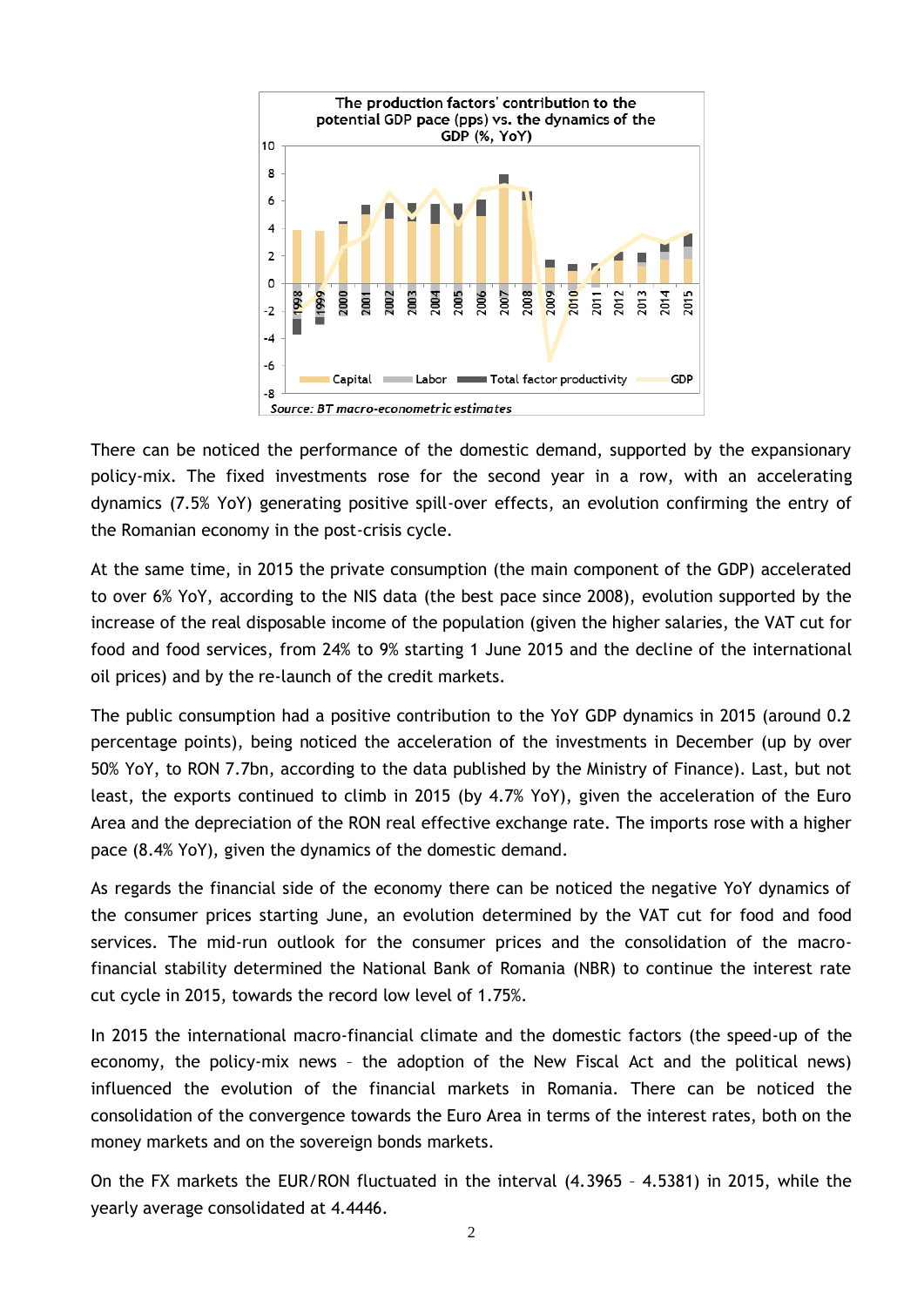

Last, but not least, on the Stock Exchange, the BET Index ended 2015 with a decline of 1.1%, an evolution diverging from that of the European Dow Jones Stoxx 600 (up by 6.8%).

The credit markets re-launched in 2015, due to the RON component dynamics, supported by: the decline of the financing costs and their convergence towards the Euro Area; the improvement of the economic confidence; the increasing competition in the banking sector.

The YoY dynamics of the non-government loans improved to 3% in December 2015 (a level of RON 217.5bn), the highest pace since the autumn of 2012: the RON component rose by 19.7% YoY (to RON 110.3bn), while the FX component decreased by 9.9% YoY (to RON 107.2bn). In other words, in 2015 continued the re-balancing process on the credit markets: at the end of the year the weigth of the RON component in the total non-government loans was 50.7% (close to the highest level since 2007). However, in 2015 the average volume of the non-government loans declined by 0.9% YoY, as the increase of the RON component by 12.8% YoY was counterbalanced by the decline of the FX component, by 10.9% YoY.

The non-government deposits continued the increase in 2015, to new high levels (RON 235.5bn in December), an evolution also influenced by the Government spending policy. Overall, the average volume of the non-government deposits increased by 7% YoY in 2015. Consequently, in 2015 the loans/deposits ratio hit new record low levels (85.8% in December), being confirmed the excess liquidity and the diminishing dependence on foreign financing.

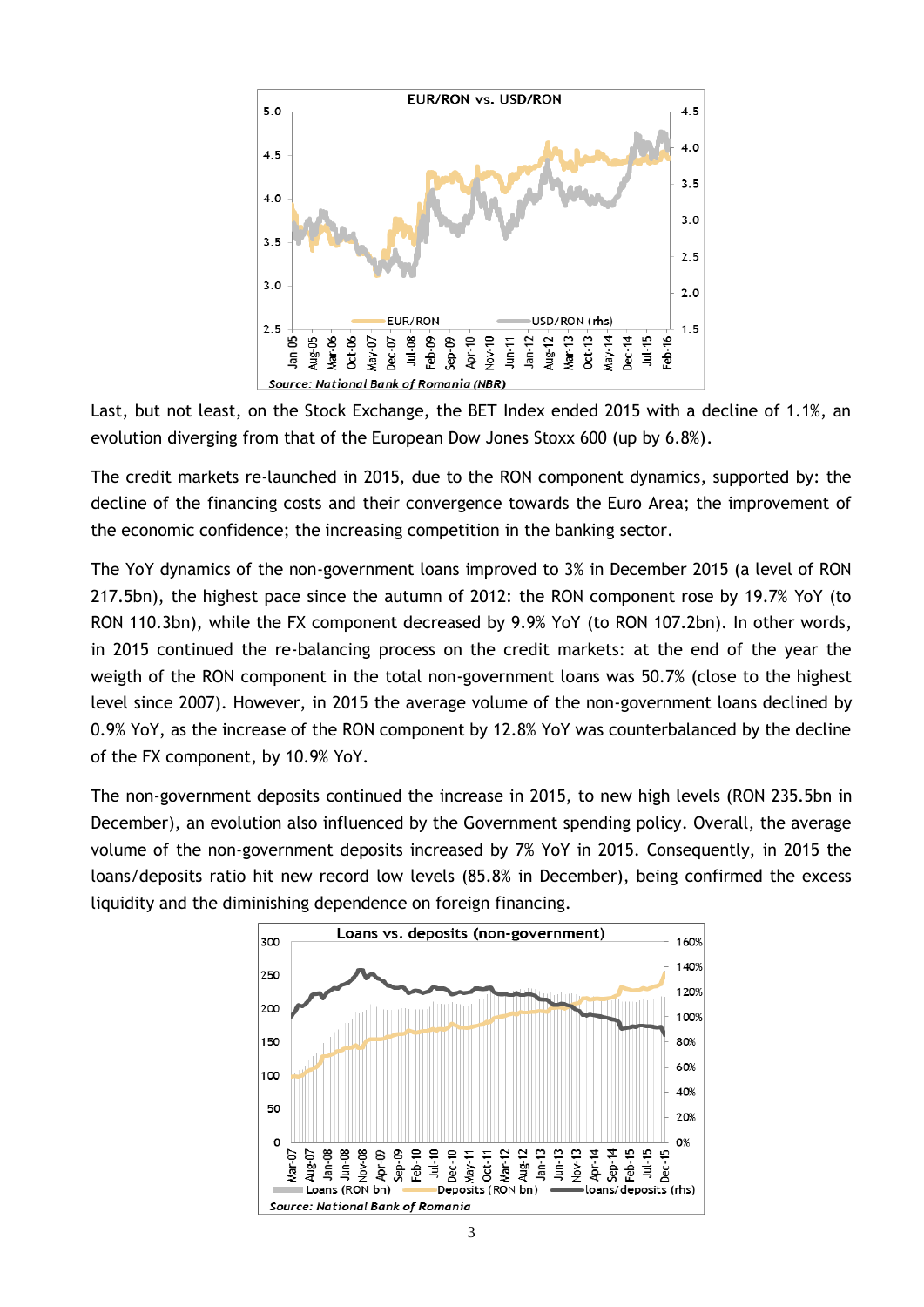As regards the banking sector, 2015 was the first year of the post-crisis cycle. The dynamics of this sector were strongly influenced by several factors last year: the acceleration of the Romanian economy through the fixed investments and private consumption, with positive spill-over effects for the real disposable income of the population and for the financial flows of the companies; the decline of the financing costs to record low levels; the sale of non-performing loans; the diminishing dependence on foreign financing, due to the increasing domestic savings ratio; the continuity of the consolidation process (the number of the players declined to 36 at the end of the year).

According to NBR statistics the total assets of the banking sector rose by 3.6% YoY to RON 377.3bn (record high level) in 4Q2015. Overall, in 2015 the average volume of the assets in the banking sector climbed by 2.9% YoY to RON 365.3bn.

The net aggregate result of the banking sector hit a record high level in 2015 (RON 4.9bn): ROE (return on equity) and ROA (return on assets) at 12.82% and 1.35%.

Last, but not least, the non-performing loans ratio continued to decline in 2015 (11.65% in November, the lowest level of the past five years), while the capital adequacy ratio consolidated at a level almost twice the minimum benchmark (17.51% vs. 8%).

## <span id="page-5-0"></span>**BANCA TRANSILVANIA IN 2015: OBJECTIVES AND ACHIEVEMENTS**

In the General Shareholder's Meeting dated 8th October 2015, the shareholders of Banca Transilvania (BT) have approved the merger with Volksbank Romania (VBRO). The merger process started in April 2015 and ended on 31 December 2015, all intermediary steps being completed in due time.

The novation of VBRO CHF loans was succesfully implemented: 83% of eligible Volksbank clients with CHF denominated loans have accepted the conversion offer and became BT clients.

The Bank implemented a program to grant exposure reductions for over 15,000 VBRO individual clients, the total value of the program being around RON 290 million.

The strategical development of the branch network at country level has been defined, together with the alignment functions in treasury, risk, conformity, anti-fraud and internal audit, as well as implementing actions to reduce potential operational risks.

The market share of BT increased to 12.57% at the end of 2015 based on total assets and the Bank consolidated the 3rd place in the top of the romanian banking system.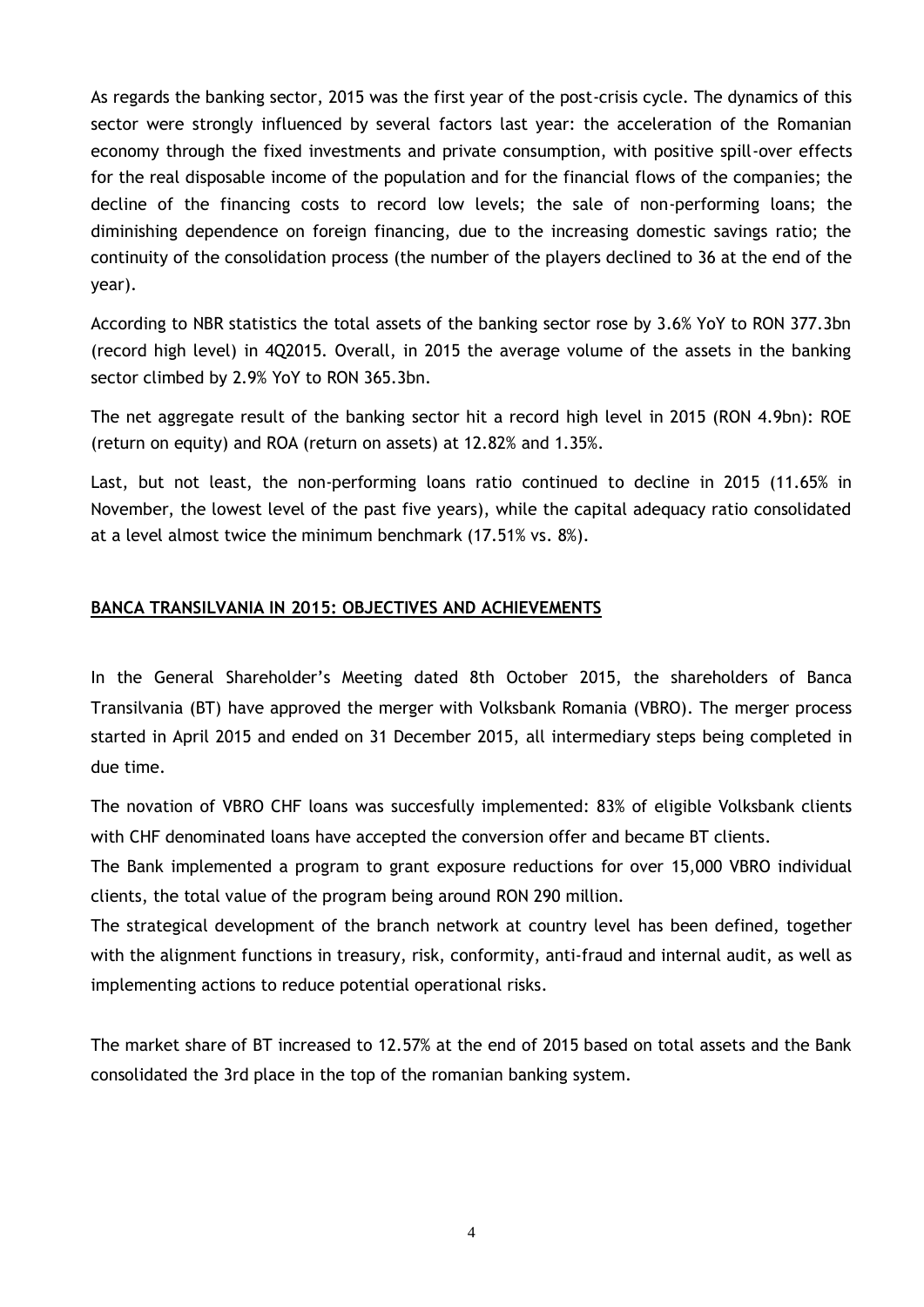

#### Top Banks - market share based on total assets 2011 - 2015

#### **The most important awards obtained by Banca Transilvania in 2015 were**:

- Oskar Capital for BT, "Best financial institution in Romania".

- "Bank of the Year" during the Leader's Financial Awards, organized by Business Arena;

- Banca Transilvania, one of the most admired and appreciated brands, according to Superbrands 2015;

- BT was designated "Bank of the Year in eCommerce", award received during the "GPeC Romanian eCommerce Awards Gala";

- BT was designated "Bank of the Year" for its outstanding results in cards activity during 2014 in the NOCASH Gala;

- BT, in top 10 most valuable romanian companies according to Ziarul Financiar rankings;

- KidCONT from BT targeting children, designated by Forbes the "Banking product of the year";

## **QUALITATIVE OBJECTIVES established and achieved by BT in 2015:**

- Implementing the new European Funds financing schema for the period 2014-2020;
- Development of the factoring business with focus of strategic economic sectors;
- Specific developments finished for the new CRM application Oracle-Siebel. Going live with the new Loan Origination application in all BT branches;
- The development of a more controlled and secure environment in order for the clients to be able to access the Bank's mobile applications on tablets and smartphones;
- Development of the BT24 application and preparation for bulk processing of salaries;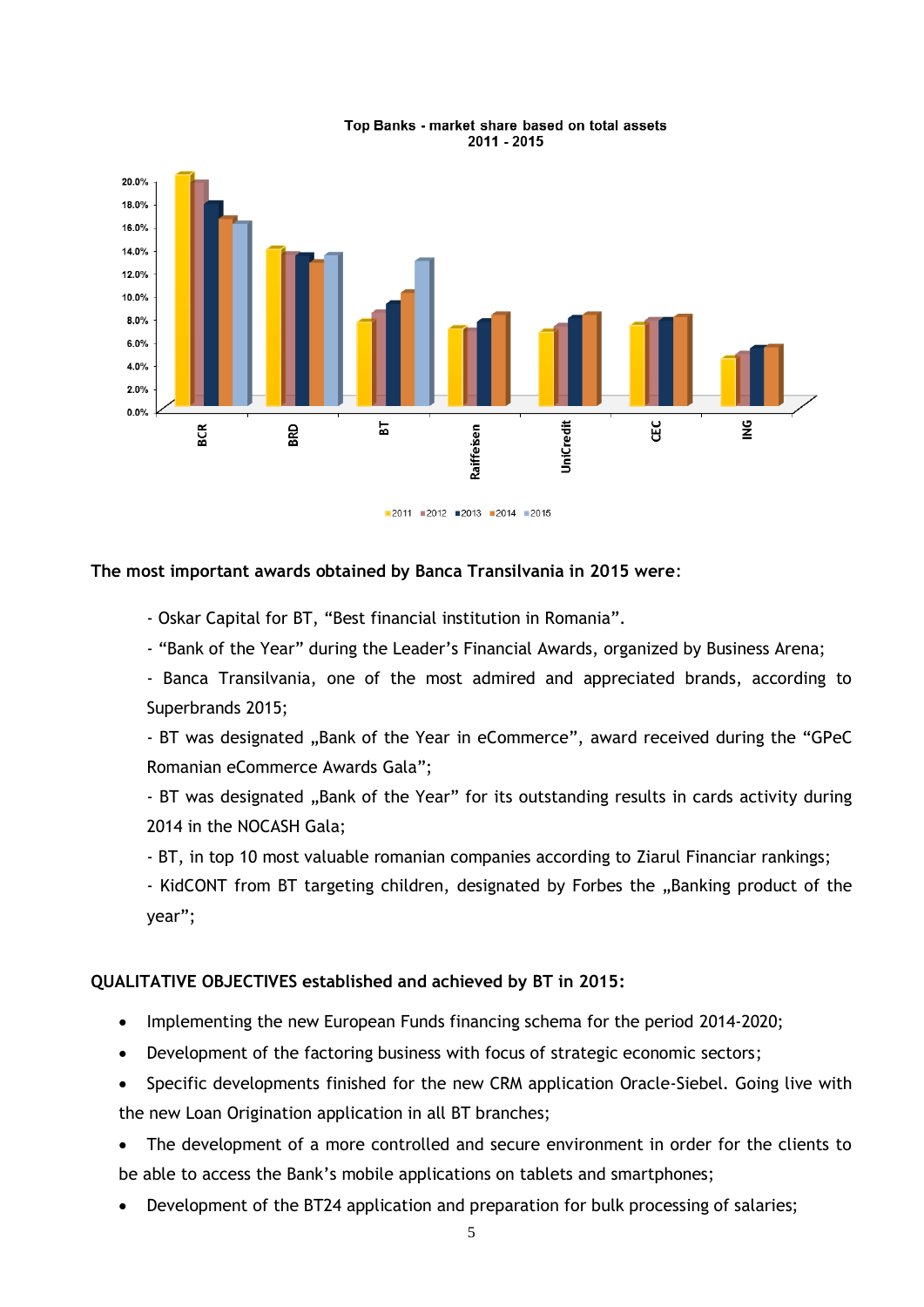- Maintaining and consolidating the 3rd position in top romanian banks in terms of assets;
- Increase in the quality of the loan portfolio;
- Orientation towards new target customers in the area of creative industries and liberal activities.

## **QUANTITATIVE OBJECTIVES assumed and achieved by BT in 2015:**

| <b>INDICATOR</b>                                         | <b>BUDGET</b>                                                                                  | <b>ACTUALS</b>                                                                                                     |
|----------------------------------------------------------|------------------------------------------------------------------------------------------------|--------------------------------------------------------------------------------------------------------------------|
| <b>Total Assets</b>                                      | RON 44 billion, 23% higher than RON 47.34 billion, 33% higher<br>2014                          | than 2014                                                                                                          |
| Gross profit                                             | RON 2,226 million, 341% higher<br>than 2014                                                    | RON 2,265 million, 348%<br>higher than 2014 (including<br>VBR acquisition bargaining<br>gain of RON 1,651 million) |
| Deposits from clients                                    | RON 35.5 billion, 18% higher than<br>2014                                                      | RON 38.4 billion, 28% higher<br>than 2014                                                                          |
| Loans and<br>advances<br>customers                       | to RON 27.4 billion, 38% higher than RON 28 billion, 40% higher<br>2014                        | than 2014                                                                                                          |
| Shareholder's Equity                                     | RON 5.9 billion, 59% higher than RON 6,118 million, higher by<br>2014                          | 65% than 2014                                                                                                      |
| Cards issued in 2015                                     | 2.5 million cards                                                                              | 2.54 million cards                                                                                                 |
| Loans / deposits ratio                                   | 0.70                                                                                           | 0.72                                                                                                               |
| BT24 Internet Banking and<br>Mobile Banking transactions | Development of the new BT24<br>application and preparation for<br>the bulk salaries processing | Realised                                                                                                           |
| Investment budget                                        | EUR 24.92 million (VAT included)                                                               | <b>EUR</b><br>23.53<br>million<br>(VAT<br>included)                                                                |

## <span id="page-7-0"></span>**BUSINESS LINES PERFORMANCES IN 2015**

## CLIENT BASE EVOLUTION:

The number of active clients per business lines increased in 2015 by 14% as compared to the previous year, being structured as follows:

| <b>BT</b> active clients | 31.12.2015 | 31.12.2014 | 2015/2014 |
|--------------------------|------------|------------|-----------|
| Corporate*               | 11,355     | 9,840      | 15%       |
| IMM*                     | 190,899    | 165,993    | 15%       |
| Retail                   | 1,949,216  | 1,718,191  | 13%       |
| <b>TOTAL</b>             | 2,151,470  | 1,894,024  | 14%       |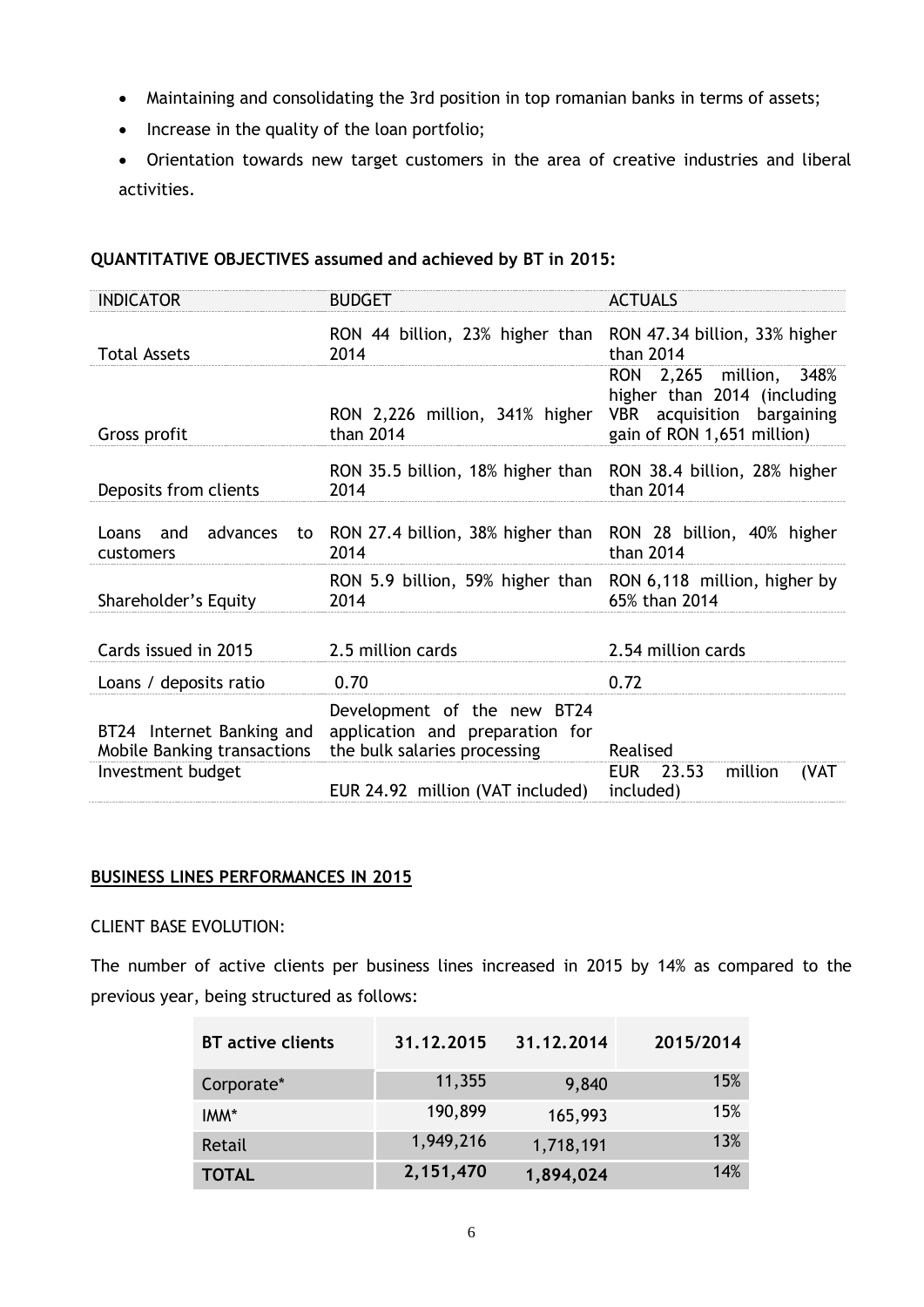\* *The classification of the legal persons into the category of Large Companies or SME's is regulated by internal rules setting the conditions for the classification of clients per business segments.*

In a year of recovery for lending and consumption, but also with new challenges in the market, BT Financial Group managed to increase organically by 10% in the lending activity and by 19% in deposits, above these adding also the positive impact from Volksbank acquisition. BT focused mainly on SME and Retail client base, developing also other complementary areas like agribusiness and medical equipment.

The cash and non-cash new loans disbursed in 2015 were in amount of RON 6.57 billion, corresponding to 27,800 new contracts.

## CORPORATE BANKING

The Corporate loan portfolio grew by 10.6% in 2015 reaching a total lending volume of RON 11,027 million. This increase occurred even if non-performing loans in amount of RON 435 million which were provisioned 100% have been moved in off-balance sheet accounts. New cash loans production was RON 4.18 billion while the non-cash facilities granted were in amount of RON 0.841 billion. The resources raised from corporate clients by the end of 2015 were 26% higher than those in 2014, reaching RON 9,873 million. On the 31<sup>th</sup> of December 2015, the Corporate business line had a portfolio of 11,355 active clients. The average ticket for the new corporate loans of RON 5 billion (cash and non-cash), was RON 400 thousand. The total number of new loans granted to corporate clients in 2015 was 10,221. Operational revenues increased by 4.8% in 2015 versus 2014.

## SMALL AND MEDIUM ENTERPRISES (SME'S):

On 31.12.2015, the number of active SME clients was 190,899 which is 15% higher than in 2014. The resources generated by the SME business line increased by 44.75% in 2015, reaching RON 5,235 million. The SME loan portfolio was RON 3,077 million at the end of 2015, which is 19.3% higher than the previous year (despite the non-performing loans recorded in off-balance and provisioned in proportion of 100% in amount of RON 60 million). More than 17,600 new loans were granted in 2015 totalling over RON 1.5 billion, with an average ticket of over RON 100 thousand. Operational revenues increased in 2015 by 5.12%.

## EVOLUTION OF BUSINESS SECTORS:

The *Healthcare Department* reached a balance of RON 1,192 million, which is 22.5% higher than in 2014 (RON 973 million), with new loans in amount of RON.

The *Agribusiness sector* granted new loans in amount of RON 902 million.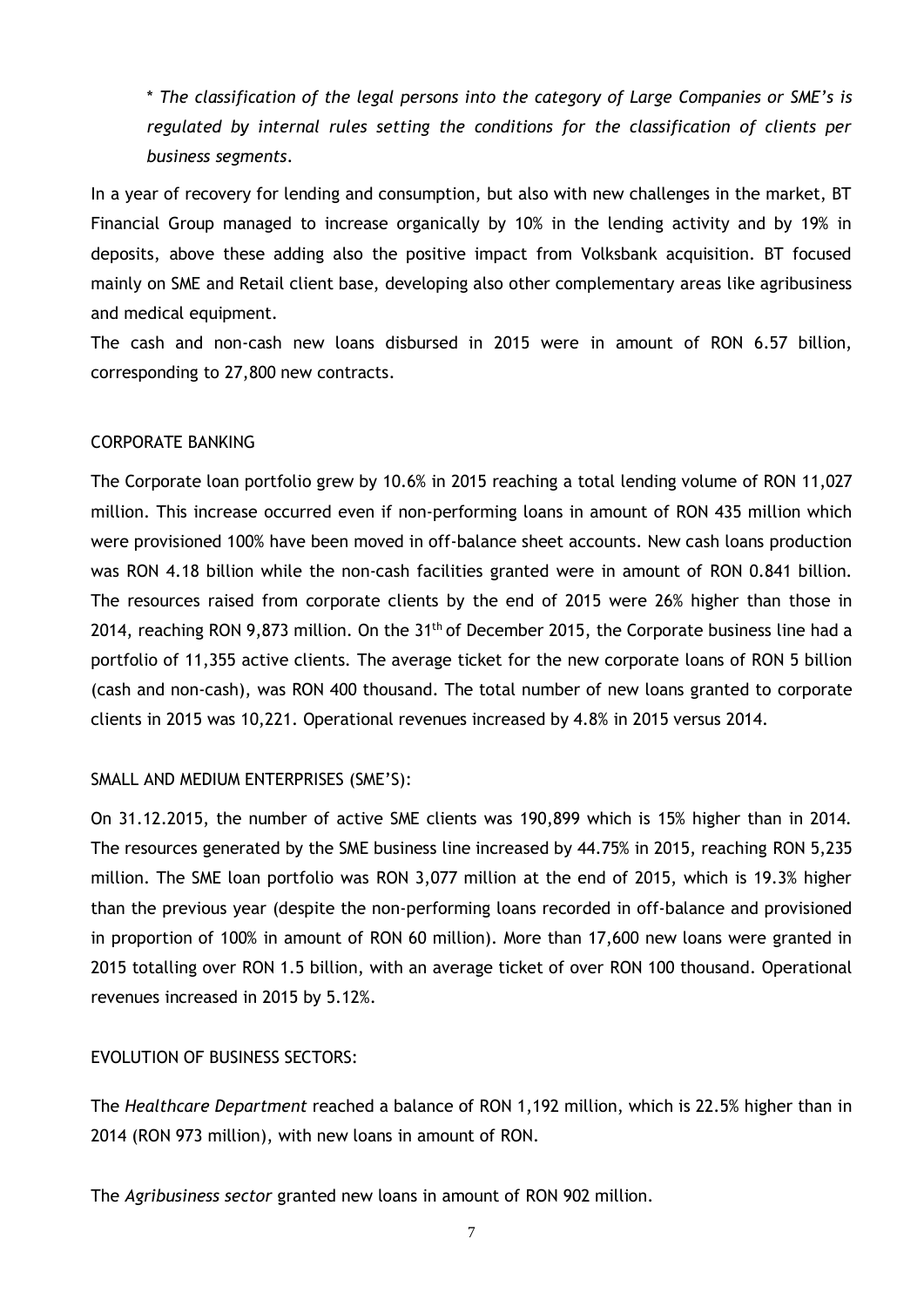The *Transaction Banking Department* managed an 11% increase of total income from operations (excluding Trade Finance and FX revenues) in all business lines for companies in 2015.

### RETAIL BANKING

In 2015 the Retail area brought consistent growth for the Bank, being the year of Volksbank clients' integration in BT organisation. The increase in Retail loans stock was 82.6% higher than last year, reaching a total amount of RON 13,633 million, out of which 36% is due to Volksbank merger (despite the non-performing loans recorded in off-balance and provisioned in proportion of 100% in amount of RON 235 million). The resources from retail clients in 2015 amounted to RON 23,286 million, which is 25.2% higher than the level recorded in 2014 (RON 18,595 million), out of which 8% is due to Volksbank merger.

The Retail active clients, at 31 December 2015, were 1,949,216, higher by 13% than last year (1,718,191), out of which 4% increase is represented by Volksbank clients.

Banca Transilvania ended 2015 with a total of 2,547,184 cards issued and a market share of 18.50% in cards transactions. The cards portfolio increased by 8.5% during 2015. Star BT program increased the transactions with retailers based on credit cards by 30% in 2015.

Launching the BT Flying Blue program at the end of 2014 consolidated the Bank's position in the premium segment, a more positive image for BT Group and a portfolio of cards with activation rate above 80%.

In 2015 Banca Transilvania was designated for the 5th time in the last 7 years the "Bank of the Year" in the cards market, based on indicators like: number of cards issued, volume of transactions, new products, new agreements with retailers for acceptance of card payments, etc. The award was granted at the NoCash 2015 Awards, BT being also recognized as leader also in the following categories:

- Visa Electron BT was designated the best "Shopping card of the year": the most used card for payments at retailers with over 22 million commercial transactions
- The highest number of debit cards issued: over 300.000 Visa Electron BT cards
- The highest number of credit cards issued: 70.000 Star Forte cards
- The highest number of Corporate cards issued: 46.000 business cards
- The highest number of business cards transactions turnover: 53.6 transactions/year/card and average annual turnover of 51,624 RON/card (the most active cards in the market)
- The highest number of transactional volumes in the banking system: 76 million transactions, which generated a volume of RON 28,800 million, higher by 15,4% fata de 2013
- The best results in e-commerce in Romania: over 4,6 million online payments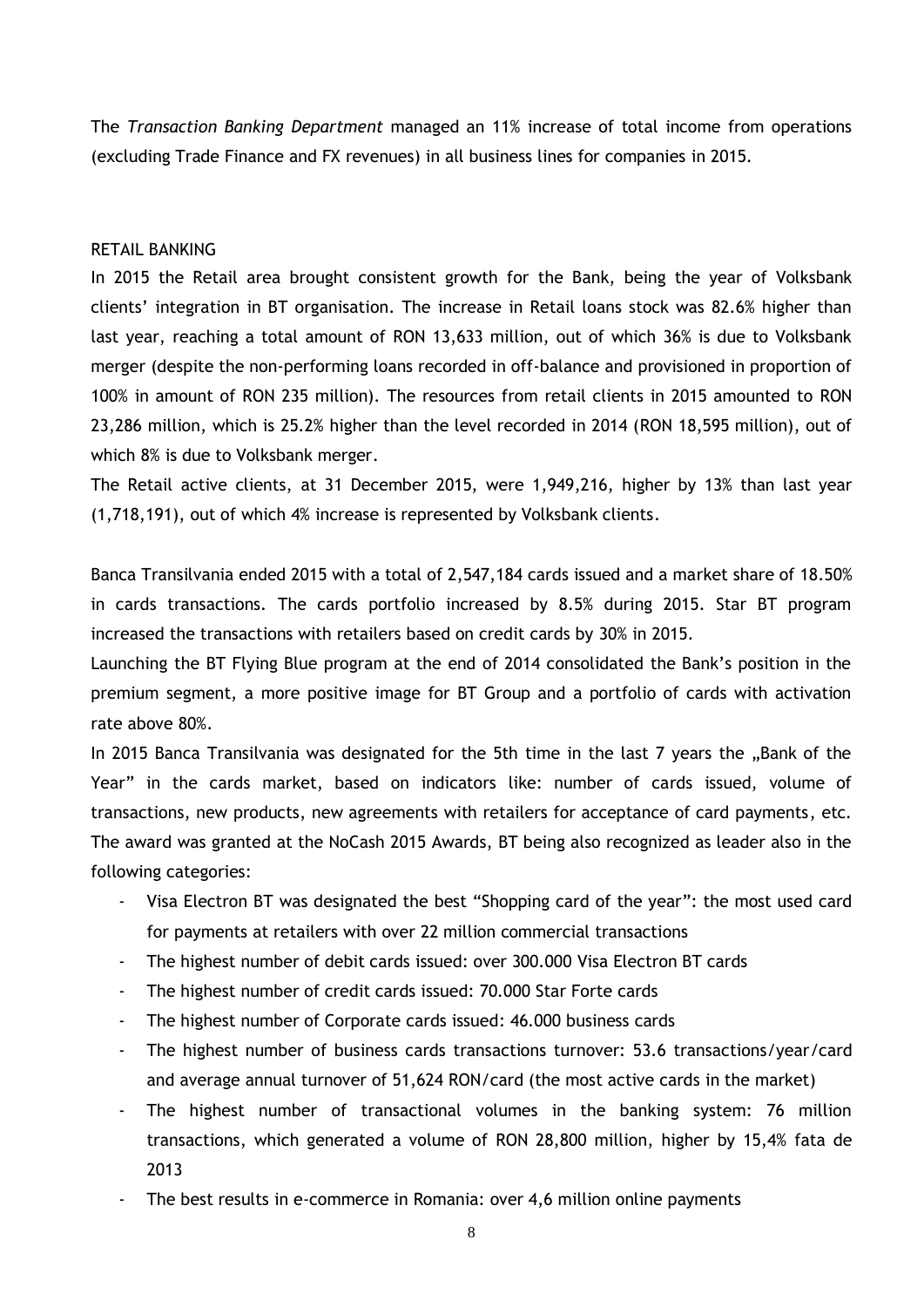The Bank has a number of 1,015 ATM's, 25,352 POS's and collaborates with more than 500 retailers using e-commerce.

At the end of 2015 there were 660,000 BT24 Internet Banking clients, higher by 25% than in 2014. In the same time the number of clients using BT24 Mobile Banking increased by 65% at over 135,000. Following the merger with Volksbank the total number BT24 users increased by almost 16,000 clients.

In 2015 the Internet and Mobile Banking improved with new functions: online account opening, purchase of vignettes, manage BT Asset Management fund units and buying credits for mobile phone cards.

## TREASURY:

Driven by the increased lending activity, there was an increase of 19% in FX volumes which reached RON 143 million last year.

The Bank's Treasury activities increased in 2015 mostly due to the higher volume of fixed-income holdings, the AFS portfolio increasing by 13.66% versus 2014.

## OPERATIONAL / IT PERFORMANCES:

The objectives proposed and achieved in 2015 were:

- The integration of the Volksbank network by defining a strategy at national level;
- Production phase of module 2 of the new CRM Oracle-Siebel application dedicated to Corporate lending in the second semester of 2015;
- Centralization of the garnishment processing;
- Implementing the new solution for collection of past due amounts;
- Implementing the SEPA module in relation with Transfond both in RON and EUR for the Italy branch;

## HUMAN RESOURCES:

On 31 December 2015, the total number of BT employees was 7,522 people (2014: 6,811 people).

The average number of BT employees in 2015 was 6,427 people (2014: 6,161 people).

Number of active employees as at 31 December 2015 was 6,854 people (2014: 6,236 persons), out of which 366 is the increase from Volksbank merger.

The average age of employees was 36.9 years (in 2014-35.25 years). Distribution by gender: 76% women and 24% men (in 2014 - 76% women and 24% men).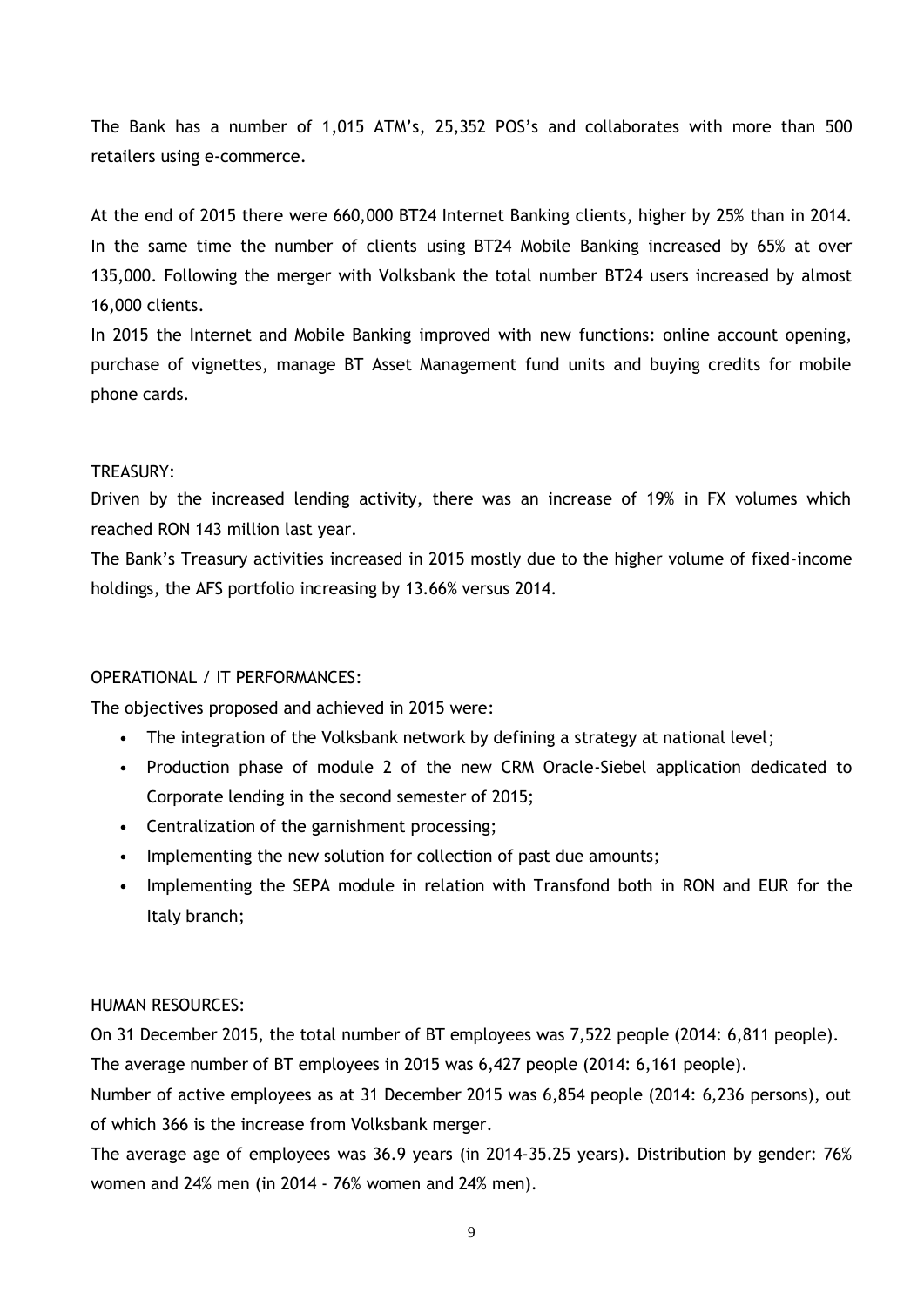In 2015, the Human Resources activity was focused on main two directions:

1. Development and motivation of Banca Transilvania employees

2. Preparing for the merger with Volksbank

1. With regard to the development and motivation of BT employees there were organised over 16,000 hours "in-class" courses with over 5,800 participants. The e-learning platform was accessed over 11,000 times for the 17 courses internally developed. Also, we launched the program "Star BT" in which participated 81 employees involved and loyal to the Bank. The program was organized in two series: BT Entrepreneur Leader's Academy delivered by Qualians under license of Harvard Business Publishing and Start BT Leadership organised together with Fun Training.

The participants completed 4 quarterly modules with the objective to develop behaviour and competences specific to BT managers. The studied modules included: manager vs leader, strategic thinking, efficient communication, leadership, team motivation, coaching, performance management, time management, goal setting and stress management, organising resources, performance measurement.

2. In preparation of the merger with Volksbank several specific activities for human resources management have been performed to identify the similarities and differences between the internal organizational culture of the two companies, their common values, and to ensure the onboarding in the future organization of the Volksbank employees with abilities similar to the BT employees and which will be part in the future developments of BT. At 31 December 2015 a number of 366 Volksbank employees joined BT, for the other not selected the Bank offered several alternatives.

#### <span id="page-11-0"></span>**BANK'S RATING AND FINANCING SOURCES**

Fitch Ratings improved the rating of Banca Transilvania, according to the BT annual rating report: one notch increase in the IDR rating for long term financing, from "BB-" to "BB" with stabile perspective. In the same time, following the Volksbank acquisition, Fitch removed Banca Transilvania from RWE rating monitoring category. The rating agency improved also the BT viability ratings (VR) from "BB-" to "BB".

According to the National Bank of Romania supervision report for 2015-2016 the Bank's rating was improved to "global rating 2 – medium-low".

In 2015 the first tranche of EUR 75 million was used from the total EUR 150 million contract signed with EIB in 2014.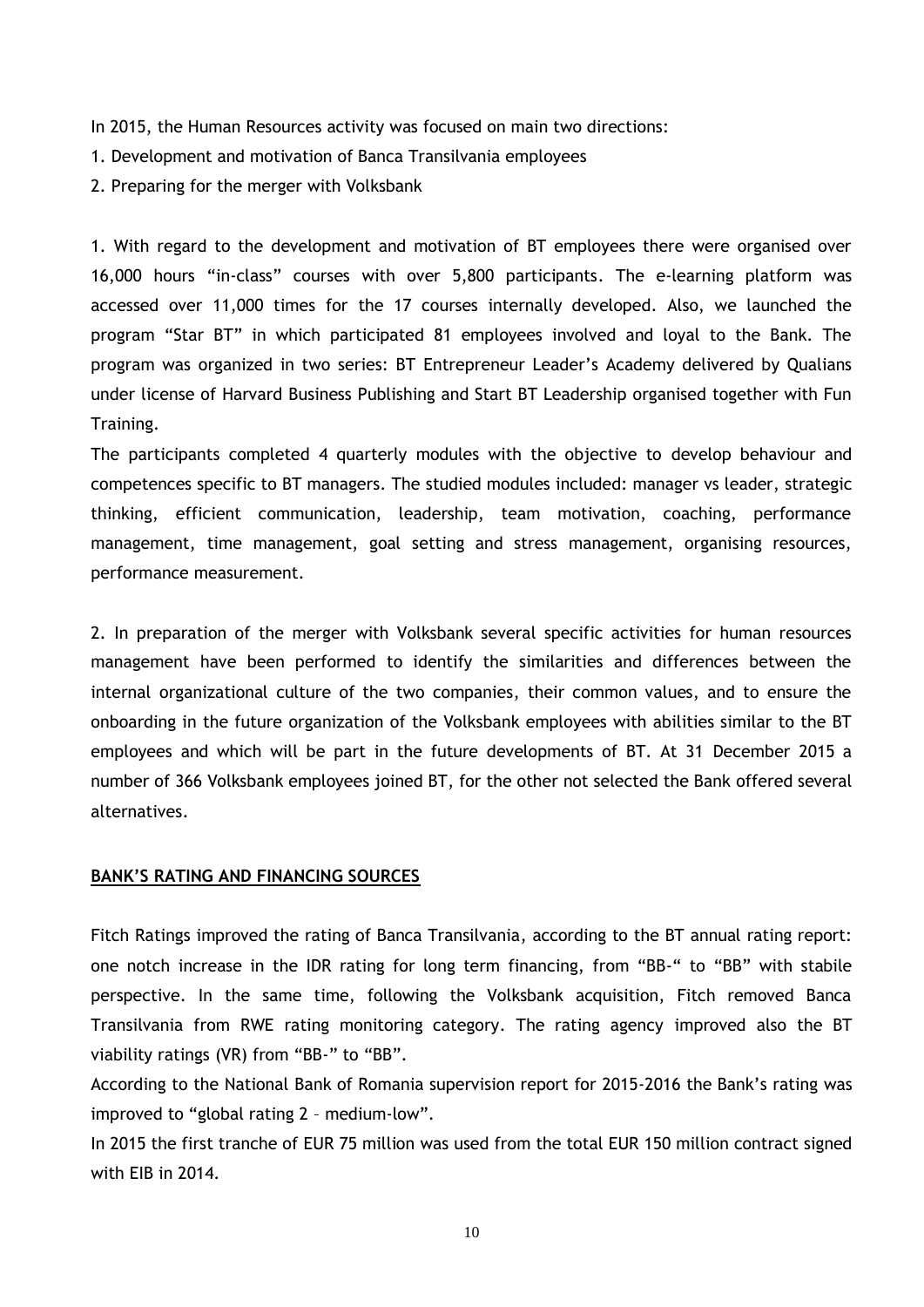With regard to the BERD-ROSEFF contract, in 2015 an amount of EUR 15 million was disbursed in tranche 2. Through the JEREMIE program the Bank increased the financing amount with EUR 8 million out of which EUR 5 million were already used.

## <span id="page-12-0"></span>**BANCA TRANSILVANIA'S NETWORK AS AT DECEMBER 31, 2015:**

The Bank operates through its head office located in Cluj-Napoca, 60 branches, 455 agencies, 31 units, 9 healthcare units. At the end of the last year, 551 units were operational (apart from HO, Italy branch and CRB).

## <span id="page-12-1"></span>**ECONOMIC AND FINANCIAL RESULTS IN 2015**

The year 2015 has been the best in BT history and confirms that organic development targets have been achieved, together with Volksbank integration.

#### **FINANCIAL POSITION**

Despite lower interest rates and NIM levels to economically unsustainable levels, Banca Transilvania obtained very good results in 2015. The separate and consolidated financial statements prepared in accordance with the International Financial Reporting Standards adopted by the European Union (NBR's Order no. 27/2010 as subsequently amended and supplemented) are presented below:

BT ended the year 2015 with total assets amounting to RON 47,343 million, which is 33% higher than those at the end of 2014. The largest increase as compared to 2014 was recorded in loans and advances to customers (40%), followed by cash and cash equivalents (34%). The Bank exceeded its budgeted figures by 8%. The budgeted total assets for 2015 were RON 43,778 million.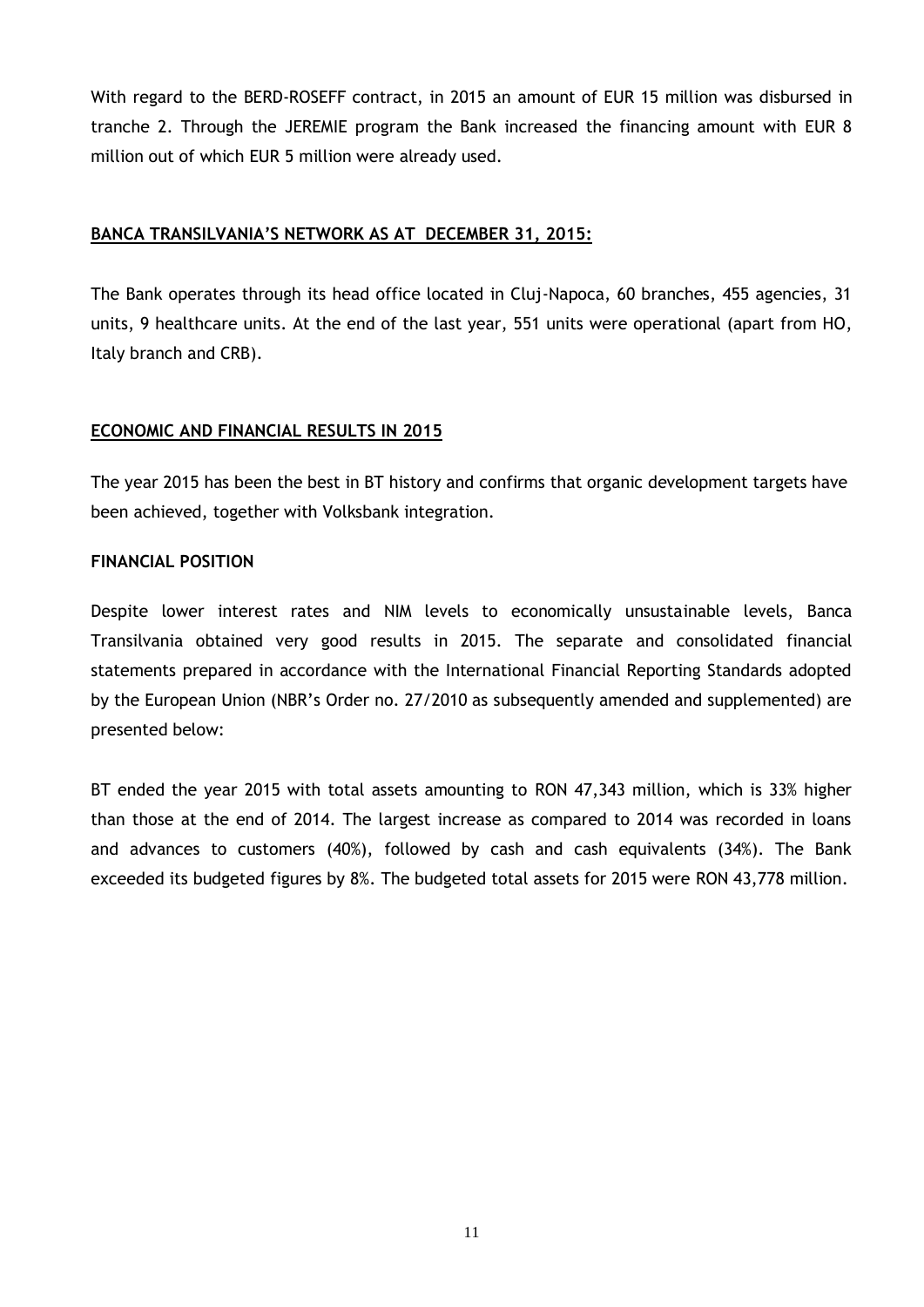#### **Balance sheet structure at the end of 2015 is presented below:**

|                                           | <b>BANK</b>      |                       |                  |                        | <b>GROUP</b>     |                  |                        |
|-------------------------------------------|------------------|-----------------------|------------------|------------------------|------------------|------------------|------------------------|
| <b>RON</b> million                        | Achieved<br>2014 | <b>Budget</b><br>2015 | Achieved<br>2015 | Δ<br>2015/2014         | Achieved<br>2014 | Achieved<br>2015 | Δ<br>2015/2014         |
|                                           | (1)              | (2)                   | (3)              | $(4)=(3)/(1)$ -<br>(1) | (5)              | (6)              | $(7)=(6)/(5)$ -<br>(1) |
| Loans and advances to<br>customers        | 19,854           | 27,429                | 27,740           | 40%                    | 20,166           | 28,012           | 39%                    |
| <b>Impairment allowances</b>              | $-2,337$         | $-2,497$              | $-2,632$         | 13%                    | $-2,503$         | $-2,786$         | 11%                    |
| Cash and cash equivalents                 | 6,605            | 6,090                 | 8,887            | 35%                    | 6,621            | 8,907            | 35%                    |
| Investment securities                     | 10,905           | 11,861                | 12,389           | 14%                    | 10,916           | 12,417           | 14%                    |
| <b>Fixed assets</b>                       | 435              | 623                   | 495              | 14%                    | 412              | 527              | 28%                    |
| - Tangible and intangible<br>fixed assets | 360              | 537                   | 409              | 14%                    | 412              | 527              | 28%                    |
| - Equity investments                      | 75               | 86                    | 85               | 13%                    | $\mathbf{0}$     | $\Omega$         | 0%                     |
| Other assets                              | 157              | 272                   | 464              | 195%                   | 184              | 502              | 173%                   |
| <b>Total Assets</b>                       | 35,619           | 43,778                | 47,343           | 33%                    | 35,796           | 47,579           | 33%                    |
|                                           |                  |                       |                  |                        |                  |                  |                        |
| <b>Equity</b>                             | 3,702            | 5,870                 | 6,118            | 65%                    | 3,797            | 6,241            | 64%                    |
| <b>Subordinated liabilities</b>           | 395              | 405                   | 416              | 5%                     | 395              | 416              | 5%                     |
| <b>Deposits from customers</b>            | 30,045           | 35,562                | 38,395           | 28%                    | 29,995           | 38,302           | 28%                    |
| Deposits from banks                       | 1,082            | 1,252                 | 1,374            | 27%                    | 1,186            | 1,518            | 28%                    |
| <b>Other liabilities</b>                  | 395              | 689                   | 1,040            | 163%                   | 423              | 1,102            | 160%                   |
| <b>Total Liabilities and Equity</b>       | 35,619           | 43,778                | 47,343           | 33%                    | 35,796           | 47,579           | 33%                    |

The ratio between loans, in amount of RON 27,740 million, and deposits from customers of RON 38,395 million, is at 72.24%, ensuring a favourable position in the banking system which registered an average of 85.8%. In 2015 the loans-to-deposits ratio continued to decrease in the banking system reaching minimum levels in December 2015 (85.8%) which reflects the excess liquidity in the economy and the continuous structural transformations in the banking sector.

**The loan portfolio:** In 2015 Banca Transilvania granted 160,000 new loans in a total amount of RON 8,674 million with focus on both individuals and legal entities.

In 2015 the loan portfolio grew by 40% versus the end of 2014 despite the non-performing loans recorded in off-balance and provisioned in proportion of 100% in amount of RON 730 million. Banca Transilvania continued to diversify its portfolio with regard to both economic sector and the type of clients. Banca Transilvania granted to almost 34,000 individuals, clients of Volksbank, haircuts to loan exposures in amount of RON 1.5 billion through conversion of CHF denominated loans and reduction of the total amounts due to the Bank.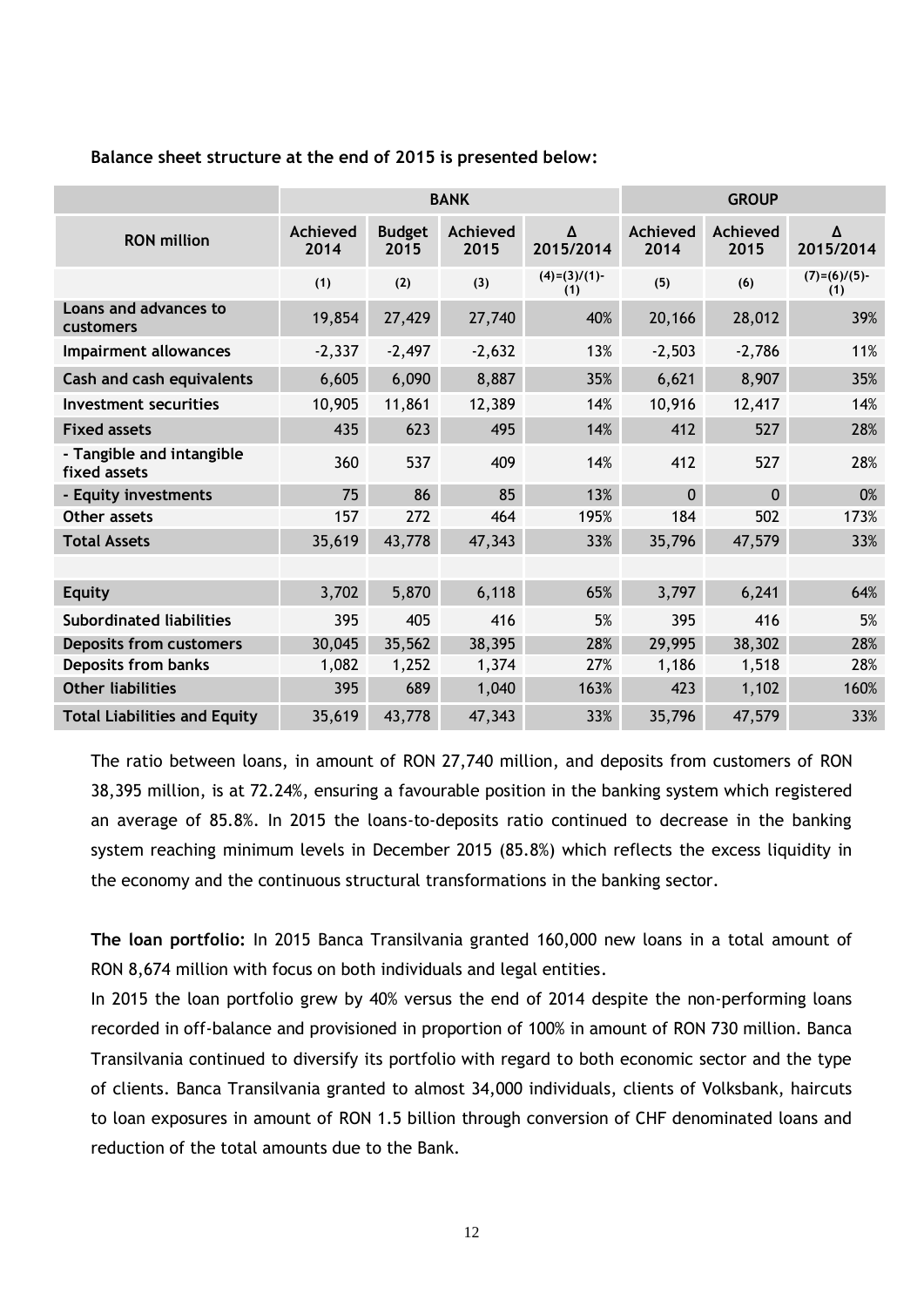#### **The structure of the loan portfolio** as at 31.12.2015 is:

- by types of currencies: 71.5% in lei; 28.5% in FX;

- by types of business: 43.38% households, 13.17% trade; 13.46% industries; 6.84% construction;

4.54% agriculture; 3.70% services; 14.91% others;

- by maturity terms: 34,4% short term; 30,2% medium term; 35,4% long term

The non-performing loans PAR>90 days represent 9.75% of the total loan portfolio as at December 31, 2015 as compared to 10.87% at the end of 2014, continuing to be under the average of the banking system in Romania.

**Provisions balance:** Despite the fully provisioned loans taken in off-balance sheet, in 2015 BT recorded net impairment allowance assets, provisions for other risks and loan commitments in amount of RON 795.06 million. The coverage degree of non-performing loans with mortgage guarantees and related provisions represented 119%, which is a comfortable level in accordance with the Bank's risk appetite. The balance of loan loss provisions as of 31 December 2015 is at RON 2,632 million out of which 1,546 million represent individual provisions and 1,086 million are collective provisions. Provisions for other risks and charges include provisions for litigations and other risks registered through Volksbank merger in amount of RON 648 million.

**Cash and cash equivalents.** At the end of 2015, the liquidity coverage ratio was 52.33%, significantly higher than the average in the system, the Bank being over liquid. Cash and cash equivalents were in amount of RON 8,887 million, which is 35% higher than in the previous year and over the minimum level considered to be acceptable by the Bank in terms of liquidity risk. Cash and cash equivalent includes mainly cash in hand, cash and balances at central banks and credit institutions, the main weight in this group (RON 4,156 million) is represented by the minimum required reserve with the NBR.

**Securities** increased by more than 14% versus last year, reaching RON 12,389 million, as of December 31, 2015. The main weight in this group (11,713 mil.) is held by T-bills.

**The non-current assets** increased by 14% versus 2014 to reach RON 495 million, due to tangible and intangible assets which were made available for use in 2015. Tangible assets represented RON 337 million (land and buildings in amount of RON 219 million), intangible assets of RON 73 million and long term financial assets of RON 85 million.

13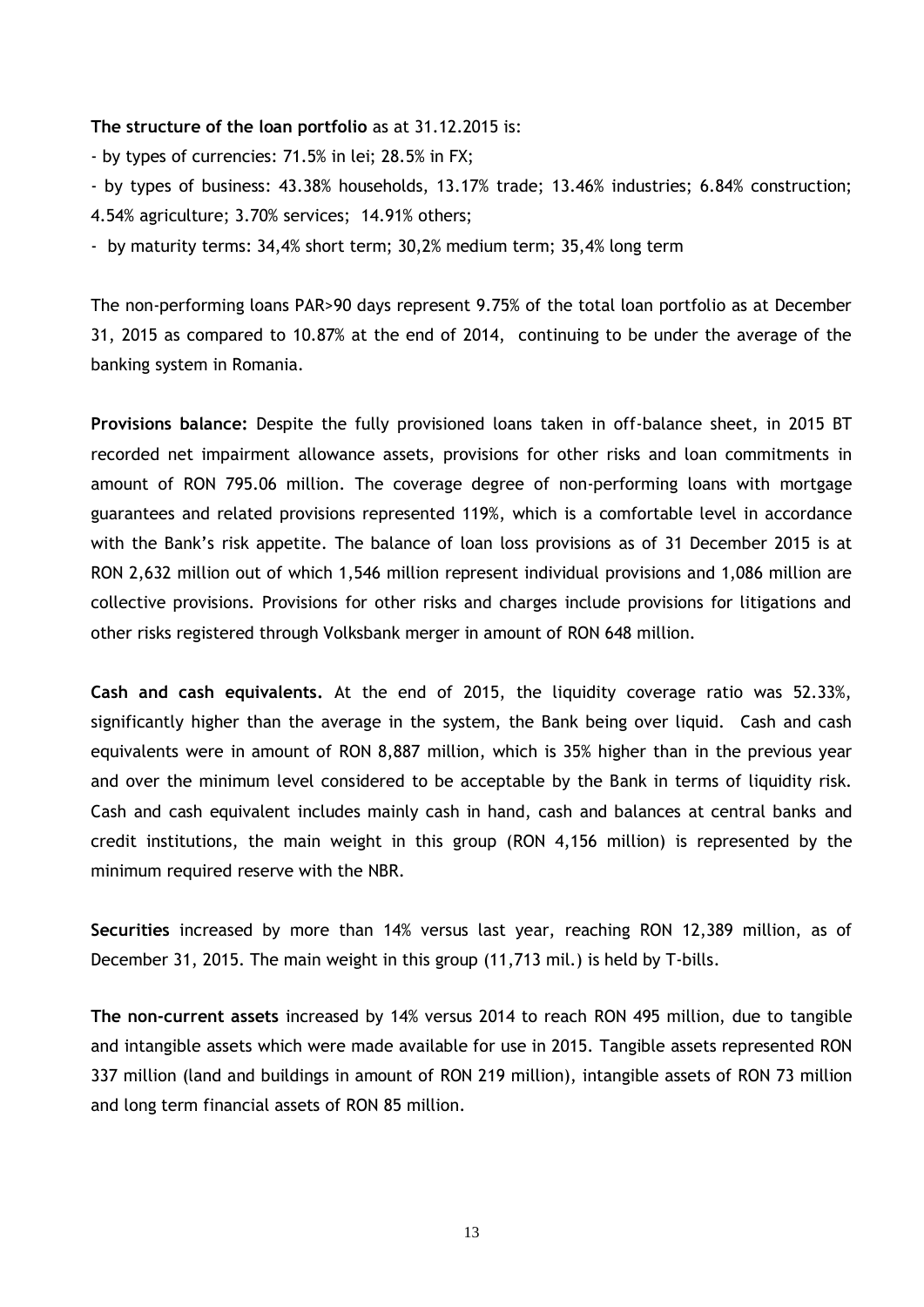#### **Deposits from clients**

As of December 31, 2015, 61% of the deposits were in RON and 39% in other currencies. Deposits increased in 2015 by 28% versus the previous year, the pace being above the 7% general growth recorded at the level of the banking system.



With regard to total assets, loans and deposits, the Bank's position in the banking system is the following:



As at 31.12.2015, the **shareholders' equity** was in amount of RON 6,117,760,457 of which:

- share capital recorded with the Trade Registry representing 3,026,003,679 shares with a par value of 1 RON/share to which RON 86,501,040 million is added as capital adjustment to inflation and surplus from the revaluation of fixed assets, which was not made until the transition to the International Financial Reporting Standards as endorsed by the European Union.

- premiums for conversion of bonds into shares: RON 28,316,504;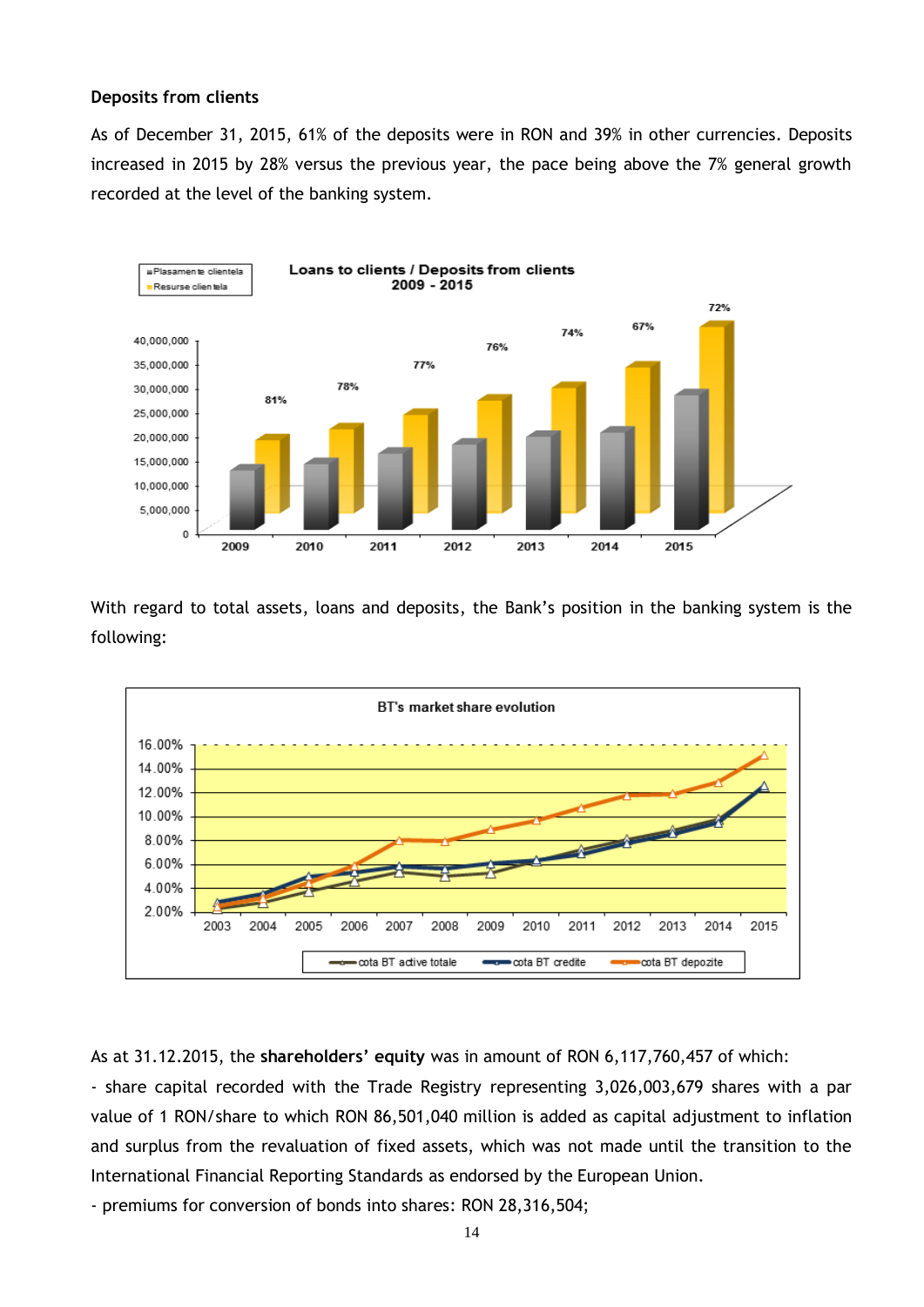- legal reserves: RON 294,640,571;
- reserves for bank risks: RON 77,892,714;
- reserves from revaluation of securities available for sale: RON 187,927,993;
- reserves from revaluation of tangible and intangible assets: RON 27,377,080;
- treasury shares: RON -;
- retained earnings: RON 84,688,899;
- profit: RON 2,417,668,444;
- profit distribution: RON 113,256,467.

The Board of Directors of Banca Transilvania decided to propose to the General Shareholders' Meeting the distribution of 2015 profits in form of a cash dividend in total amount of RON 1,200 million and free shares by increasing the share capital with the amount of RON 620 million. This decision is based on the very positive results of Banca Transilvania during 2015 and the equity surplus at the end of 2015.

The share capital recorded with the Trade Registry at the beginning of 2015 was RON 2,608,623,861 and was increased under the decision of the General Extraordinary Shareholders' Meeting with RON 417,379,818 from reserves of 2014 net profit. At the end of the year, the share capital recorded with the Trade Registry reached the value of RON 3,026,003,679.

Share capital structure as of 31.12.2015:

|                                                            | 31 Dec 2014 | 31 Dec 2015 |
|------------------------------------------------------------|-------------|-------------|
| European Bank for Reconstruction and Development<br>(EBRD) | 14,33%      | 11,46%      |
| Romanian individuals                                       | 17,70%      | 16,77%      |
| Romanian companies                                         | 31,30%      | 32,99%      |
| Foreign individuals                                        | 2,00%       | 1,89%       |
| Foreign companies                                          | 34,67%      | 36,89%      |
|                                                            |             |             |
| <b>Total</b>                                               | 100,00%     | 100,00%     |

The Bank's market capitalization as of 31 December 2015 was RON 7.35 billion respectively EUR 1.63 billion (31 December 2014: RON 5.61 billion respectively EUR 1.25 billion).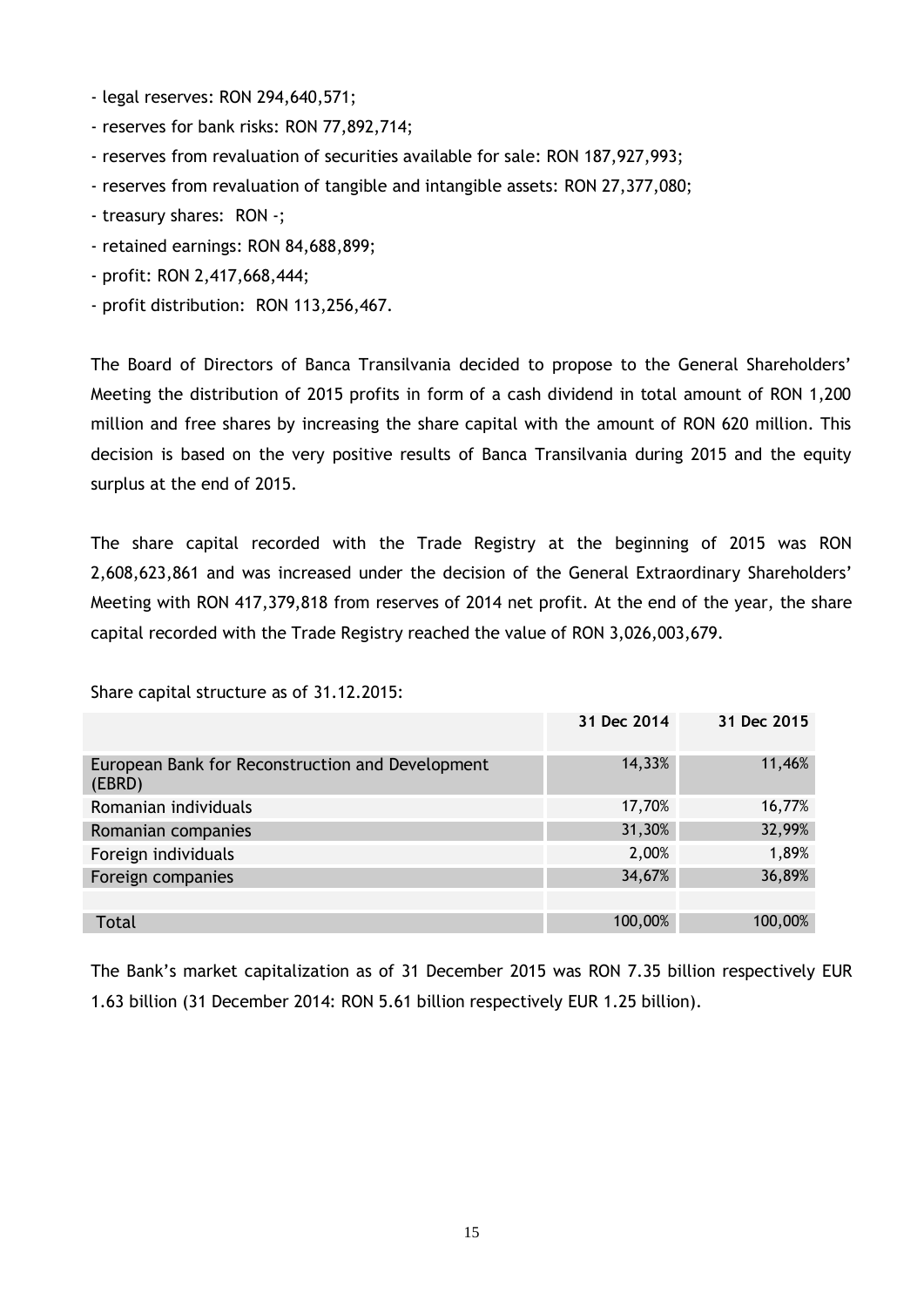

#### **PROFIT AND LOSS ACCOUNT:**

The elements of the profit and loss account as at 31 December 2015, compared to 2014 and the budget projections are summarized below:

|                                               | <b>BANK</b>      |                       |                  |                        | <b>GROUP</b>     |                  |                   |
|-----------------------------------------------|------------------|-----------------------|------------------|------------------------|------------------|------------------|-------------------|
| PROFIT AND LOSS ACCOUNT                       | Achieved<br>2014 | <b>Budget</b><br>2015 | Achieved<br>2015 | Δ<br>2015/2014<br>%    | Achieved<br>2014 | Achieved<br>2015 | Δ<br>2015/2014 %  |
| (RON million)                                 | (1)              | (2)                   | (3)              | $(4)=(3)/(1)$ -<br>(1) | (5)              | (6)              | $(7)=(6)/(5)-(1)$ |
| <b>NET INCOME</b>                             | 1,977.89         | 2,183.6               | 2,755.49         | 39%                    | 2,056.61         | 2,854.26         | 39%               |
| out of which                                  |                  |                       |                  |                        |                  |                  |                   |
| - net interest income                         | 1,137.60         | 1,343.2               | 1,909.89         | 68%                    | 1,175.68         | 1,952.29         | 66%               |
| - net commission income                       | 408.38           | 465.8                 | 457.52           | 12%                    | 425.55           | 486.99           | 14%               |
| <b>OPERATING EXPENSES</b>                     | 827.20           | 1,298.1               | 1,345.90         | 63%                    | 877.95           | 1,406.52         | 60%               |
| <b>OPERATING RESULT</b>                       | 1,150.69         | 885.5                 | 1,409.59         | 22%                    | 1,178.66         | 1,447.74         | 23%               |
| Provisions, net                               | 645.64           | 221.7                 | 795.06           | 23%                    | 663.02           | 797.62           | 20%               |
| <b>GROSS PROFIT</b>                           | 505.05           | 663.80                | 614.53           | 22%                    | 515.64           | 650.12           | 26%               |
| Bargaining gain from Volksbank<br>acquisition | 0                | 1,562.7               | 1,650.60         |                        | 0                | 1,650.60         |                   |
| <b>GROSS PROFIT (with BG)</b>                 | 505.05           | 2,226.5               | 2,265.13         | 348%                   | 515.64           | 2,300.72         | 346%              |

**Gross Profit** of Banca Transilvania at the end of 2015 is RON 2,265 million versus RON 505 million in 2014. The Net Profit is RON 2,418 million in 2015 versus RON 434 million in 2014. At group level the Gross Profit in 2015 is RON 2,301 million. Volksbank Romania contributed with RON 395 million to the group results during the nine months from acquisition date to 31 December 2015 (effective date of the merger). According to IAS 12 "Income taxes" guidelines regarding the recognition of deferred tax assets following a business combination, correlated with the romanian fiscal legislation, the Bank calculated a deferred tax asset generated by the fiscal losses of Volksbank Romania and recognized it starting with the effective date of the merger.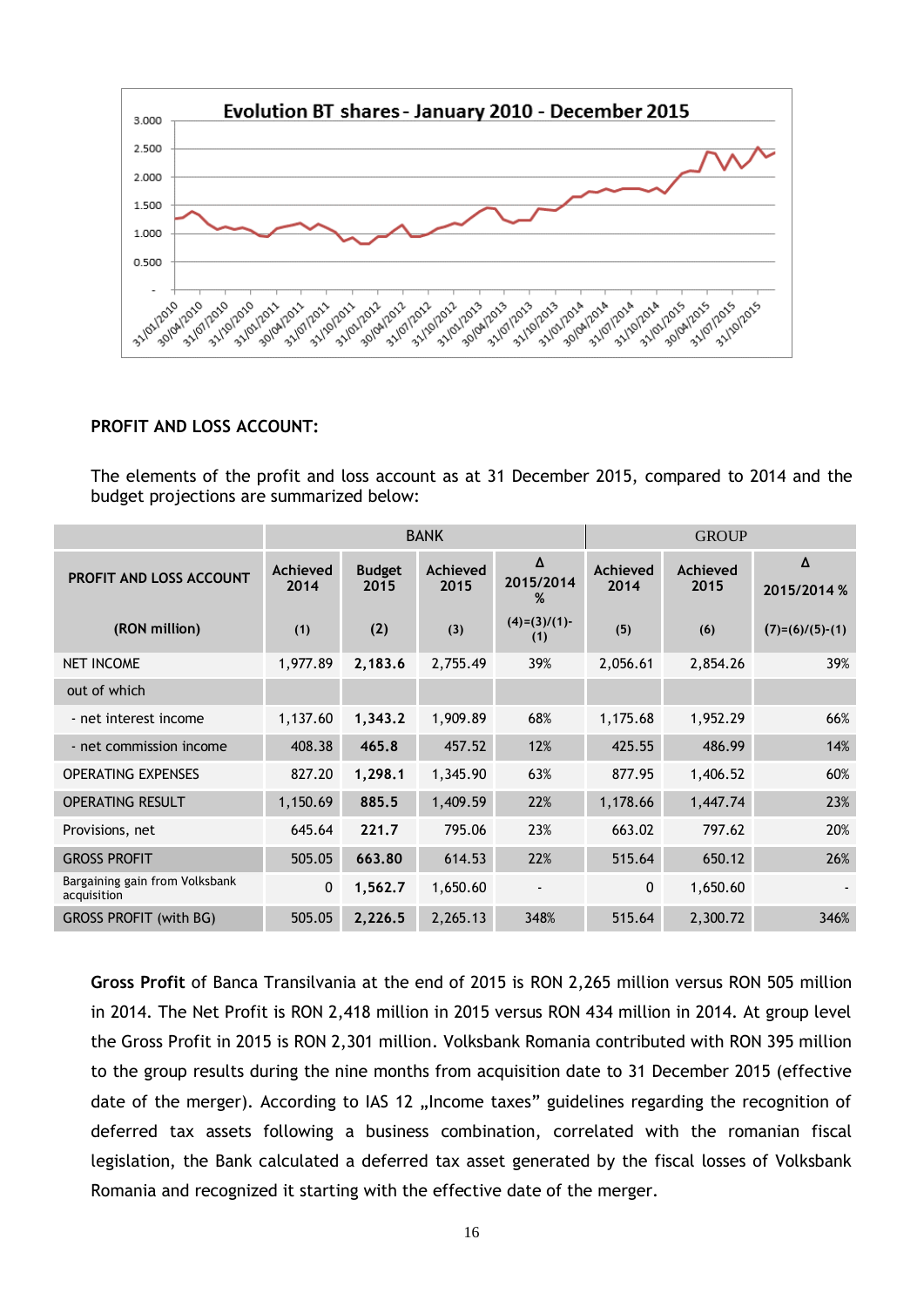Operating Income is RON 2,755.49 million in 2015, higher by 39% than the previous year. Versus the budgeted amount there was an increase of 26%.

#### **The most important income categories are:**

- *Net interest income*: was RON 1,909.89 million in 2015, 68% higher than in the previous year. Gross interest income in amount of RON 2,370 million increased with 35% compared with 2014, and the interest expense decreased compared with 2014 with 25%, due to lower margins. The interest income includes also an amount of RON 531 million representing the positive impact from the modification in recoverability estimates of Volksbank loan portfolio between acquisition date and reporting date. A significant weight of 10% in interest income belongs to securities income in amount of 230 million lei. At Group level the increase in net interest income was 66% in 2015 versus the previous year.

 *- Fee and commission income:* RON 457.52 million, which is 2% under the budgeted level. The volume of transactions in BT accounts increased by 9% versus 2014 and the increase in net transactions commission income was 12% in 2015.

*- Net trading income*: the net income from FX transactions increased in 2015 by 19% versus 2014 to an amount of RON 179.4 million. The net income from sale of available-for-sale securities was RON 222.09 million in 2015.

**Operational expenses without provisions** were RON 1,345.09 million in 2015 versus RON 827 million in 2014. The increase was mainly due to the Volksbank merger related costs and to the organic increase in Bank's activity. At Group level, the Operating Expenses was mostly influenced by Bank's expenses. The costs related to Volksbank merger included third-party consultancy costs, legal expenses, valuation expenses and other general administrative expenses.

- *Staff expenses:* at Bank level and at Group level the staff expenses increased to an amount of RON 650 million in 2015 versus RON 450 million in 2014 (at Group level the increase is from RON 474 million in 2014 to RON 677 million in 2015). The increase as compared to last year is due the Volksbank integration costs as well as to the organic growth of the Bank's activity.

The Bank has a Stock Option Plan in which employees with outstanding performance can exercise the option to buy a number of shares issued by the Bank. The terms of the plan are as follows: the Bank should obtain specific performance and prudential indicators in 2015 and achieved several targets for finalising the implementation of the new accounting and reporting regulations. In this program the Bank awarded to its employees stock options for the purchase of 19,956,000 shares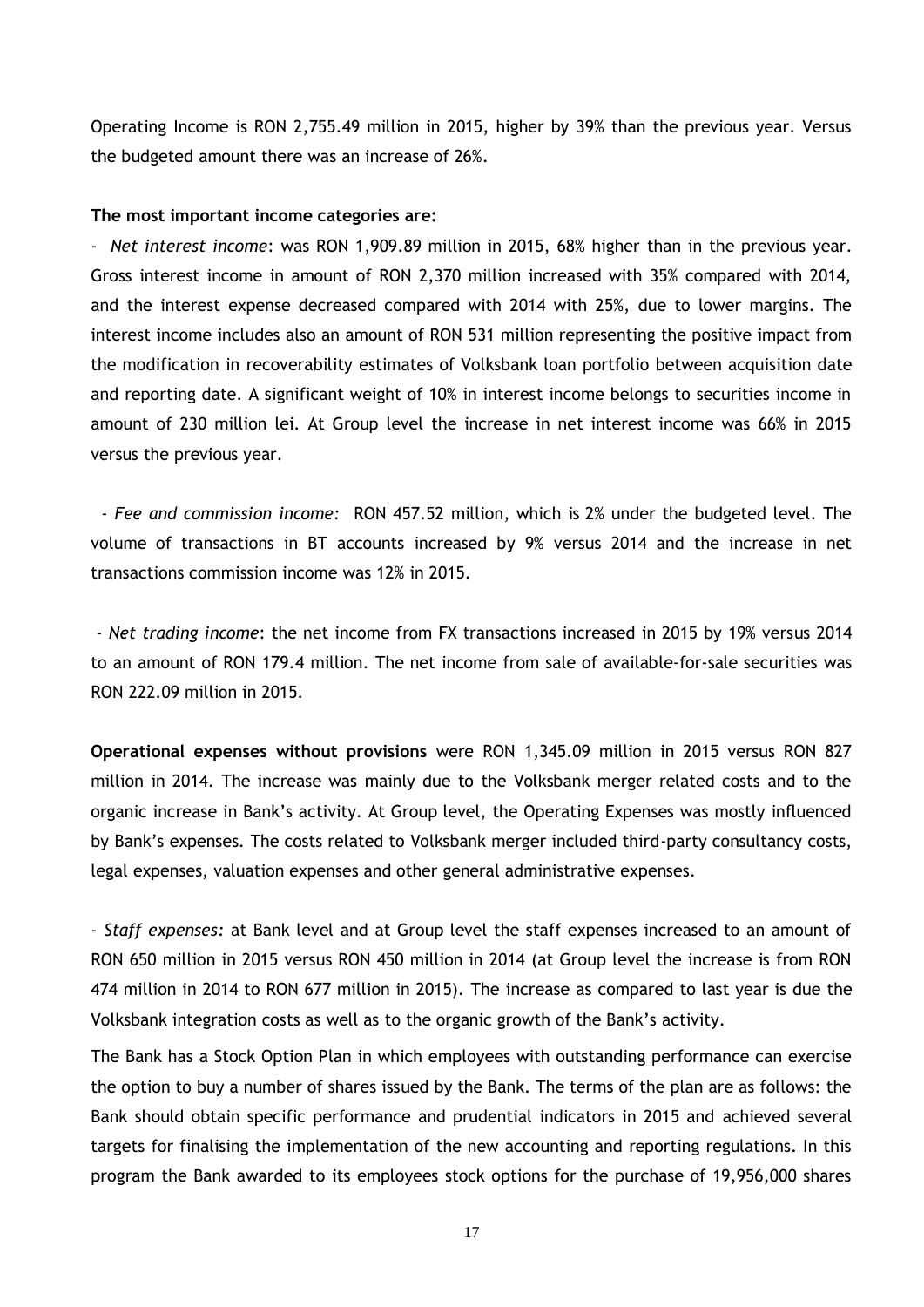with a vesting period of up to 3.3 years. This generated costs in amount of RON 80.74 million last year.

*- Operating expenses:* RON 617.96 million lei in 2015, representing an increase of 93% versus the previous year, the main increase being due to Volksbank merger.

*- Expenses with depreciation* increased in 2015 by 35% to an amount of RON 77.6 million at Bank level and by 39% to an amount of RON 91.7 million at Group level mainly due to closing of some of the Volksbank branches.

**The Operating Result** is 22.5% higher than last year. In 2015 the Operating Profit was RON 1,410 million due to an efficient activity management and to the organic growth of the Bank. The costto-income ratio was 30.5% in 2015 (47.8% without the Bargaining Gain from Volksbank acquisition) versus 41.4% in 2014, during 2015 several actions for cost optimisation being implemented.

**The net provision expense**: RON 795.06 million, 23% higher than in 2014.

**Gross Profit** in 2015 was RON 2,265 million versus RON 505 million in 2014, the increase being influenced by the bargaining gain from Volksbank acquisition in amount of RON 1,651 million.

## <span id="page-19-0"></span>**BANKING PRUDENTIAL RATIOS (CAMPL):**

Banca Transilvania continues to have liquidity excess compared to the average of the system. Among the ratios monitored by the National Bank of Romania under the prudential supervision system, the most significant ones for the Bank's evolution are presented below:

| No.            | Ratio                                        | Level                  | Rating | 31.12.15   | 31.12.14   | 31.12.13   |
|----------------|----------------------------------------------|------------------------|--------|------------|------------|------------|
|                | Liquidity ratio                              | $Min = 1$              |        | 2.26-21.08 | 2.77-22.57 | 2.12-23.59 |
| 2              | Solvency ratio *                             | > 8%                   |        | 22.26%     | 17.32%     | 13.78%     |
|                | ROA (net profit / total net<br>assets)**     | $0.6\% - 2.9\%$        | 4      | 5.63%      | 1.36%      | 1.25%      |
| $\overline{4}$ | ROE (net profit /<br>shareholder's equity)** | $>11\%$<br>$8 - 10.9%$ | 5      | 45.21%     | 13.21%     | 12.79%     |

*Note:\* the solvency indicator was determined taking into account the net profit as of 31.12.2015 (without profit the ratio is 13.68%); \*\*ROA without bargaining gain from VBR acquisition is at 1.79% and ROE is 18.48%.*

The prudential ratios ensure a favourable position of the Bank in the banking system. BT has a consistent deposit base, which allowed for an optimum liquidity ratio. Thus, the liquidity ratio as at 31.12.2015 ranged between 2.26 and 21.08 on the 5 maturity bands, much above the minimum level required by the NBR's regulations.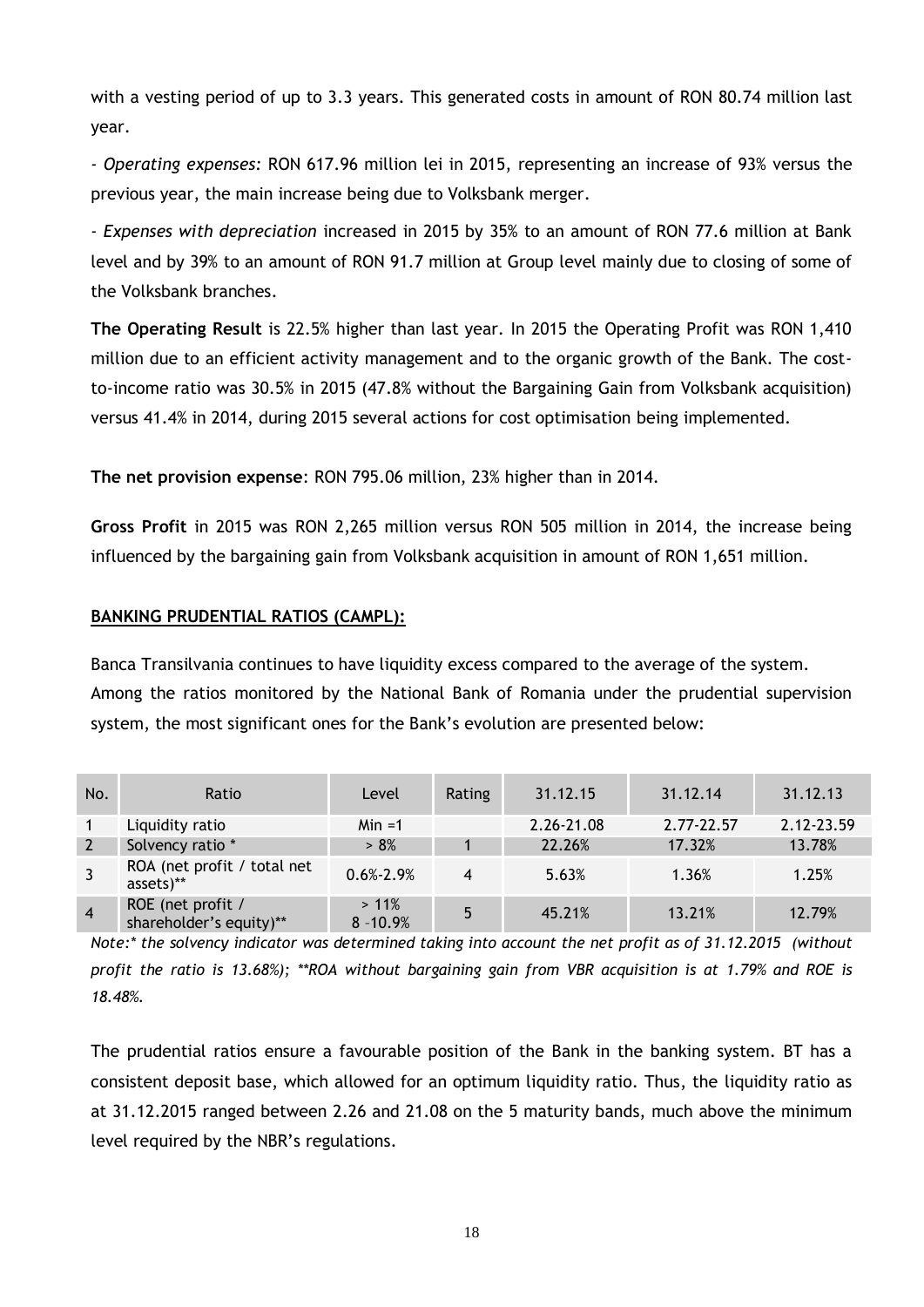**The solvency ratio of BT** is at a comfortable level of 22.26%, with the annual profit included. An adequate level of the capital and the general financial ratios was maintained, in accordance with the banking principles.

The ROA and ROE ratios featured a positive trend.

## <span id="page-20-0"></span>**PROPOSALS REGARDING 2015 PROFIT DISTRIBUTION AND SHARE CAPITAL INCREASE**

The Board of Directors submits the proposal to distribute the profit in amount of RON 2,417,668,444 as follows:

| <b>PROPOSED PROFIT DISTRIBUTION 2015</b> | <b>AMOUNTS (RON)</b> |
|------------------------------------------|----------------------|
|                                          |                      |
| <b>Profit before tax</b>                 | 2,265,129,335        |
| Income tax current / deferred            | (152, 539, 109)      |
| <b>Net Profit</b>                        | 2,417,668,444        |
| 5% legal reserve fund from gross profit  | 113,256,467          |
|                                          |                      |
| Net Profit to be distributed to reserves | 2,304,411,977        |

The Board of Directors proposes the distribution of the profit by granting dividends in total amount of RON 1,200 million. Gross dividend per share is RON 0.3965581868.

The Board of Directors also proposes the share capital increase from RON 3,026,037,641 to RON 3,646,037,641, with the amount of RON 620 million from reserves constituted from 2015 net profit.

| PROPOSED SOURCES FOR SHARE CAPITAL INCREASE     | <b>AMOUNTS (RON)</b> |
|-------------------------------------------------|----------------------|
| Reserves from 2015 net profit                   | 2,304,411,977        |
| <b>TOTAL RESERVES USED FOR CAPITAL INCREASE</b> | 620,000,000          |
| Share Capital at record date                    | 3,026,037,641        |
| Yield per share %                               | 20.48883965          |
|                                                 |                      |

After the share capital increase with RON 620,000,000, for each 100 shares, 20.48883965 new shares will be assigned (respectively a number of new shares corresponding to the ratio 620,000,000/3,026,037,641 shares).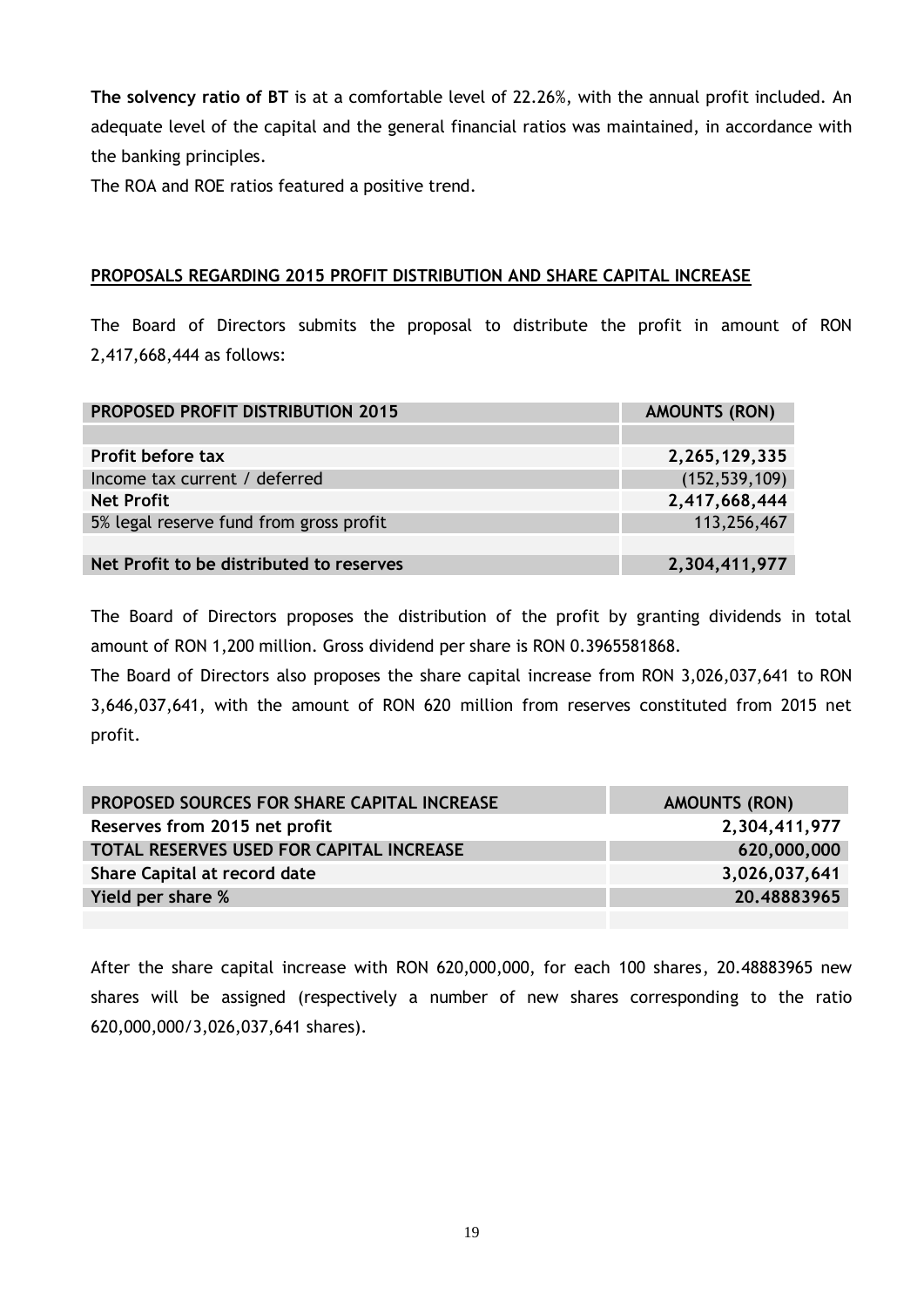### <span id="page-21-0"></span>**CORPORATE GOVERNANCE**

The corporate governance is a set of responsibilities and management practices aiming to provide a strategic direction and to ensure that its goals will be achieved, respectively to ensure that risks are managed properly and that company resources are used responsibly.

Banca Transilvania S.A. is a joint stock company incorporated in Romania and registered with the Trade Registry under no.J12/4155/1993 with the tax identification no RO5022670. The Bank has its head office in Cluj-Napoca, str. G.Baritiu, nr.8, Cluj County.

The Bank operates pursuant to Law no.31/1990 on companies (as subsequently amended) and the Government Emergency Ordinance No. 99/2006 on credit institutions and capital adequacy (as subsequently amended). According to Article 6 in the Bank's Articles of Association, its fields of activity may be summarized under the term of banking activities.

The risk identification, assessment, monitoring, control and reporting system has been developed and applied by the Bank including in its internal control and management of risks related to financial reporting processes, in order to furnish trustworthy, relevant and complete information to the structures involved in the decision making process and to external users, as well as to ensure compliance with the legal framework for financial reporting and the internal policies and procedures.

Banca Transilvania S.A. applies the Bucharest Stock Exchange Code of Corporate Governance of considering its capacity as issuer on the stock market. The Bucharest Stock Exchange Code of Corporate Governance can be found on the oficial website of the Bucharest Stock Exchange (ww.bvb.ro). As of 31 December 2015 the only non-complient element was the publication on the Bank's website of a policy regarding budgets and forecasts according to art D.3 in the Code.

The Bank issued a policy regarding budgets which was approved by the Board of Directors and published on the Bank's website. Currently the Bank complies with all articles in the Code of Corporate Governance.

#### **Governing body of Banca Transilvania:**

The strategic management is ensured by the General Meeting of Shareholders, which has the responsibility to establish strategic objectives for the organization and to allocate the resources necessary for the implementation thereof.

The governing structure of Banca Transilvania includes the body with a supervisory function – the Board of Directors and top management bodies - Leaders / Leaders' Committee. The top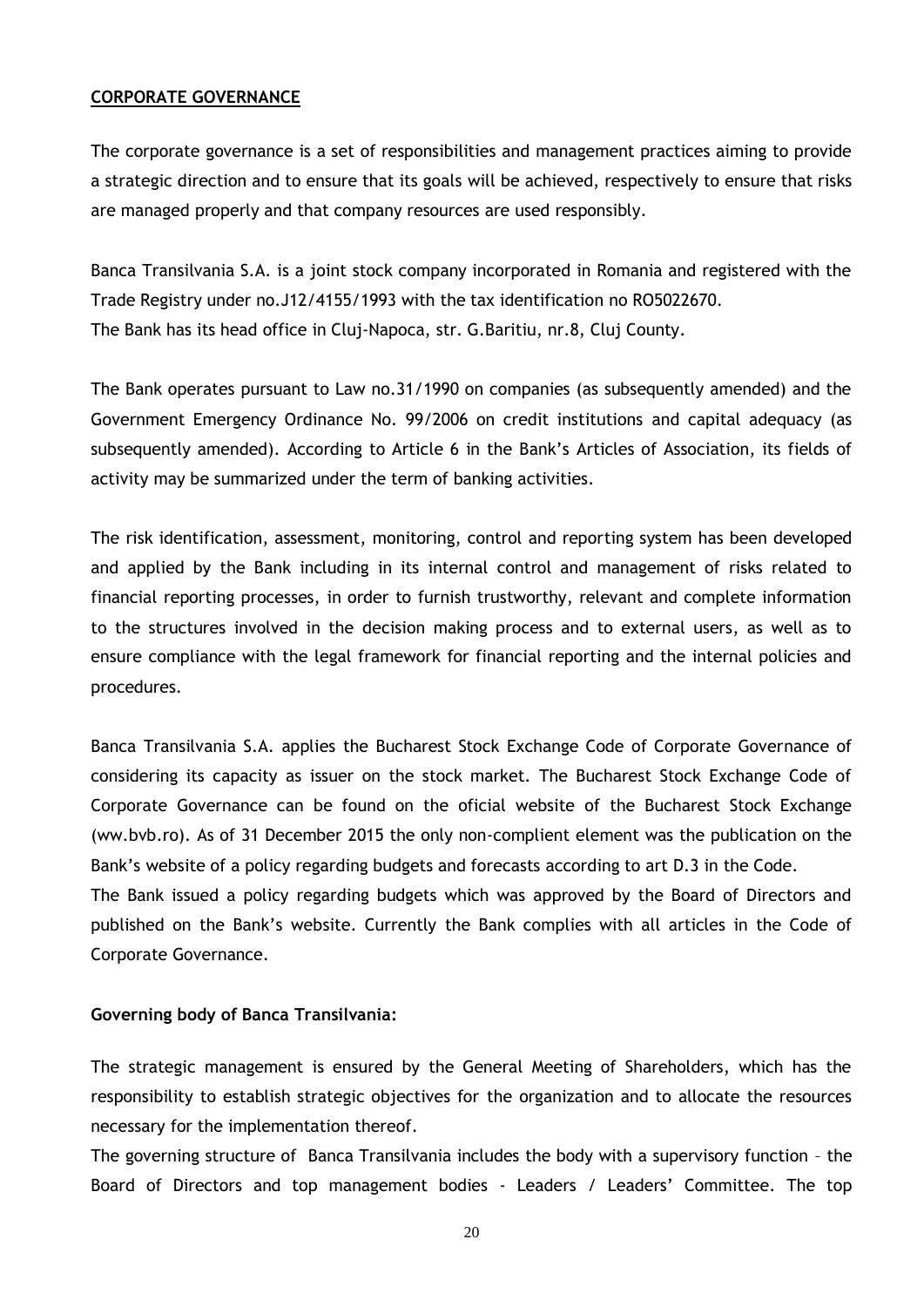management of the Bank is ensured by individuals with powers for the current management of the Bank, who are responsible for its fulfilment to the governing body, based on management contracts, relevant NBR regulations, the provisions in the law 31 / 1990 and internal regulations.

## *Board of Directors*

BT's management is entrusted by the General Meeting of Shareholders to a Board of Directors elected for a mandate of four years, consisting of seven directors, elected by the shareholders during the GSM – either upon the mandate expiry or on a case-by-case basis, in case of one or more vacancies. In accordance with specific regulations issued by the NBR, the Board of Directors is the guidance, coordination supervision and control body and has the following structure:

- Chairman of BT's Board;
- Vice-chairman of BT's Board;
- 5 members.

The eligibility criteria are set out in the specific legislation (Law no.31/1990 on companies, Government Emergency Ordinance No.99/2006 and the specific regulations of the NBR) and the provisions in Banca Transilvania's articles of association.

Currently, Banca Transilvania has a significant shareholder – the European Bank for Reconstruction and Development - EBRD (in accordance with the applicable law and authorized by the NBR to exercise this capacity) – a shareholder who, in accordance with the Articles of Association is entitled to appoint and keep one of the seven members of the Board, (subject to the approval by the GSM). After the approval of the shareholders and before the actual start of their mandate, the new Board members must obtain the prior approval by the NBR.

The members of the Board are not involved in the carying the operational duties – these are to be accomplished by the top management exclusivelly.

*The Board responsibilities are*: supervises the achievement of the strategies and objectives provided in the declaration of policies adopted by the GSM, respectively the medium–term strategic plan; approves and reviews the general strategies and policies regarding the Bank's activity, at least on an annual basis; adopts the activity plan and the revenues and expenditure budget, the investment program, profit and loss accounts and drafts the Bank's activity report subsequently submitted for approval by the GSM; prepares the proposals for the distribution of the net profit and submits them for approval by the General Meeting of Shareholders; approves and implements a strategic plan for a period of 2 years, which should be reviewed at least annually; approves the Rules of Organization and Management, the Code of Ethics and Conduct and the organizational charts, as well as remuneration and additional incentives principles; approves the individual exposures to related parties within the limits set by the Board; supervises the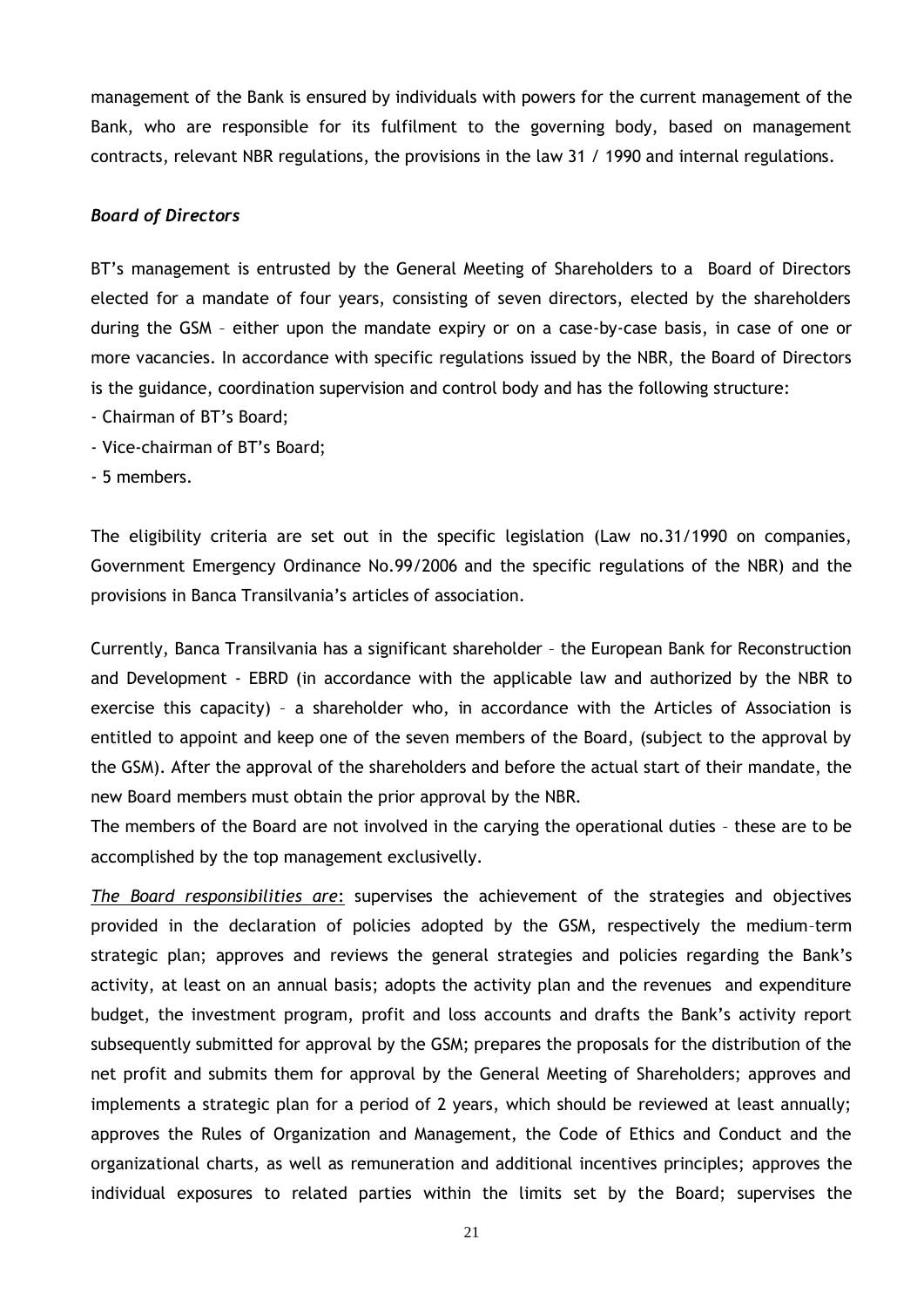compliance risk management; ensures that the Bank can rely on independent, permanent and effective compliance function; assesses the capital adequacy in relation to risks, performing adequate capital allocations to the assumed risks, both for the Bank and for the Group companies; approves writing off debits for which all ways of recovery have been exhausted, the recovery of which cannot be achieved in economic conditions as well as losses caused by employees as a consequence of the normal bank risk in the current activity, following the approval limits established in the internal regulations of the Bank; supervision, through the Corporate Secretary, the Code of ethics and Conduct implementation by the leaders and the executive directors and the conformity of the decisions and activities with the relevant strategies, policies and regulations of the Bank, in order to ensure a legal, efficiency and (strategy and reputational) risks' control framework that is designed to prevent any potential losses arising from these aspects of the corporation's activity; approves the accounting and financial control system and significant risk management policies.

The Board of Directors approves the package of internal rules for BT.

The Board of Directors delegates the approval of the remuneration policy for BT staff to the Remuneration Committee.

The Board of Directors meets at least once a month and whenever it is necessary in the presence of at least half of its members and may delegate specific responsibilities to committees composed of 2-3 members in line with applicable legal requirements. The committees established by the Board of Directors are: Audit Committee, Remuneration and Nomination Committee and Risk Management Committee.

The members of the Board of Directors and their professional background as of December 31, 2015 are as follows:

- · **Horia Ciorcila** Chairman
	- Polytechnic Institute in Cluj, Faculty of Computer Science and Automation;
- · **Roberto Marco Marzanati** Vice-chairman
	- Business Administration in Turin, Italy;
- ·**Thomas Grasse** Board member;
	- Bankakademie Frankfurt -Business School of Finance and Management and HYPO-Bank Mannheim Branch, Apprenticeship in Banking
- **· Ivo Gueorguiev**  Board member;
	- Alberta University, Edmonton, Canada
- · **Costel Ceocea** Board member
	- University "Al.I. Cuza" in Iasi, Faculty of Economics, PH.D. in industrial engineering
- · **Vasile Puscas** Board member;
	- Faculty of History and Philosophy, "Babeş-Bolyai" University, Cluj-Napoca, PH.D. in History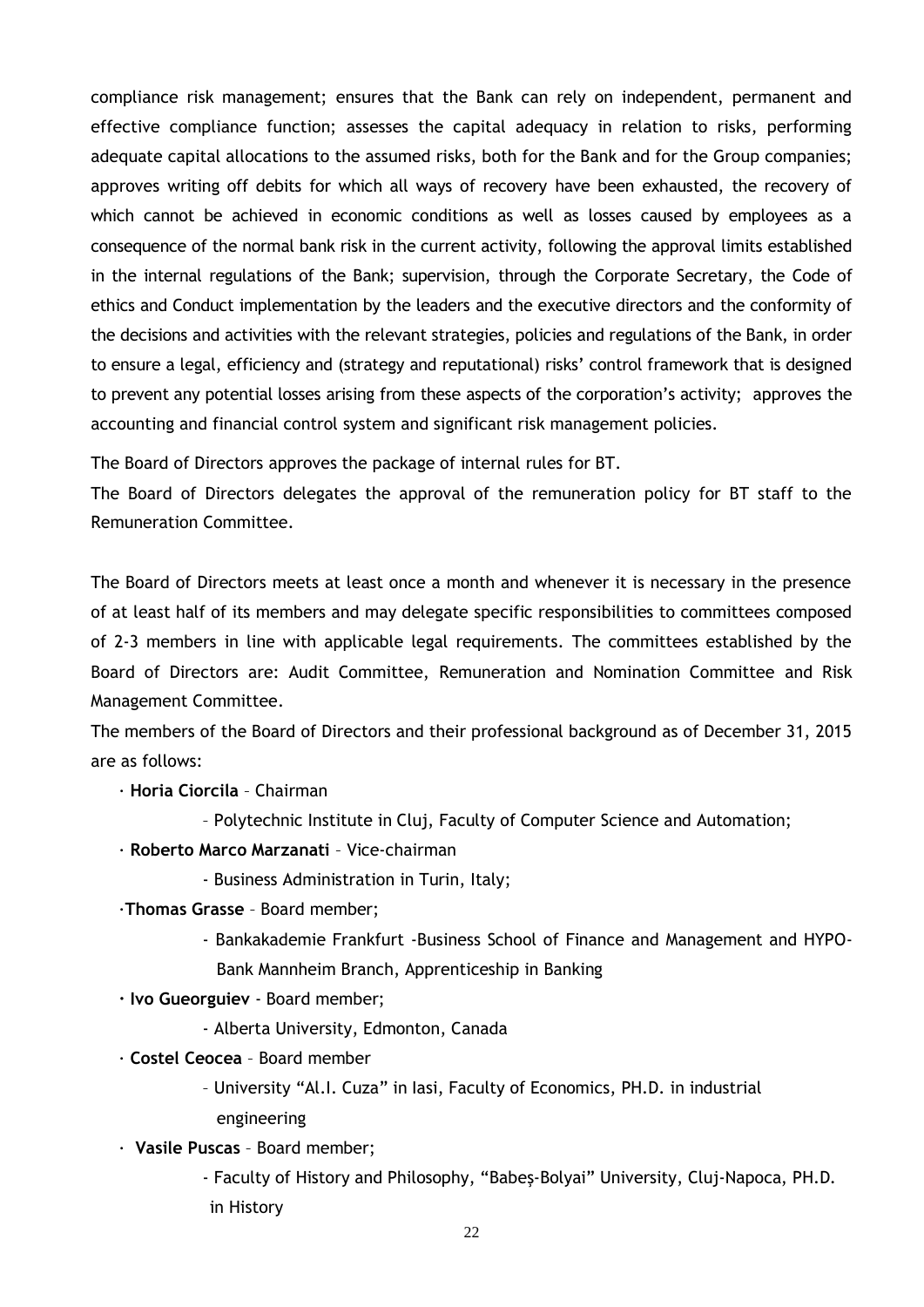For the time being, there is one member vacancy in the Board of Directors, further to the decease of one of the Bank's administrators.

## *Audit Committee*

The Audit Committee consists of Board members who do not have management positions and it operates under the legal framework, i.e. the International Standards on Auditing, ISA 260-18, 2005-CFAR, the Company Law no. 31/1990, BT's Rules of Organization and Management BT. The number and the competencies of the committee are approved by the Board of Directors and it has a structure of 3 non-executive Board members.

The Audit Committee has responsibilities regarding: the financial statements - important aspects regarding the accounting principles and the presentation of the financial statements, including any significant changes in the Bank's choice or application of accounting principles; internal control – analysis by the internal and external audit of the internal control concerning the financial statements and obtaining reports and recommendations in connection to the findings; internal audit; external audit; reporting and other responsibilities.

#### *Risk Management Committee*

Risk Management Committee is subordinated to Board of Directors, which task consists in issuing proficient and independent opinions on risk management policies and practices, risk capital adequacy and risk tolerance of the Bank and also to exercise the responsibilities mandated by the Board of Directors in this area of business.

Risk Management Committee consists now of 3 Directors.

The main responsibilities are: to consult the Board of Directors regarding the risk appetite and the global risk management strategy of the Bank for present and future risks; to assist the Board of Directors in supervising the implementation of the strategy by the Committee of Directors.

The general responsibility regarding risk management is assigned to Board of Directors.

### *Remuneration and Nomination Committee*

Remuneration and Nomination Committee is subordinated to the Board and has been created to provide independent opinions on the remuneration policies and practices, on the incentives for risk management, the Bank's capital and liquidity, on the nomination policies and to exercise the powers mandated by the Board of Directors in this field of activity.

Composition of the Remuneration Committee:

- Chairman of the Board
- Two Board Members

The committee examines and ensures that the general principles and policies for staff remuneration and benefits correspond to the business strategy, values and long-term objectives of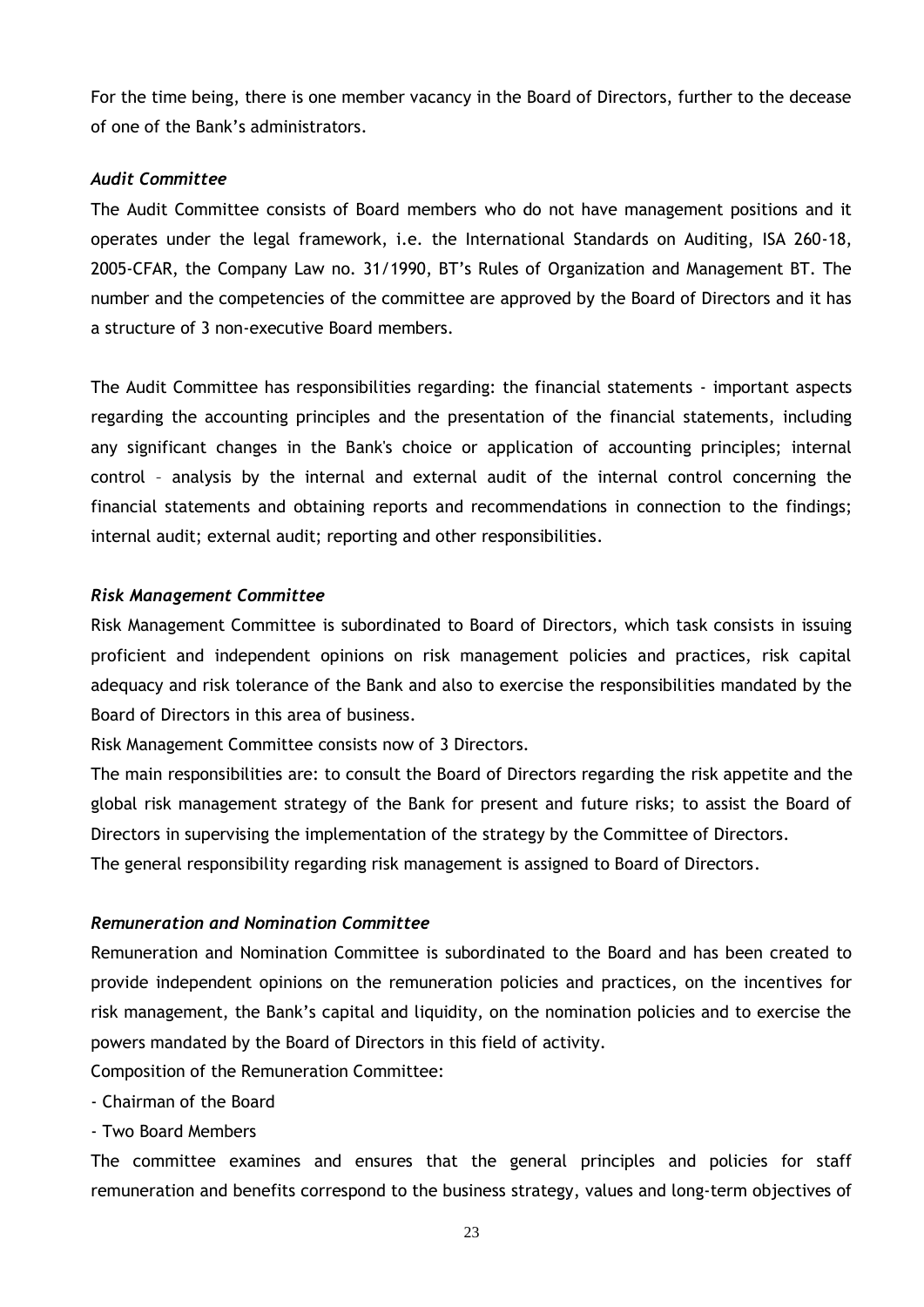BT. The Remuneration Committee meets at least twice a year or whenever necessary, at the request of one of its members or the Bank's leaders.

## *Leaders' Committee*

The Bank's leaders are appointed by the Board of Directors and, in compliance with the legal provisions in force, they must be authorized by the National Bank of Romania before starting the effective exercise of their function. Under the relevant legal provisions, the Board mandated the Bank's leaders jointly (with some exceptions, individually) to exercise the organization and the management of the Bank's activity. The rules and procedures for the Leaders' Committee are approved by the Bank's Board of Directors. Any modification of this document must be adopted by the Board of Directors and will become effective only after such approval.

Membership of the Leaders' Committee:

- Chief Executive Officer (CEO);
- Deputy CEO Chief Risk Officer (CRO);
- Deputy CEO Chief Operations Officer (COO);
- Deputy CEO- Retail Banking;
- Deputy CEO Corporate & SME;
- Deputy CEO Chief Financial Officer (CFO);
- Deputy CEO Network and Business Development

The Leaders Committee analyses, endorses, approves or forwards for approval to the Board of Directors the following: internal regulations, reports on cost monitoring, the project of the budget of revenues and expenditures, investment program project, balance sheet, profit and loss account, the report on the Bank's activity.

## *Assets and Liabilities Committee (ALCO)*

The main objective of the ALCO is to manage the Bank's assets and liabilities. The committee is appointed by the Leaders' Committee.

The ALCO meetings are held regularly (usually weekly) or, whenever necessary, at the request of any committee member.

The ALCO receives information and reports from the specialized departments, analyses them and makes decisions with regard to management of the interest rate risk, FCY risk, liquidity risk, price risk and related fields, for a proper management of the Bank's assets and liabilities. Decisions contain specific deadlines and responsibilities.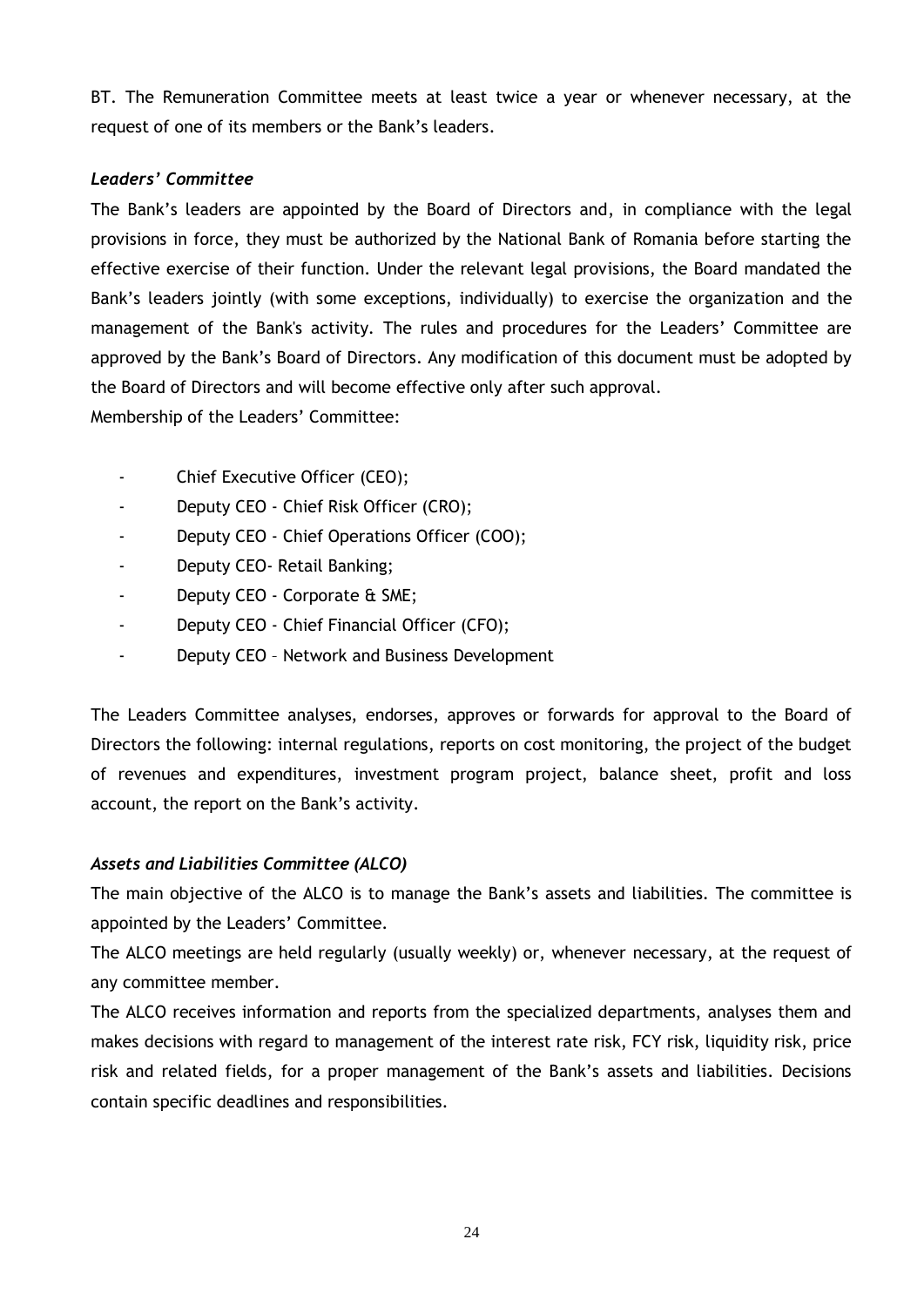## *Procurement Committee*

The Procurement Committee has as main objective to establish the procurement policy of BT and to approve all investments involving expenditure outside a contractual framework or exceeds of cost limits of costs contractually regulated with amounts higher than 1000 euro / request.

## *Human Resources Committee (CRU)*

The role of the Human Resources Committee is to develop and to increase efficiency of the decisions regarding the BT employees. The committee meets once a quarter or whenever it is necessary.

## *Loan policy and approval committee (CPAC)*

The mission of the loan policy and approval committee is to establish the Bank's lending policy and to approve loans with values or conditions exceeding the competences of other bodies or persons in the Bank. CPAC also approve loans that are under the competence of credit committees in branches (CCRS), but not having unanimous votes in this committee.

## *Loan and Risk Committees in the Head Office (CCR1 and CCR2)*

The main objective of the Loan and Risk Committees in the Head Office is to analyse and approve loans and loan restructurings, respectively, in accordance with their competence limits.

The Loan policy and approval committee mandates CCR1 and CCR2 to approve loans (the competence is set in the specific internal regulations).

CCRC2 may approve credit values not exceeding 10% of its own competence limit for clients who at the time of analysis exceeded already the CCRC2 competence for individual or group exposures and are under the competence of CPAC.

## *Committee for Loan Remediation and Workout (CRW)*

The Committee for Loan Remediation and Workout is mainly focused on analysing and deciding with regard to the implementation of the remediation solutions proposed by the Department for Loan Remediation and Workout. The remediation solutions aim at remediating the situation of the selected customers facing difficulties, who cannot sustain their current debt service from their current business or at finding appropriate solutions to increase recovery.

## *Committee for monitoring enforcement and sale of assets (CMESVA)*

The Committee for monitoring enforcement and sale of assets is established by the Leaders' Committee and its primary responsibility is to oversee the management of real estate assets that are in enforcement process or come from the sale of guarantees of loans given to natural or legal persons.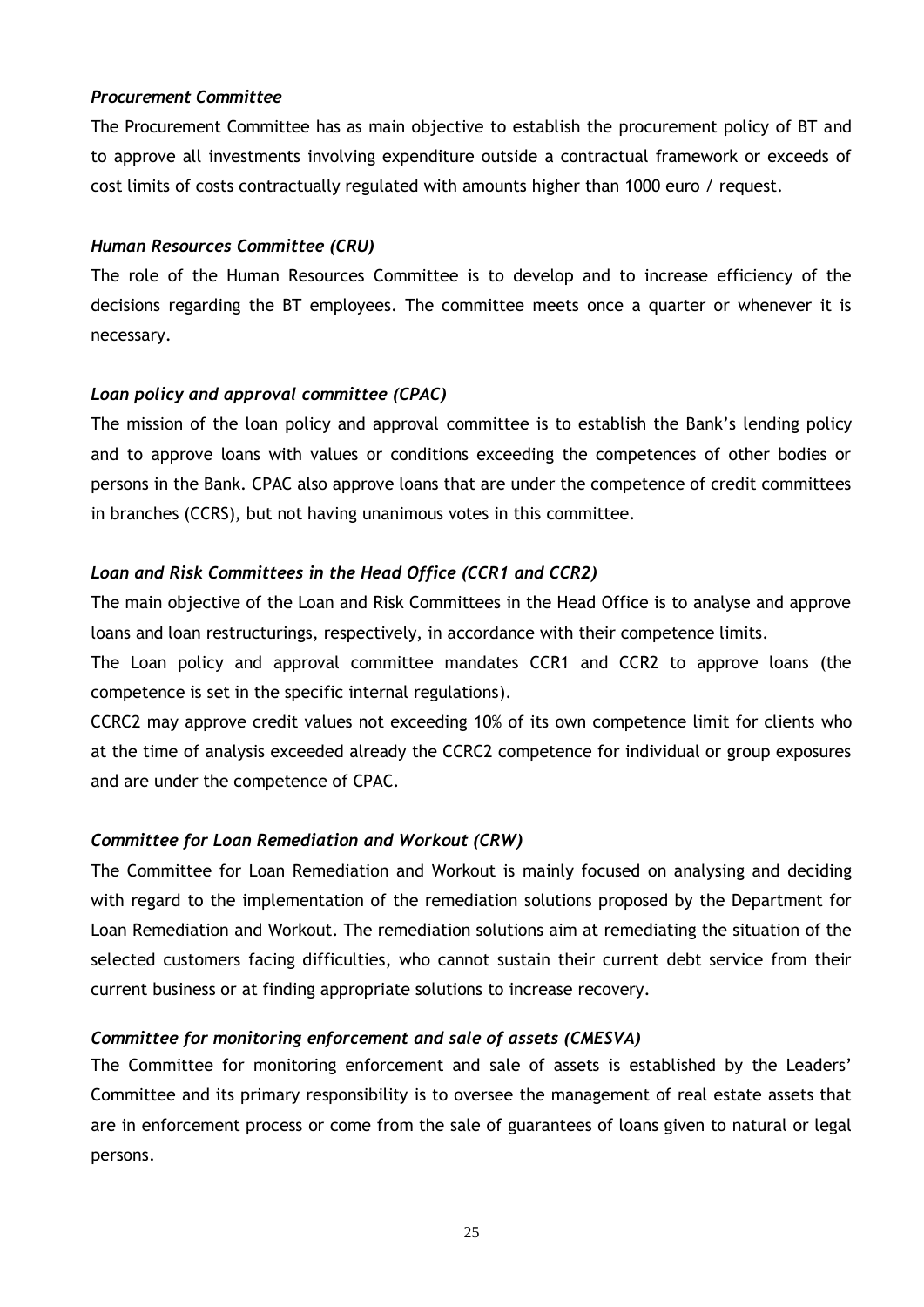## *Committee for credits to Financial Institutions (CCIF)*

Committee for credits to Financial Institutions has the role to supervise BT credit exposures to financial institutions in Romania and abroad.

CCIF approves all derogations to the internal regulations and procedures that determine the way of working with other financial institutions in the country and abroad.

## *Loan and Risk Committee in the branches (CCRS)*

The main objective of the Loan and Risk Committees in the branches is to analyse and approve loans and loan restructurings (further referred as loan approval), respectively, under their competence limits.

The structure of the Loan and Risk Committees in the branches is meant to match the staff size and structure in the BT branches.

There are 3 types of Loan and Risk Committees at branch level:

a. Loan and Risk Committee for the approval of loans to Corporate clients: no. of members, at least 3 persons.

b. Loan and Risk Committee for the approval of loans to SME clients.

c. Loan Committee for the approval of loans to Retail clients.

The decisions of the committees are made by consensus (voting yes/no by all members).

## <span id="page-27-0"></span>**RELATIONS WITH SHAREHOLDERS AND INVESTORS**

The development of the General Meetings of Shareholders, as well as the shareholders' rights and obligations are governed by Law no. 31/1990 on trading companies and Law no. 297/ 2004 on the capital market.

The Bank issues periodical reports, providing relevant information to the Bank's shareholders.

## <span id="page-27-1"></span>**FINANCIAL CALENDAR FOR 2016**

Each year, Banca Transilvania prepares a financial information calendar for its shareholders, whereas such calendar is made public both on BT's website/Investor Relations/Financial calendar and on the site of the Bucharest Stock Exchange [\(www.bvb.ro\)](http://www.bvb.ro/).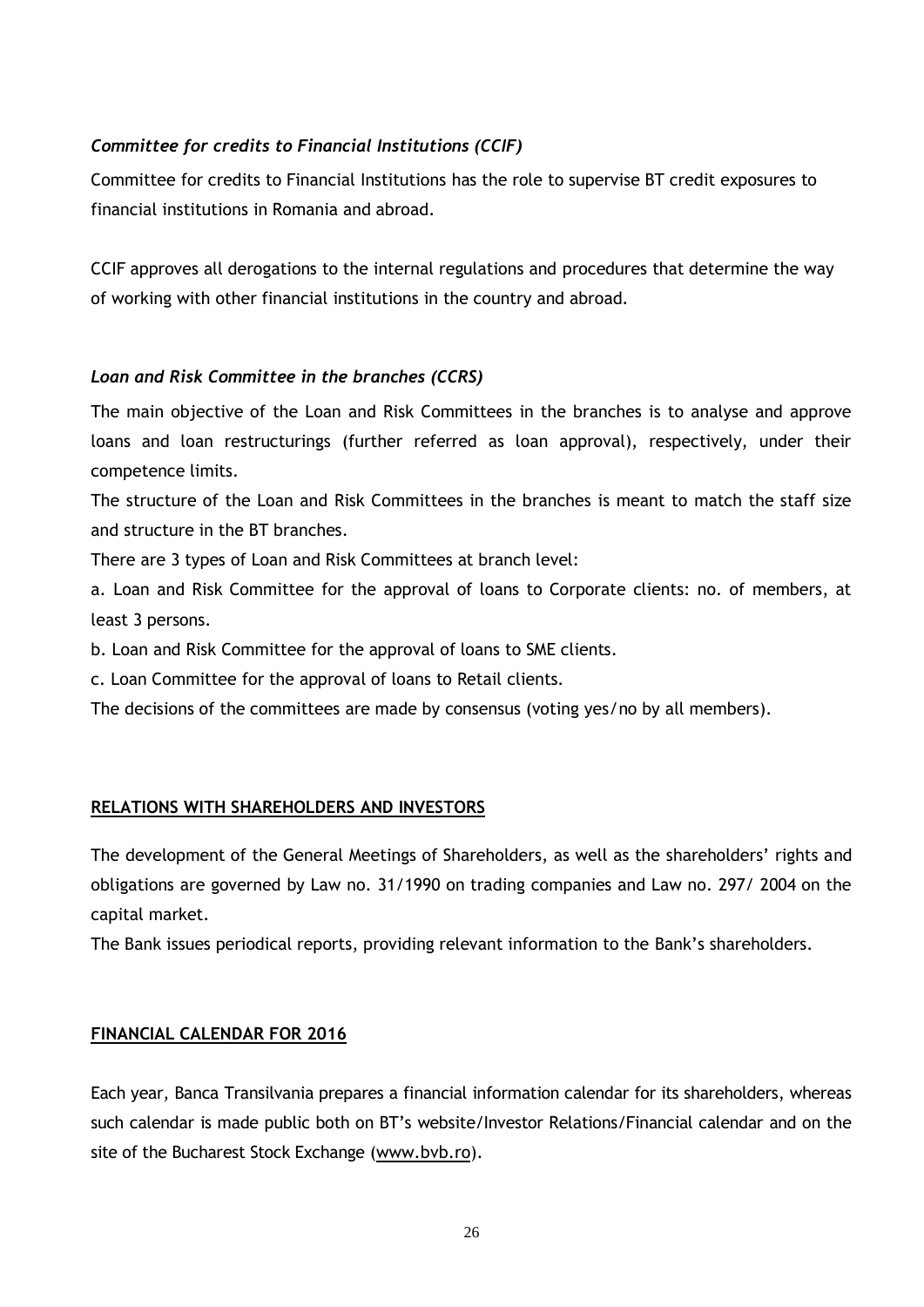The calendar for 2016 is presented below:

| 1. Presentation of the preliminary annual financial results 2015       | 15 February 2016      |
|------------------------------------------------------------------------|-----------------------|
| 2. Conference call for presentation of preliminary financial results   | 16 February 2016      |
| 3. Annual General Meeting of Shareholders                              | 27 April 2016         |
| 4. Annual report                                                       | 28 April 2016         |
| 5. Presentation of the financial results - Q I 2016                    | 28 April 2016         |
| 6. Conference call for presentation of financial results - Q I 2016    | 28 April 2016         |
| 7. Presentation of the financial results - Q II 2016                   | <b>12 August 2016</b> |
| 8. Conference call for presentation of financial results - Q II 2016   | 16 August 2016        |
| 9. Presentation of the financial results - Q III 2016                  | 14 November 2016      |
| 10. Conference call for presentation of financial results - Q III 2016 | 15 November 2016      |
|                                                                        |                       |

#### <span id="page-28-0"></span>**RISK MANAGEMENT**

Risk management is part of all decision-making and business processes in Banca Transilvania. BT's management:

- continuously assesses the risks likely to affect the Bank's business and goals and takes actions whenever any changes appear in its business conditions
- ensures an appropriate framework for the management of the Bank's activities in accordance with the Bank's structure, business and inherent risks, through its regulatory system (strategies, policies, rules, procedures, regulations) and controls (by individuals, departments, committees), operational flows, determination of specific costs.

- **Risk identification:** the Bank's exposure to business-related risks in its daily operations and transactions (including lending, dealing, and capital market operations) is identified and aggregated in the Bank's risk management infrastructure

- **Risk assessment/measurement:** the Bank performs an evaluation of identified risks by specific models and calculation methods: a system of ratios with related limits, a methodology for assessing the risk events likely to generate losses, calculation of specific risk provisions for impaired assets, estimation of the future evolution of assets' value, etc.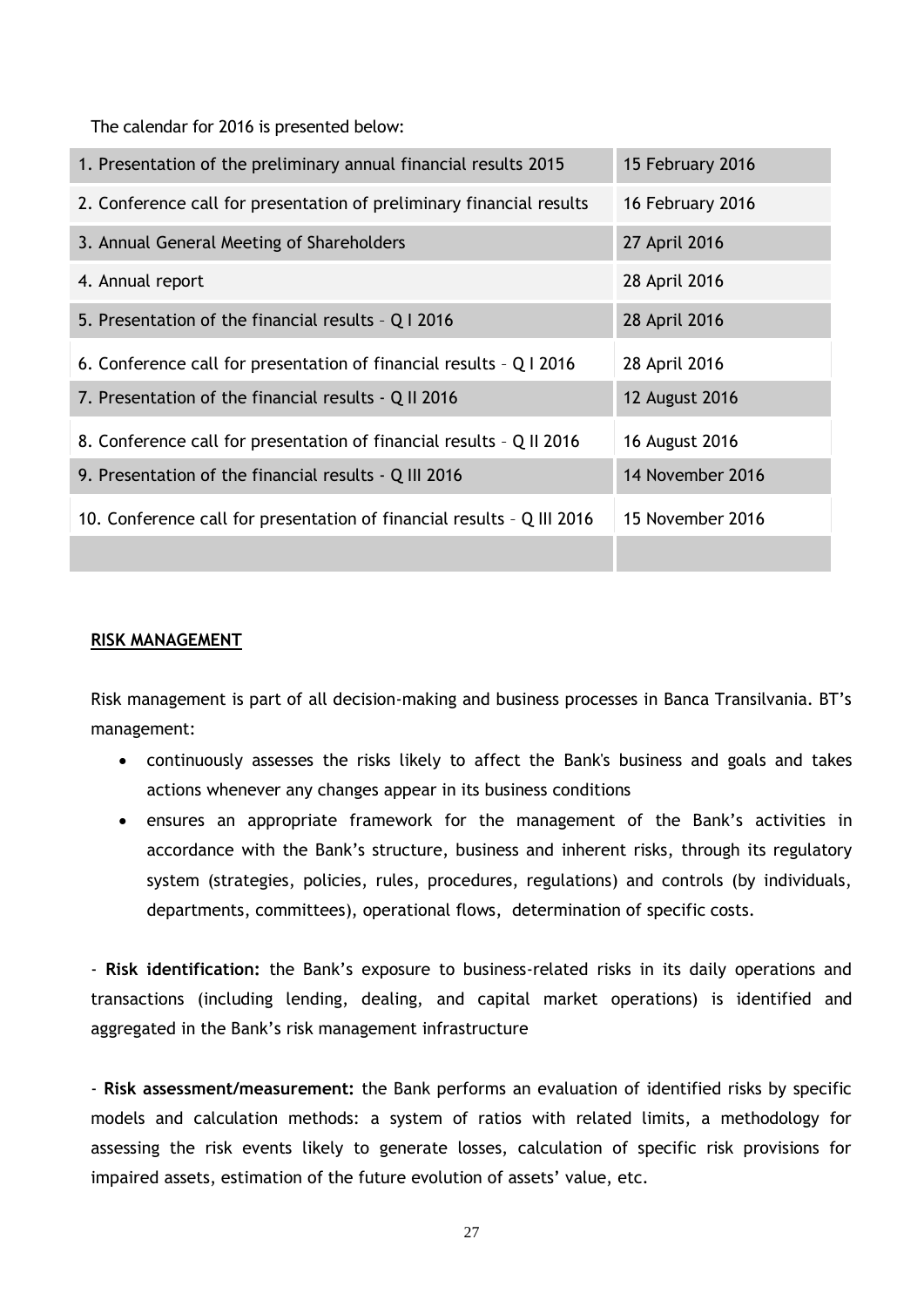- **Risk monitoring and control:** the policies and the procedures implemented for an effective risk management are meant to mitigate risks inherent to the Bank's business. The Bank implemented procedures for the supervision and approval of decision and trading limits per person/ unit/ product etc. Such limits are monitored daily/ weekly/ monthly depending on operations.

- **Risk reporting:** the internal reporting of risk exposures is performed by departments based on business lines and consolidated at the level of the whole Bank. The management is permanently informed about the risks inherent to the Bank business.

- **Calculation and assessment of capital and capital requirements:** for the assessment of capital adequacy to risks, the Bank identifies and evaluates all significant risks to which it is or might be exposed. The Bank continuously calculates and assesses its internal capital and internal capital requirements to cover the Bank's business needs and risks.

The main risk categories to which the Bank is exposed are: credit risk, liquidity risk, operational risk, market risk, interest rate risk in the banking book, reputation risk, strategic risk and compliance risk.

#### CREDIT RISK

Credit risk management framework is periodically updated and enhanced. It is designed to cover all credit risk exposures deriving from the banking business and includes the following base components:

- underwritting methodology to ensure a healthy loan portfolio;
- individual counterparty rating system;
- risk assessment system for transactions;
- risk assessment system for new lending products/ significant changes of the existing products;
- active loan portfolio management;
- concentration limits by: region, industy, product, client, collateral type, guarantee suppliers;
- risk based pricing methodology;
- methodology for loan monitoring/ review after granting date;
- credit risk provisioning methodology;
- prudential adjustments calculation methodology;
- methodology for early identification of actual or potential credit risk increases (early warnings);
- methodology for identification and management of distressed assets;
- fraud risk management;
- continuous improvement of the collection process.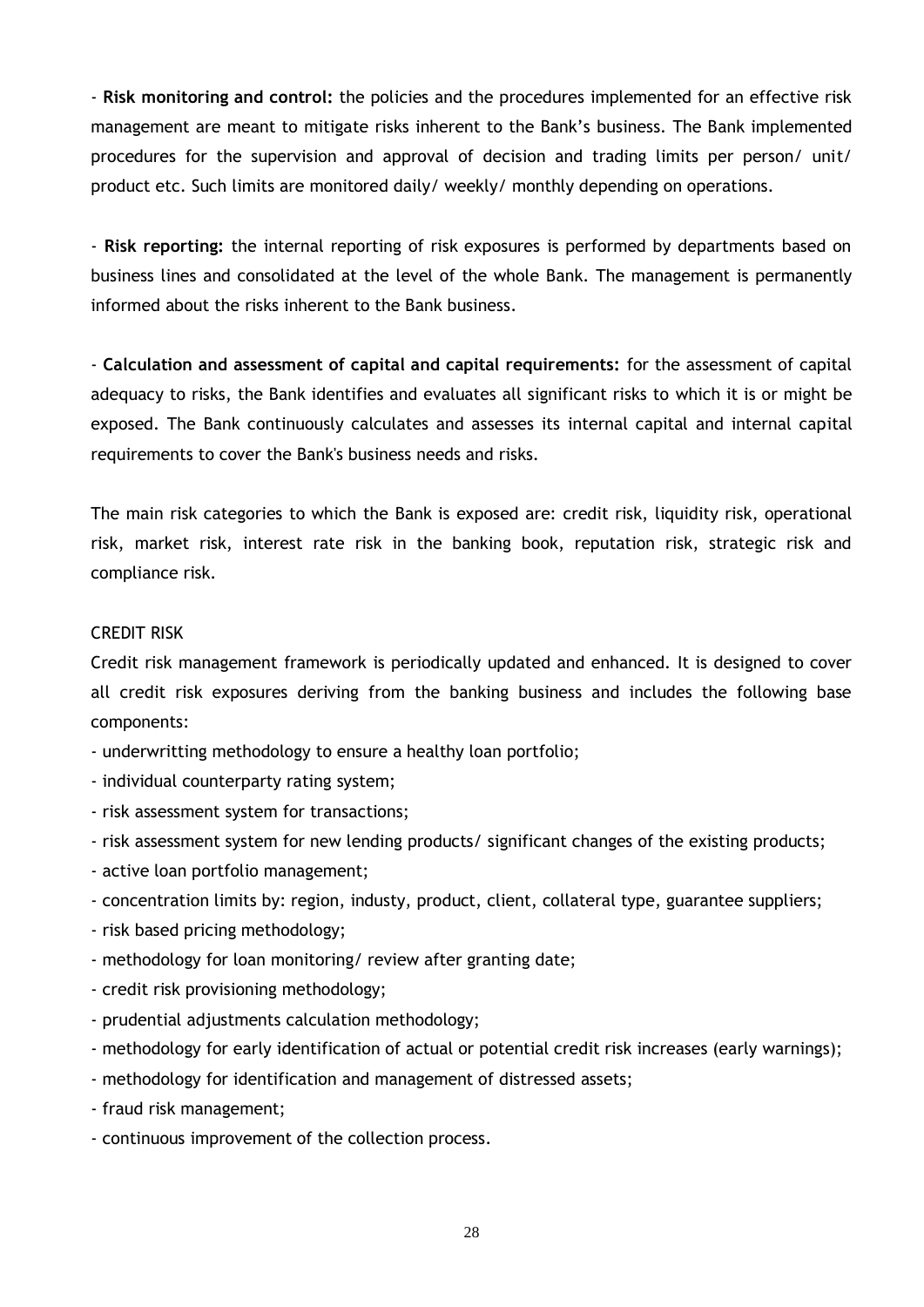The credit risk management consists mainly in:

- the organization of a proper system of norms and procedures, establishing the regulatory framework for the lending process in order to avoid or to minimize risks;

- developing/ improving credit risk management procedures (strategy, policies, norms for credit risk management)

- management of own funds (monitoring aggregate exposure vs. own funds), capital requirements simulations, compliance with internal rules regarding capital adequacy (ICAAP);

- maintenance and periodical review of a hierarchical system for the approval of loan exposure limits;

- monitoring credit risk on business lines and at portfolio level;

- management of critical exposures (loans classified into inferior performance categories, loans presenting impairment triggers, etc).

- organizational structure of the Bank – departments and committees with responsibilities in credit risk supervision and management.

#### LIQUIDITY RISK

The liquidity risk profile adopted in 2015 was "medium-low" due to the structural correlations of the Bank's assets and liabilities, namely the mix of instruments designed for the use of temporary liquidity excess and the weight of stable resources raised from clients in total funds. The Bank's liquidity management is centralized.

The main principle in determining the types of instruments used by the Treasury in order to use temporary liquidity excess is the easy convertibility into cash, without affecting the initial yield of investments, notably their profitability.

For a sound management of liquidity risk, the Bank is constantly concerned with raising liquidities via treasury operations, external financing, capital markets, etc. During 2015, the Bank recorded liquidity ratios above 1, indicating a comfortable liquidity in a general economic context still fragile.

Attention is given to:

- correlate the growth pace of resources/loans;
- diversify the range of instruments correlated with the institution's risk appetite;
- adequate capital allocation.

## OPERATIONAL RISK

Operational risk represents the risk to incur losses from defective processes, errors generated by the IT system, inadequate employee activities and other external events. The Bank monitors continuously the operational risks relating to the current activities of clients, banking practices, frauds, application of the management decisions, ethical aspects involving BT employees.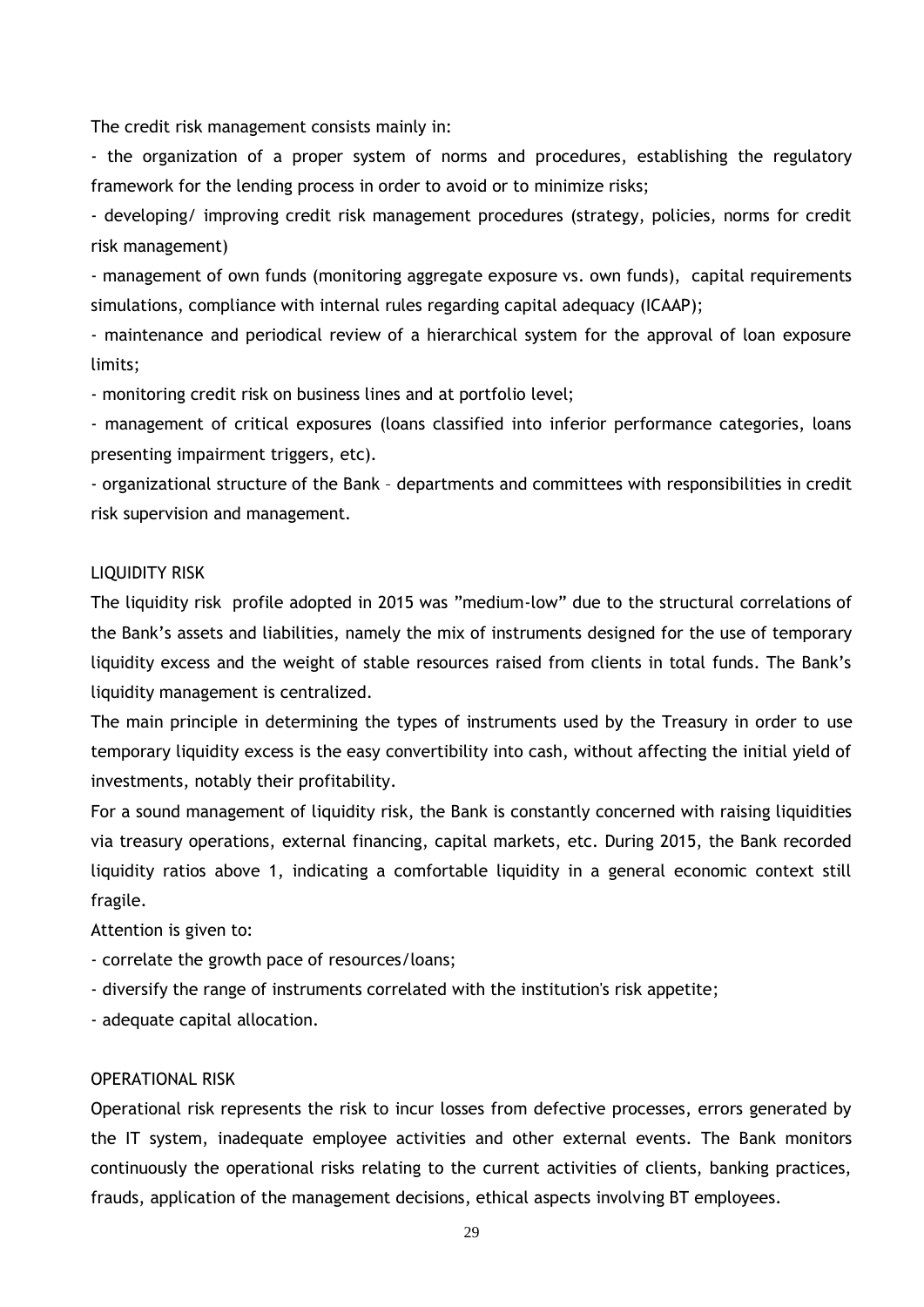In order to reduce such risks, the Bank implemented policies, norms and procedures, thus improving operational risk governance. Operational risk exposures are diminished through a permanent update of regulatory documentation in line with the legal regulations and market conditions, via staff training, constant improvement of IT solutions and consolidation of the Bank's security systems, the use of additional means to reduce risks (insurance policies against risks), use of applications and specific tools to monitor transactions and banking activities in general, in order to mitigate operational risks, including the risk of internal and external fraud, the application of measures to limit and to mitigate the effects of operational risk incidents, the application of the recommendations and the conclusions resulting from the control carried out by internal and external bodies, the update, evaluation and testing of business continuity plans on a regular basis.

Relevant information in terms of operational risks, including the material losses are tracked and analysed systematically, as part of the risk management system of the Bank. This information is translated into specific reports (which contain graphics, quantitative and qualitative evolutions) that are periodically presented to the internal control committees, the Leaders' Committee and the Board of Directors. The operational risk assessment is closely related to the Bank's overall risk management: its results are part of the operational risk monitoring and control process and is constantly compared with the risk profile defined in the risk management strategy.

#### MARKET RISK

The market risk profile adopted by Banca Transilvania was "low to medium" due to the structure and size of the trading portfolio, the prudential approach of all operations running such a risk and the numerous limits implemented and daily monitored within the Bank's current business. In order to reduce market risk, the Bank adopted a prudential approach to protect its profits from fluctuations in prices, interests and exchange rates on the market, which represent external and independent factors. Banca Transilvania performs a daily evaluation of all banking positions, marking to market its trading book, monitoring "warning" or "alert" levels, using backup plans in case of unstable market conditions.

#### INTEREST RATE RISK IN THE BANKING BOOK

The interest rate risk in the banking book profile is "low", the Bank adopting a set of strict principles for the management and monitoring of such risk.

The interest rate risk is initially addressed by the Bank through a neutral position in main currencies - EUR and USD - and an "aggressive" position in national currency. The Bank uses management tools such as GAP analysis, static or dynamic and the economic value of assets.

30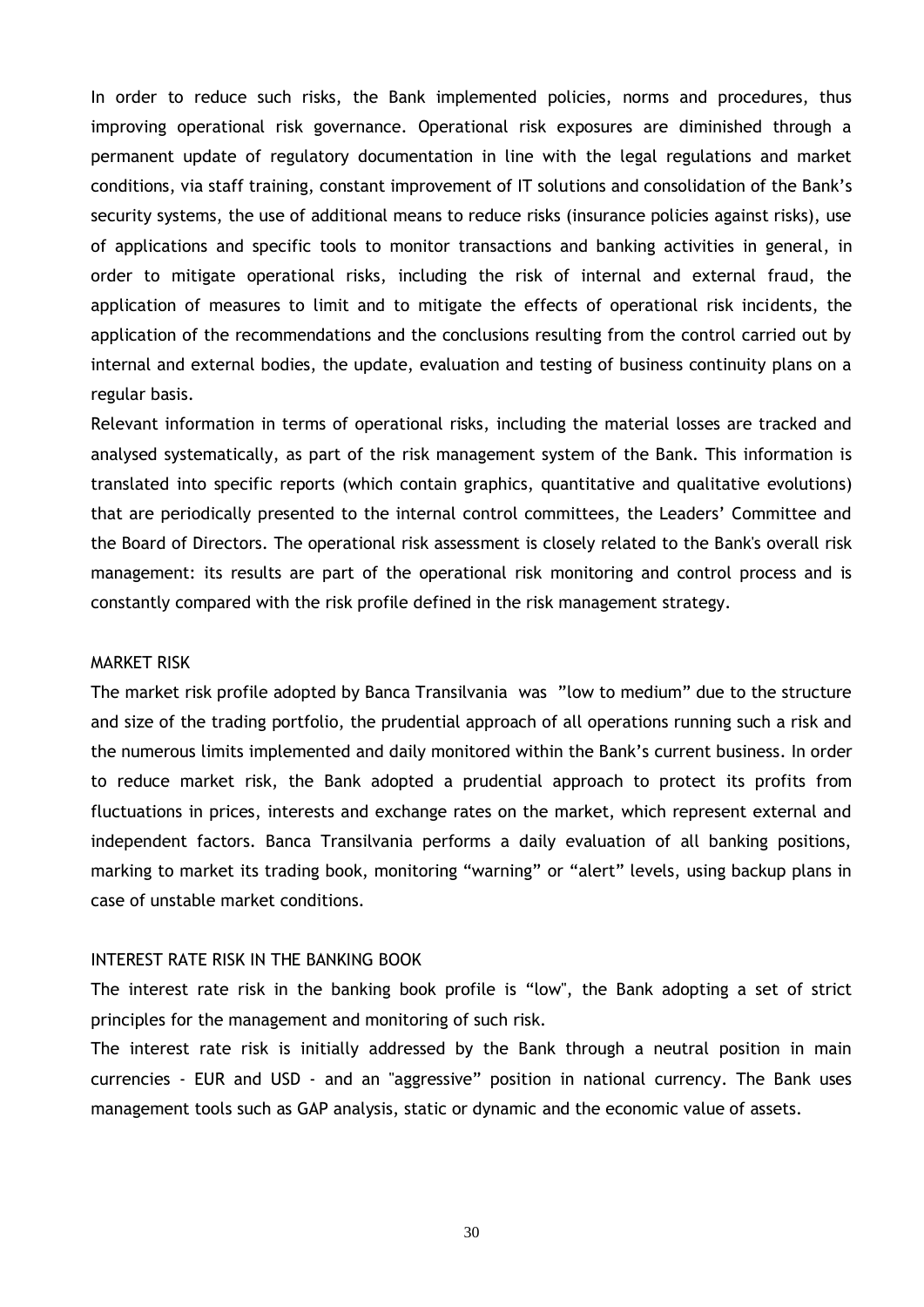#### REPUTATION RISK

The reputation risk is the risk to incur losses or to fail in achieving estimated profits due to the lack of public confidence in the integrity of the Bank. The reputation risk profile was "low" by maintaining the confidence of the public and the business partners in the Bank's integrity, economic and financial position. The management of the reputation risk is based on undertakings in order to attract the best partners, both clients and suppliers, on the recruitment and retention of best employees, on the management of litigations, strict regulations, prevention of crisis situations and the consolidation of the Bank's credibility and the shareholders' confidence, improving the relationship with shareholders, the establishment of a more favourable environment for investments and access to capital and on continuous and open communication with stakeholders (shareholders, mass-media, clients, partners, employees, authorities, etc.).

#### RISC STRATEGIC

The strategic risk is the current or future risk for profits and capital to be negatively affected by changes in the business environment, by unfavourable business decisions, improper implementation of decisions or the low adaptability to changes in the business environment. The Bank's strategic risk profile is "low" based on the following aspects: risk management practices are an a part of BT's strategic planning, the exposure to strategic risk reflects strategic goals that are not excessively "aggressive" and are compatible with the developed business strategies, the business initiatives are well designed and supported by communication channels, operating systems and adequate delivery networks.

#### COMPLIANCE RISK

Compliance risk is the current or future risk to damage profits and capital, which may result in fines, damages and / or termination of contracts or that may affect the Bank's reputation as a result of violations or non-compliance with the legal and regulatory framework, agreements, recommended practices or ethical standards.

In BT's perspective, compliance risk relates to compliance with a broader regulatory framework which is not strictly related to banking activities, namely compliance with labour law and work safety and protection legislation, quality in constructions, prevention of fires, etc.

The objectives of compliance risk management are: identification of compliance risks, compliance risk assessment, compliance risk monitoring, compliance risk reporting.

The compliance function, which is responsible for compliance risk management, has the role to assist the management structure in identifying, assessing, monitoring and reporting compliance risk related to the Bank's activities.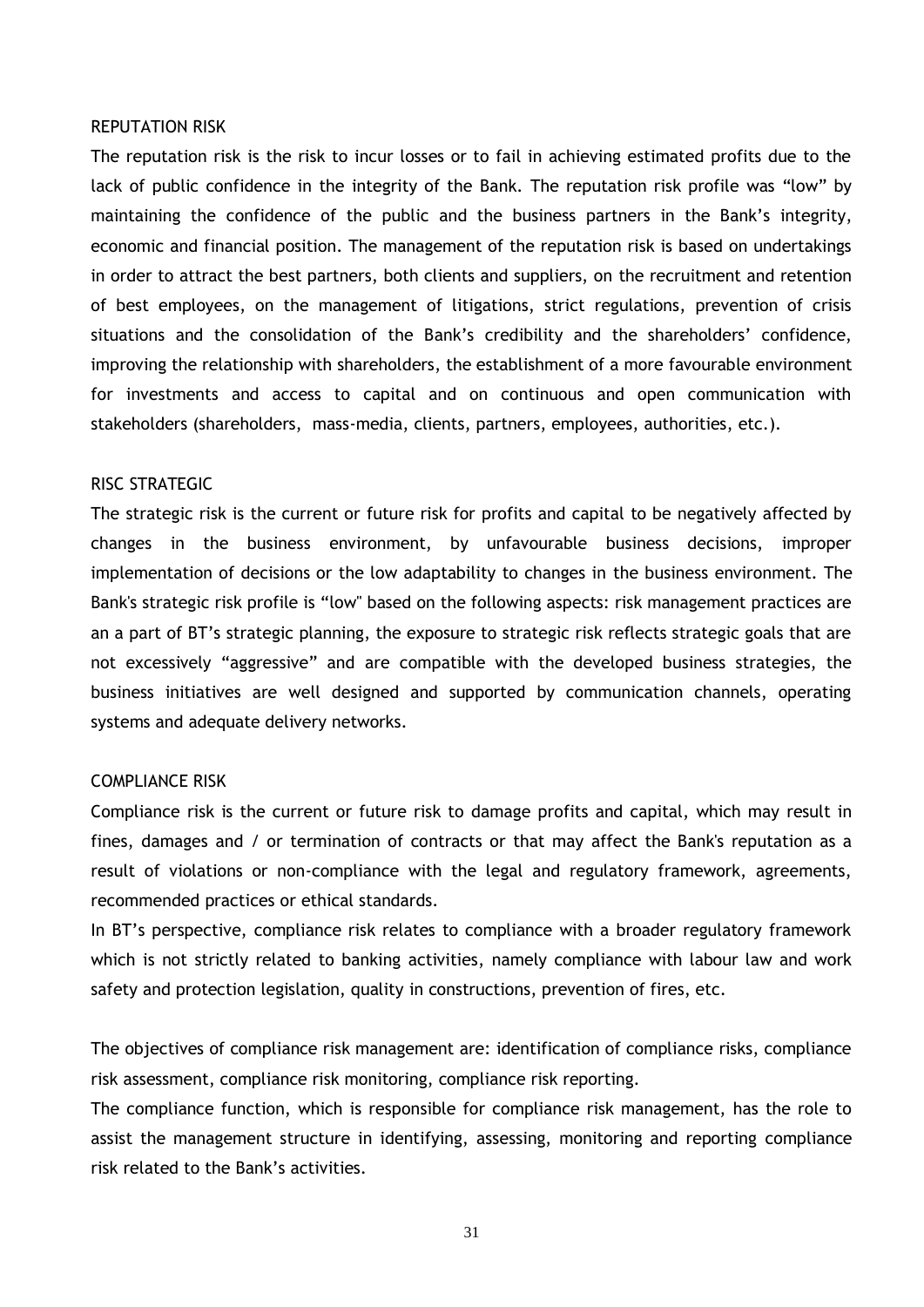In BT, the compliance function is approached separately from the risk management function and the audit function, but the Bank's internal regulations provide for mechanisms to ensure a close cooperation between these three functions.

## **INTERNAL AND EXTERNAL AUDIT**

During 2015, a number of 17 branches and 80 agencies (within an ad-hoc mission), were audited for Banca Transilvania (BT) and also, the processes within BT Headquarter, according to the annual audit plan. At the same time, 8 subsidiaries were audited and 15 special missions were also performed. It should be also mentioned that, during 2015, were audited for Volksbank, a number of 49 branches, being performed 26 special missions also.

The 2015 audit's general objectives, were mainly focused on risk management and assessing the overall control system, implemented for transactions and / or processes / flows' deployment, covering the entire range of risks. The assessment of the control system was conducted according to the Internal Audit Statute and considering the principles contained by the International Audit Standards, one of the main objectives being to ensure the reliability and integrity of the financial and operational information, as a direct result of an independent and objective evaluation of the control system and internal risk management systems, in relation to the financial reporting process.

The Bank's internal control framework is structured into three levels, respectively the functions owning and managing the risks (the operational units), the functions of risk monitoring (risk management and compliance functions) and the function that provides an independent review, respectively the internal audit function.

Therefore, the first level of control is performed by the operational units, which are responsible to ensure that, at the level of each structure / activity, a control and risk prevention environment is established, as part of the daily operations. As aforementioned, the two and three control levels are performed by the three independent control functions, as follows:

- The *Risk Management Function*, ensures the management and control of the risks identified following specific evaluation processes' deployment;
- The *Compliance Function*, ensures the management of non-compliance and reputational risks*;*
- The *Internal Audit Function*, ensures an objective examination of the overall Bank's activities, for an independent assessment of risk management, the internal control system and the management and execution processes, in order to support the fulfillment of the established objectives and, at the same time, issues recommendations for improving the effectiveness of these activities.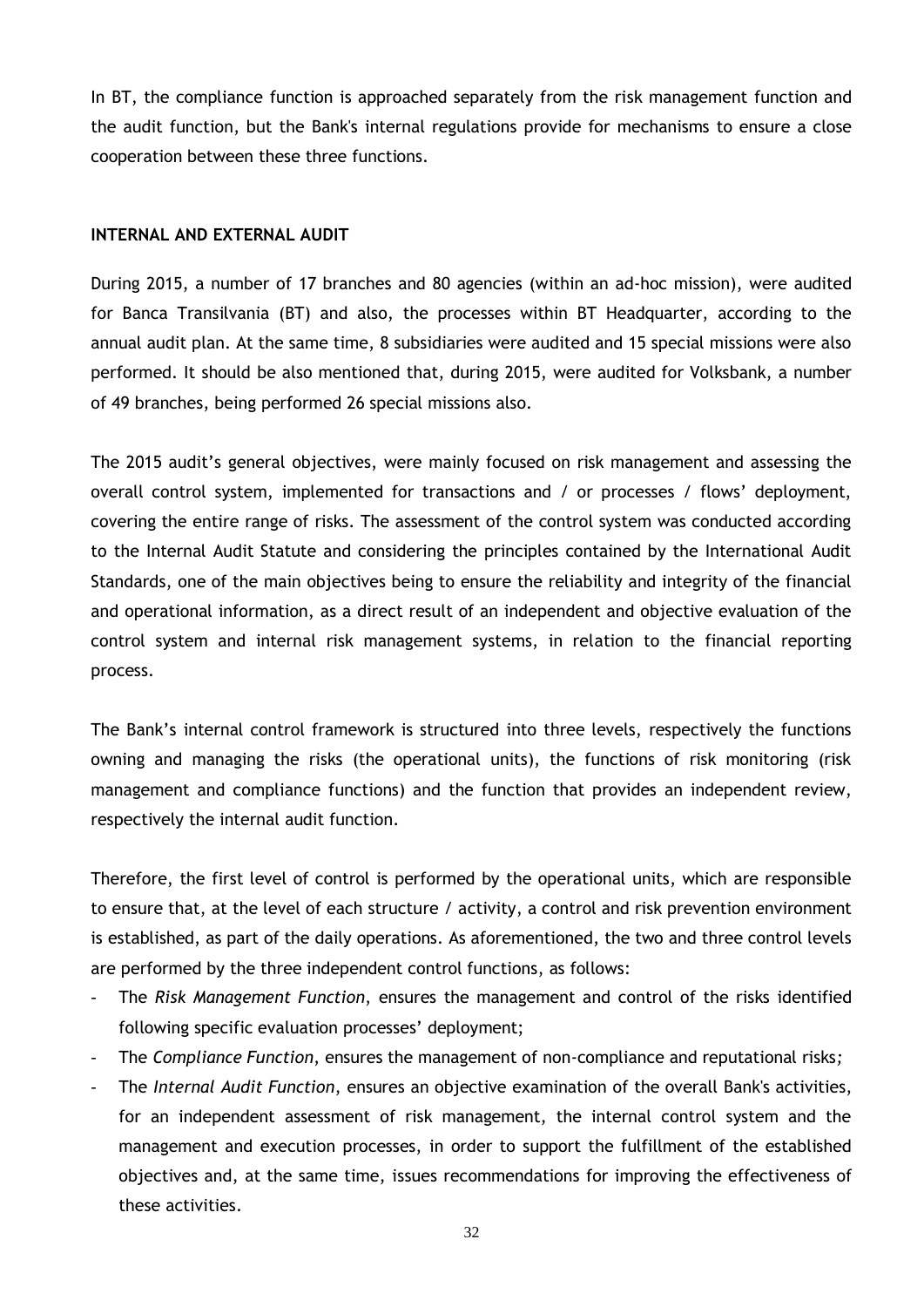The external auditor of the Bank, KPMG Audit SRL, audited the separate and consolidated financial statements of Banca Transilvania as at December 31, 2015.

According to the audit opinion, the separate and consolidated financial statements reflect in all significant aspects the Bank's and Group's financial position, the individual and consolidated result and cash flows in conformity with the International standards of Financial Reporting endorsed by the European Union.

## <span id="page-34-0"></span>**BANCA TRANSILVANIA GROUP POLICY**

On 10th December 2014, the Group signed the acquisition contract for 100% of the shares of Volksbank Romania S.A. The Group took the control over Volksbank Romania S.A. on 7 April 2015. On 30 December 2015, it was finalised the merger through absorbtion between Banca Transilvania (as merging company) and Volskbank Romania S.A. (as merged company). No new shares were issued as part of the acquisition of Volksbank Romania S.A. At the acquisition date, the Group reimbursed to the former shareholders of Volksbank Romania S.A. the balance of the funding provided of EUR 451 Mil. and CHF 206 Mil.

BT Securities and BT Leasing managed to reach significant market share and, together with BT Assets Management, succeded to cover a wide range of financial products. For 2016, the BT subsidiaries maintain their accounting records in compliance with the romanian legislation and with the legislation in the Republic of Moldova. These records are named statutory accounts. These accounts have been restated to reflect the differences between the statutory and IFRS accounts.

## <span id="page-34-1"></span>**MEMBERS OF BT FINANCIAL GROUP**

The Bank ensures an adequate level of capitalization to its subsidiaries, improving risk management by involving the Bank's audit and compliance functions.

The gross value of investments in the group at the end of 2015, according to the International Standards for Financial Reporting endorsed by the European Union, increased by 8% as compared to 2014, respectively from RON 116.86 million to RON 126.19 million lei.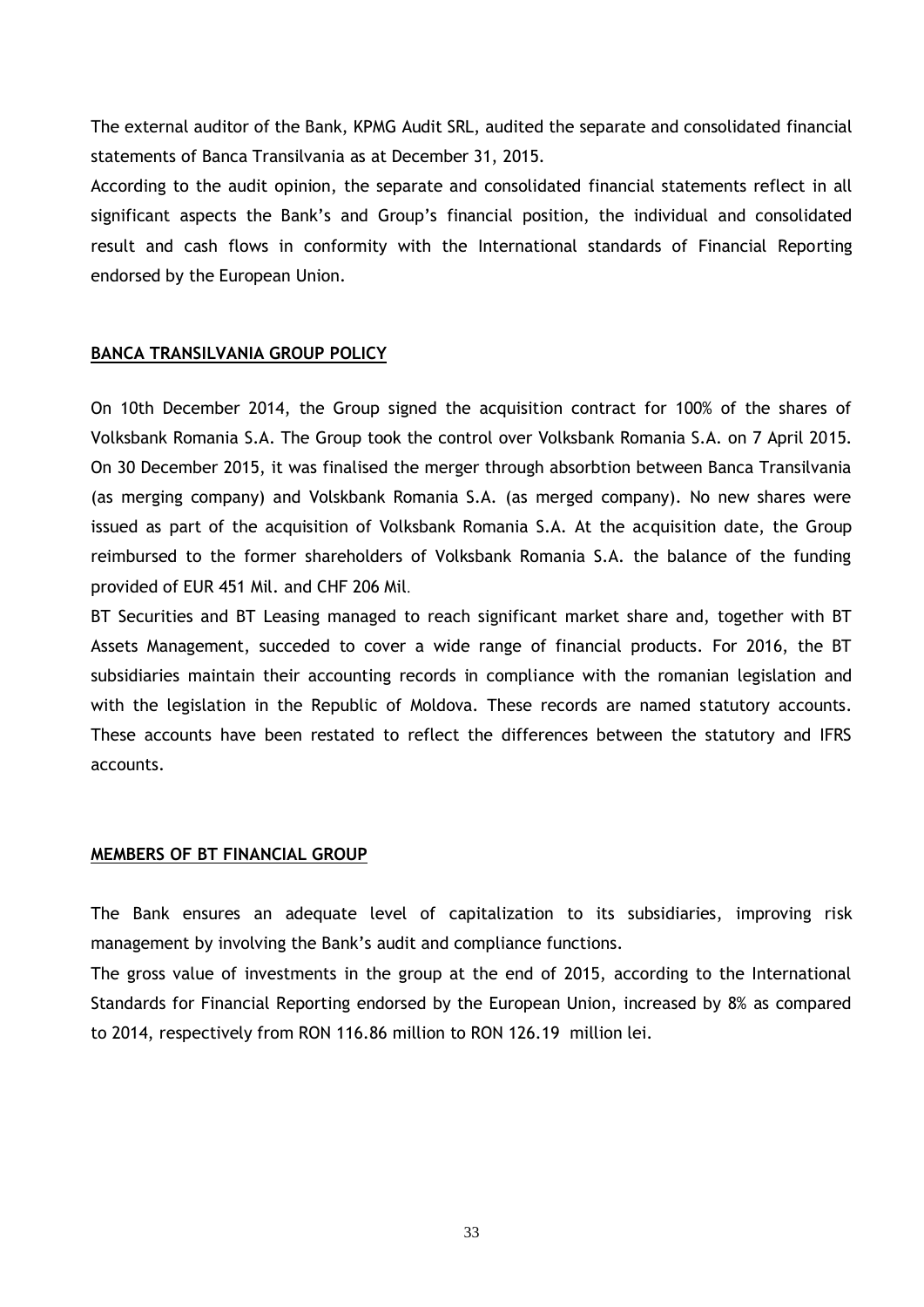## **The group subsidiaries in which BT holds direct participations are**

| Subsidiary                          | <b>Business profile</b>            | %<br><b>Direct</b><br>investment | equity % Total equity<br>investment |
|-------------------------------------|------------------------------------|----------------------------------|-------------------------------------|
| <b>BT Securities SA</b>             | Investments/Brokerage              | 99.40%                           | 99.40%                              |
| BT Leasing Transilvania IFN SA      | Leasing                            | 51.72%                           | 100.00%                             |
| <b>BT Investments SRL</b>           | Investments                        | 100.00%                          | 100.00%                             |
| <b>BT Direct IFN SA</b>             | Consumer finance                   | 93.70%                           | 100.00%                             |
| <b>BT Building SRL</b>              | Real estate                        | 4.17%                            | 100.00%                             |
| BT Asset Management SAI SA          | <b>Assets Management</b>           | 80.00%                           | 80.00%                              |
| BT Compania de Factoring SRL        | Factoring                          | 99.45%                           | 100.00%                             |
| BT Leasing MD SRL                   | Leasing                            | 100.00%                          | 100.00%                             |
| <b>Improvment Credit Collection</b> | Credit collection and<br>reporting | 99.89%                           | 100.00%                             |

During 2015 the direct investment of Banca Transilvania in BT Securities was increased with the amount of RON 10.03 million.

## **BT Leasing Transilvania IFN S.A.**

BT Leasing Transilvania IFN S.A. has its head office in Cluj-Napoca, str. G.Baritiu, nr. 1 and it was incorporated in 1995 as a privately owned joint-stock company. The company operates through its Head Office located in Cluj-Napoca, 1 agency and 20 operational units (2014: 1 agency si 23 operational units) throughout the country. The company leases various types of vehicles and technical equipment. The number of active employees at 31 December 2015 was 105 (2014: 105).

The company proposes financing solutions for a rapid and simplified to financial support, customised offers and financial consultancy to chose the optimum solution.

As of the end of 2015, BT Leasing manages a total of 2,786 contracts (2,149 at 31 December 2014), which represent leasing receivables (principal, VAT excluded) of RON 352 Mil. (2014: RON 281 Mil.).

In 2016, the target of BT Leasing are: portfolio increase by 75%; maintaining PAR at max 10%; reaching the target of at least EUR 85 Mil from new contracts; increase the market share by 3%.

## **BT Asset Management SAI S.A.**

BT Asset Management SAI S.A. is a commercial company, member of Banca Transilvania Financial Group, that is operating in the management of open investment funds established in Romania or in another EU member state, as well as in the management of closed investment funds subject to prudential oversight.

BT Asset Management SAI is a company specialised in the management of asset management from the Banca Transilvania Group, operating in the field of management of investment funds,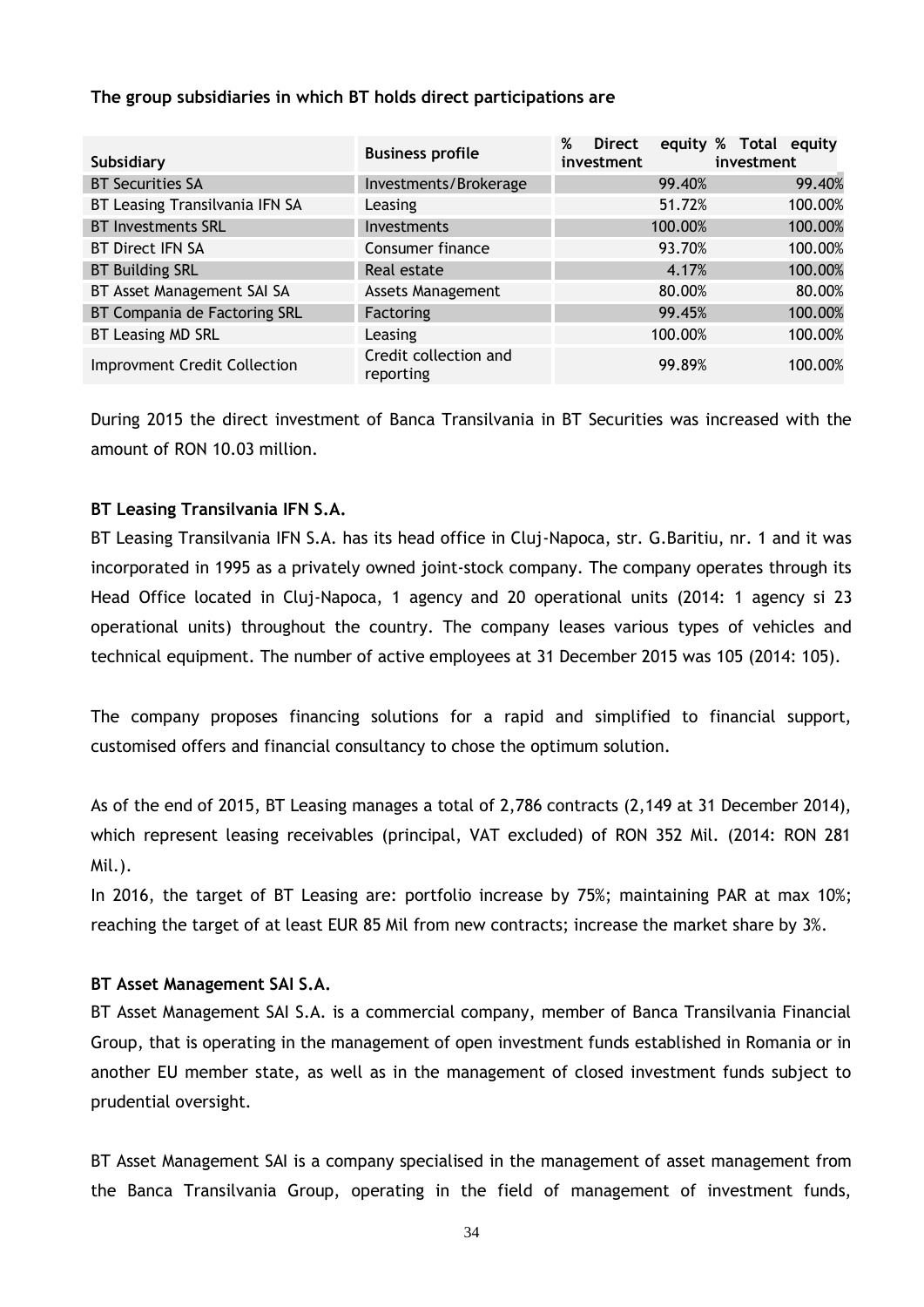addressed to the individuals and legal persons, providing numerous investment options in order to reach the optimum benefits from the stock market.

The object of activity of BT Asset Management SAI defined by the classification code CAEN 6499 is "Other types of financial intermediation" (management of undertakings for collective investments in transferable securities established in Romania or in other member state). The structure of the holdings at 31 December 2015 is: 80% Banca Transilvania, 10% SIF Banat-Crisana, 10% SIF Muntenia.

BT Asset Management SAI S.A provides a full range of investment products, from fixed income funds, diversified investment funds, index funds to equity funds. The opening to the capital market is provided to customers through investments in Romania and other EU member states (especially Austria); investments are available both in lei and euro.

As at 31 December 2015, the number of employees was 23 (2014: 23).

BT Asset Management SAI manages the following (i) open investment funds: BT Obligatiuni, BT Euro Obligatiuni, BT Clasic, BT Euro Clasic, BT Index Romania ROTX, BT Index Austria ATX, BT Maxim respectiv (ii) closed investment funds: BT Invest, BT Invest 1.

The assets managed at 31 December 2015 are 57,04% higher than the assets at 31 December 2014. At the end of 2015, BT Asset Management SAI market share was 10.02%, considering the value of the assets managed and it was ranked 4th among investment fund managers in Romania. The gross profit of 2015 is of RON 10,89 Mil, 41,35% higher than the previous year.

The situation of the implementation of the 2015 projects is as follows:

- In June 2015, it was launched the BT Euro Clasic fund denominated in euro, having a diversified investment policy;
- In 2015, the company was ranked 4th among the investment fund managers in Romania;
- Development of the mobile selling team: 3 zone managers and back-office support;
- Integrating the open investment fund transactions in the Bank's platform BT24

The main objectives of the bugdet proposed by BT Asset Management SAI in 2016 are: reaching a market share of 11.25% and maintaining a ROE higher than 20%, through sustaining measures for the company and for the selling process, so that the budget project a gross result of RON 11.97 Mil, increasing by 9.85% compared to 2015.

The registered address of BT Asset Management SAI S.A is: Emil Racovita str. no. 22, Cluj-Napoca.

#### **BT Securities S.A**.

BT Securities S.A. operates through its Head Office, located in Cluj-Napoca, Maestro Business Center, 21 Decembrie 1989 avenue no. 104, 1st floor, and through 11 operational units. The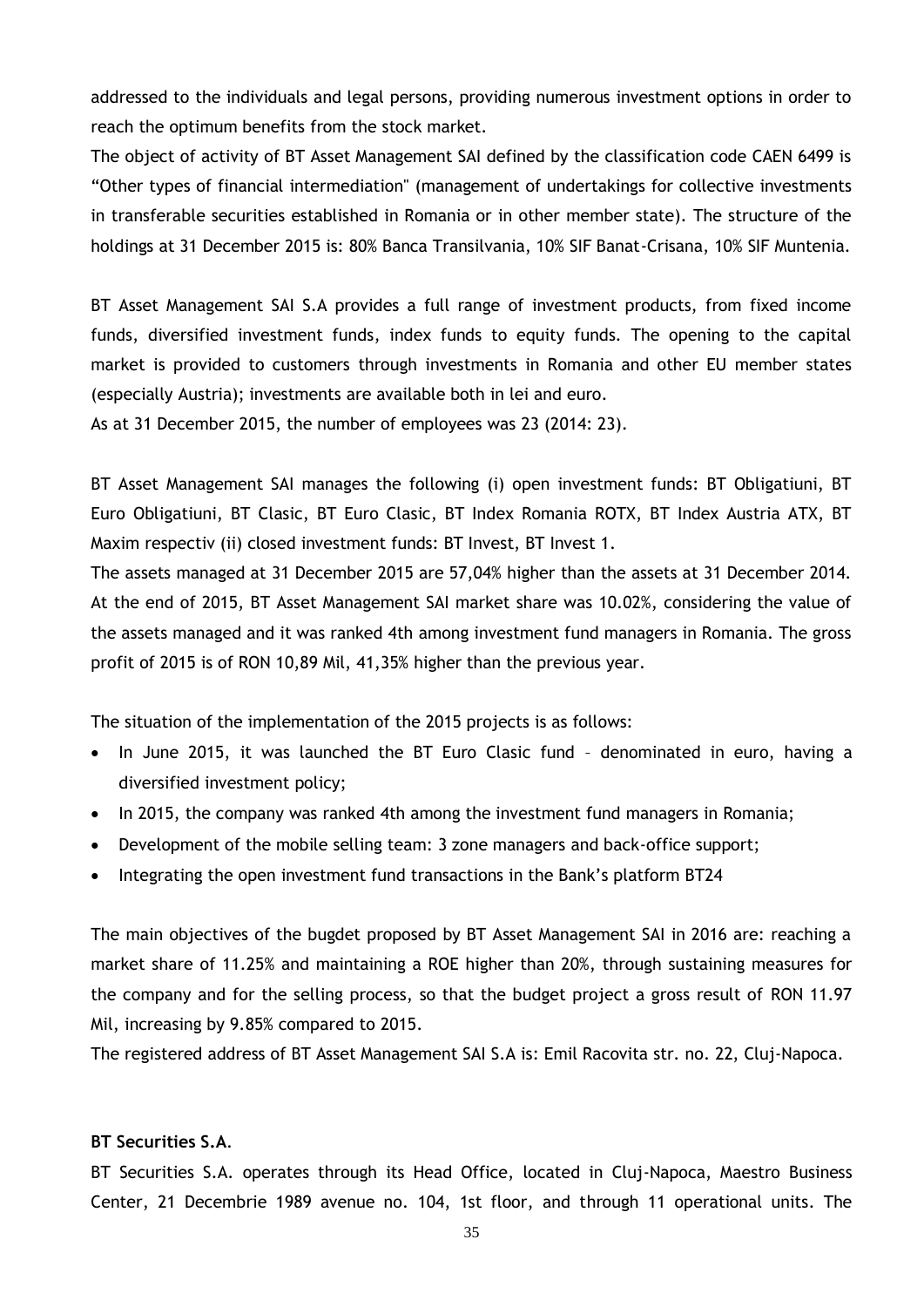object of activity of the company is financial brokerage and fund management (financial brokerage agents), but also ancillary activities related to financial brokerage. BT Securities S.A. was set up in 2003 as a result of the change of the name and of the registered address of the company Transilvania Capital Invest S.A..

In 2015, BT Securities had a number of achievements: increase the market share main segment BVB to 4.54% in 2015 (2.73% in 2014), reverting to profit, succesfull finalisation of two offers for the Bucharest Town Hall of EUR 500 Mil. and International Investment Bank of RON 111 Mil. The main objectives of BT Securities for 2016 are: increase the market rate, of the company profiability, consolidation/development of the corporate finance activity: public offers, M&A and investment banking, developing new products and relaunch the existing ones, adjusting the organisation chart according to strategy as well as developing products with a higher complexity degree.

As of 31 December 2015, the number of employees was 58 (2014: 62).

## **BT Direct IFN SA**

BT Direct IFN SA is a non-banking financial institution set up in 2003, having as object of activity the retail financing, through consumer loans granted to individuals.

In 2015, BT Direct IFN SA signed a number of 12,455 loan contracts (consumer loans) of RON 82.29 Mil., representing an increase in new loans granted of 52% compared to 2014. At 31 December 2015, the total portfolio was of RON 112.91 Mil, higher by 41.08% than in 2014.

The total revenues from financing transactions, increased by 23,05% compared to 2014. In 2015, the gross profit of BT Direct IFN S.A. was RON 4.32 mil., higher by 12.50% than in 2014.

In 2016, the target of BT Direct, given the actual macro-economic and consumer credit market conditions, is the increase of the loan volume by 40% compared to 2015 and an increase of the net profit by 27.1% compared to 2015, which would determine a Return on Equity (ROE) of 14%. As of 31 December 2015, the number of active employees was 39 (2014: 29).

BT Direct IFN SA operates through its head office located in: 1 George Baritiu Street, Cluj-Napoca, Romania.

## **IMPROVEMENT CREDIT COLLECTION**

Improvement Credit Collection S.R.L, was registered in 2013, having as single shareholder Compania de Factoring, and on 16 April 2014 its share capital increase through the participation of Banca Transilvania as new shareholder. Currently the share capital of ICC is divided between Banca Transilvania with RON 900,000 and Compania de Factoring with RON 1,000.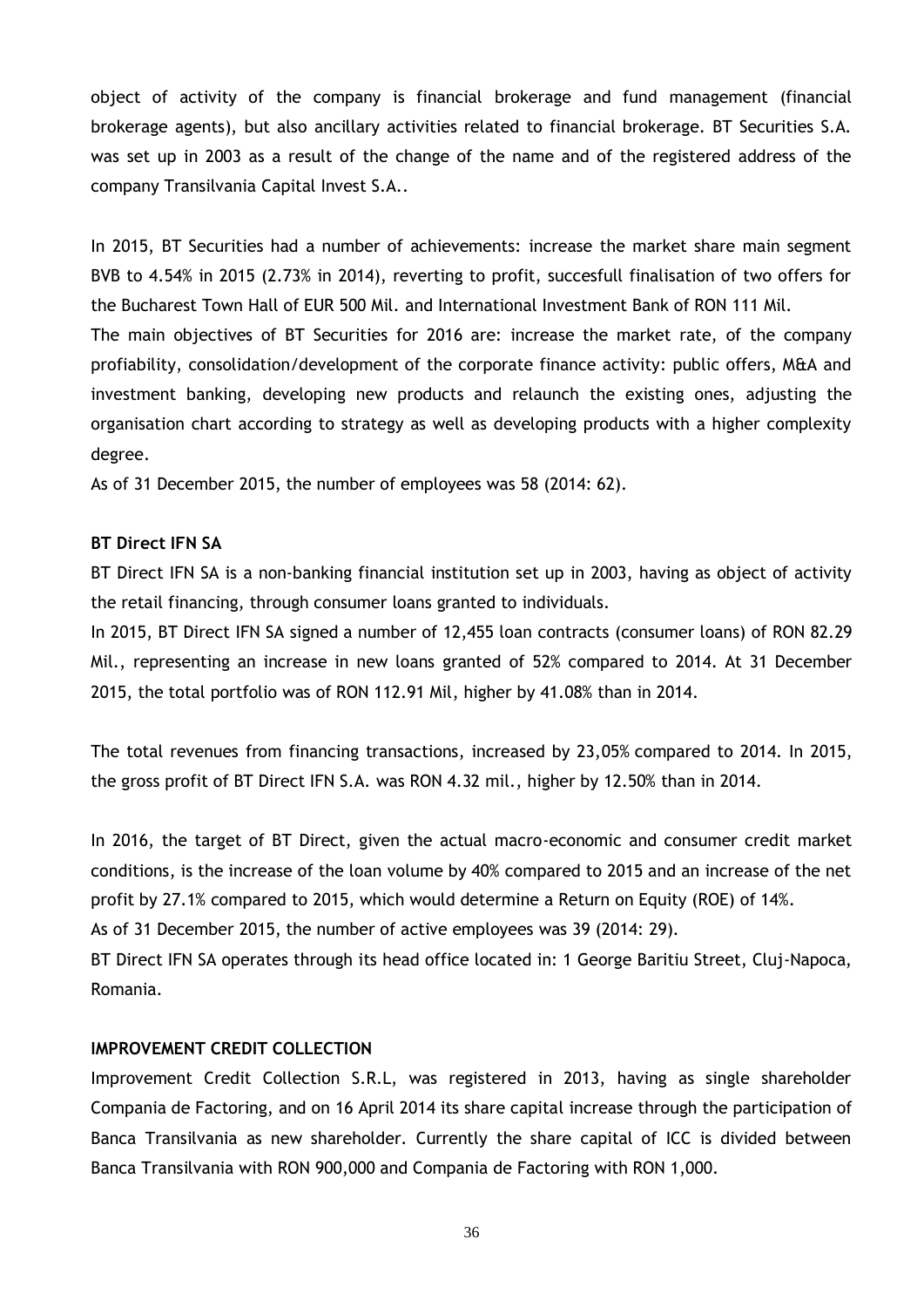The activity of ICC includes the collection by mutual agreements with debtors, monitoring and controlling of loan portfolios outsourced by Banca Transilvania starting with April 2014, which represents the main driver of the ICC revenues.

The gross result of RON 7,449,410 is 277% higher than last year. Considering the budgeted targets for 2015, the company budgeted and realised the following: development of the organisational structure and increase in efficiency of available resources necessary for collection and monitoring the loan portfolio of Banca Transilvania outsourced to ICC.

## **BT INVESTMENTS S.R.L.**

BT Investments SRL, has as main activity the lending based on lending contracts; in 2006 the company changed its CAEN code to 6619-ancillary activities for financial transactions, with the exception of insurance and pension funds activities.

From registration onwards, the share capital increased gradually through cash contributions or through incorporation of reserves, by the end of 2015 the share capital was RON 50,939,900.

During 2015 there were changes in the equity investments owned by BT Investments so at 31 December 2015 these were as follows:

| $\blacksquare$ | At companies in BT Group (RON)      | 2014       | 2015       |
|----------------|-------------------------------------|------------|------------|
|                | <b>BT LEASING</b>                   | 24,374,134 | 24,374,134 |
|                | <b>BT DIRECT</b>                    | 1,693,472  | 1,693,472  |
|                | <b>BT BUILDING</b>                  | 3,321,892  | 3,321,892  |
|                | COMPANIA DE FACTORING               | 200,000    | 200,000    |
|                | BT OPERATIONAL LEASING              | 4,084,997  | 4,084,997  |
| ۰              | At companies outside BT Group (RON) | 2014       | 2015       |
|                | RADIO NAPOCA                        | 12,550     | 12,550     |
|                |                                     |            |            |

At the end of 2015 the results of BT Investments SRL are as follows:

| - total revenues:      | RON 771,300 |
|------------------------|-------------|
| - total expenses:      | RON 153,745 |
| - net result - profit: | RON 617,555 |

## **BT LEASING MOLDOVA**

BT Leasing Moldova, member of the Banca Transilvania Group, is a company registered in 2008 having as main activity finance leasing. The share capital is totally owned by Banca Transilvania. Analysing the trends in the Republic of Moldova financial market, the financing policy aims to permanently identify and finance new projects in the field of new and second hand auto market,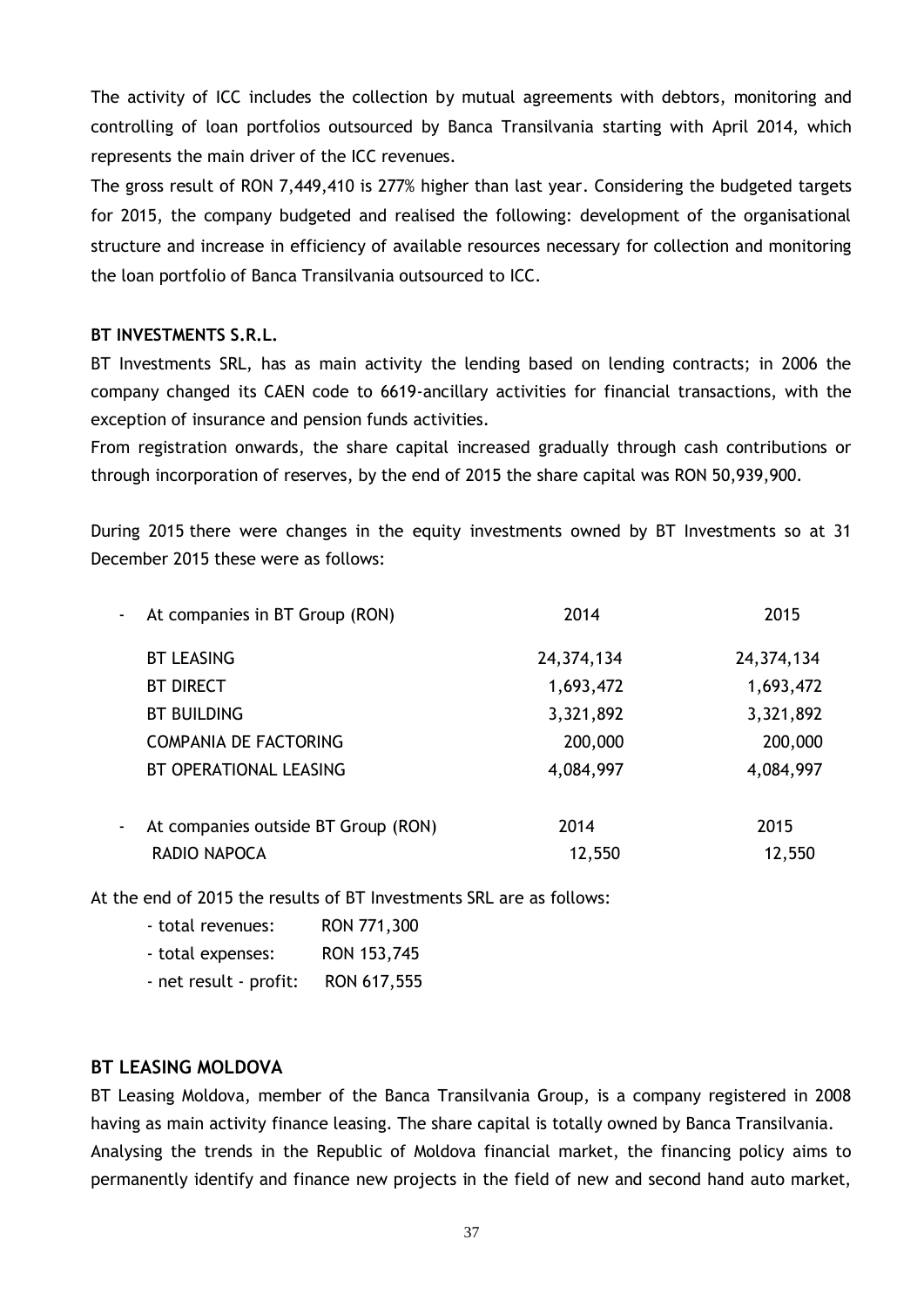trucks, utility vehicules, equipments, machinery through the specific leasing products offered which are ment to support the investments of legal entities and the needs of private individuals.

During 2015, several new leasing products were personalised, the most succesful being the "Leasing 7%" product which was promoted by the auto dealers and shortly (in 4 months) reached a share of 7.7% in the portfolio of BT Leasing MD as of 31 December 2015, almost 43% of the financed amounts being granted during the last quarter of 2015. The rebranding effects will be noticed more in 2016:

- in 2015 a new loan agreement between BT Leasing Moldova and EBRD was signed, with a total value of EUR 4 million, creating a better image for BT Leasing MD.

During 2015, the financed amounts increased by 75%, the loan portfolio increased by 39%, surpassing EUR 7 million. The main sector in the portfolio is the auto segment, which took BT Leasing MD in top 3 leasing companies in the Republic of Moldova.

For 2016 it was budgeted an increase of financed amounts of 9% versus 2015 and an increase in total portfolio of 20% versus 2015.

#### **COMPANIA DE FACTORING**

Compania de Factoring SRL, is a limited liability company registered in 2006 with head-office in Sos. Bucuresti-Ploiesti no. 43, sector 1 Bucuresti, Romania. The main activity is defined by CAEN code 8291 – Activities of collection agencies and credit reporting units.

During 2015 the activity of the company focused on improving the collection of outstanding past due debts, reschedule of debts and constant monitoring of liquitidy.

The activity of the company is based on collection of past due debts coming from factoring operations financed until the factoring activity was transferred to the Bank.

In 2015 the company realised a gross profit in amount of RON 526 thousand.

For 2016 the company aims to identify new strategies to increase recoverability of amounts and minimize the costs of collections.

#### <span id="page-39-0"></span>**ENVIRONMENTAL POLICY**

Banca Transilvania develops actions in emphasizing the importance of the environment protection and social responsibility in environmental protection through the energy efficiency, green building, paper collection etc.

"Transylvania reforestation" is part of the BT social involvement and responsibility programme "Banca Transilvania - environmentally friendly". The Bank proposes to contribute to the protection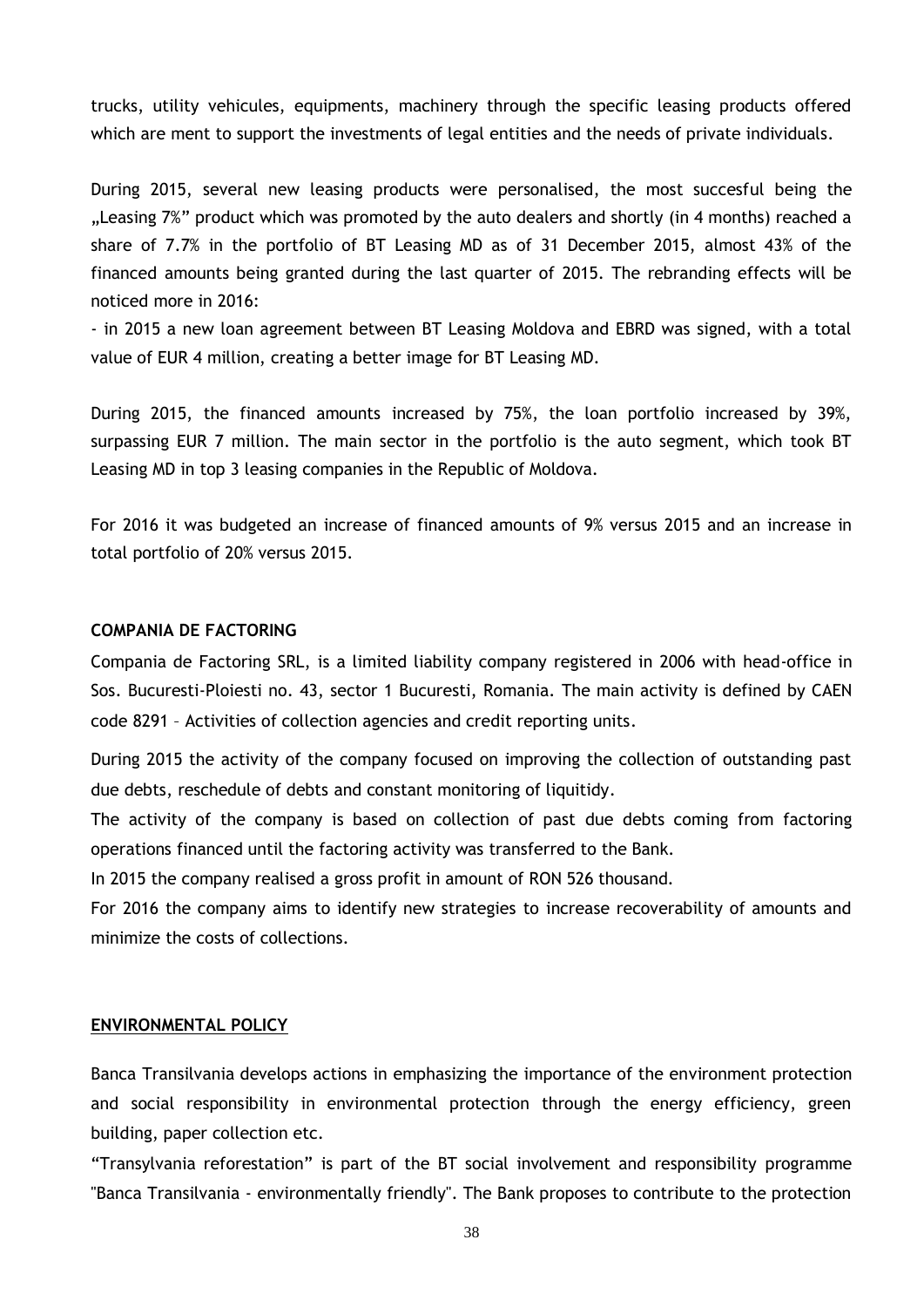and re-creation of the natural environment. It was an opportunity to encourage volunteering activities, to offer to the community an example of good practices and to be part of a project for the future, for the next generations. In the 2015<sup>th</sup> edition of the "Transylvania reforestation" programme, during one day there were planted 40,000 trees on an area of 10 hectares, in Budeşti-Fanate, between Cluj and Bistrita. A similar action took place in 2014 and it will be continued in 2016.

BT pays attention to compliance with environmental and social legislation in force and the use of appropriate social and environmental practices, as important factors in proving an effective business management.

## <span id="page-40-0"></span>**CORPORATE SOCIAL RESPONSIBILITY**

In addition to its business objectives, Banca Transilvania is socially involved via the following foundations: "Cluj are Suflet", "BT Charity" and "Transilvania". The "Cluj are Suflet" foundation is the greatest social project initiated and developed by BT, helping young people between 14 and 20 years old (from underprivileged families or under social care) to have a better life. In over 7 years of activity, the foundation provided assistance to 1,700 teenagers.

Social responsibility projects in which Banca Transilvania has involved in 2015 were:

- 1. "Clujul are Suflet" the biggest social involvement project of the Bank, that helped over 1,700 people in 7 years to have a better life and to be socially integrated, to continue the studies and to find a working place
- 2. BT cross is one of the most popular competition from the Cluj International Marathon, reaching a participation of 1500 persons;
- 3. U-BT Banca Transilvania has taken over starting 2015 CSU U-Mobitelco, which became CSU U-BT Cluj-Napoca;
- 4. The Women National Basket Team BT became in 2015 the official sponsor of the women national basket team in the qualification campaign to EuroBasket Women 2017;
- 5. Napoca Rally Academy includes initiatives related to motor sports, as well as social educational and entertaining activities;
- 6. Ghita Muresan Summer Camp basketball dedicated program in Romania, especially to children and their parents, conceived as a summer camp;
- 7. International Theatre Festival in Sibiu considered the most important annual event in the field of arts in Romania and third in scope and importance in Europe;
- 8. Somes Delivery long term cultural project, which will take place along the Somes river in Cluj-Napoca and it will approach another segment of the river at each edition, so that the whole route to be transformed in time;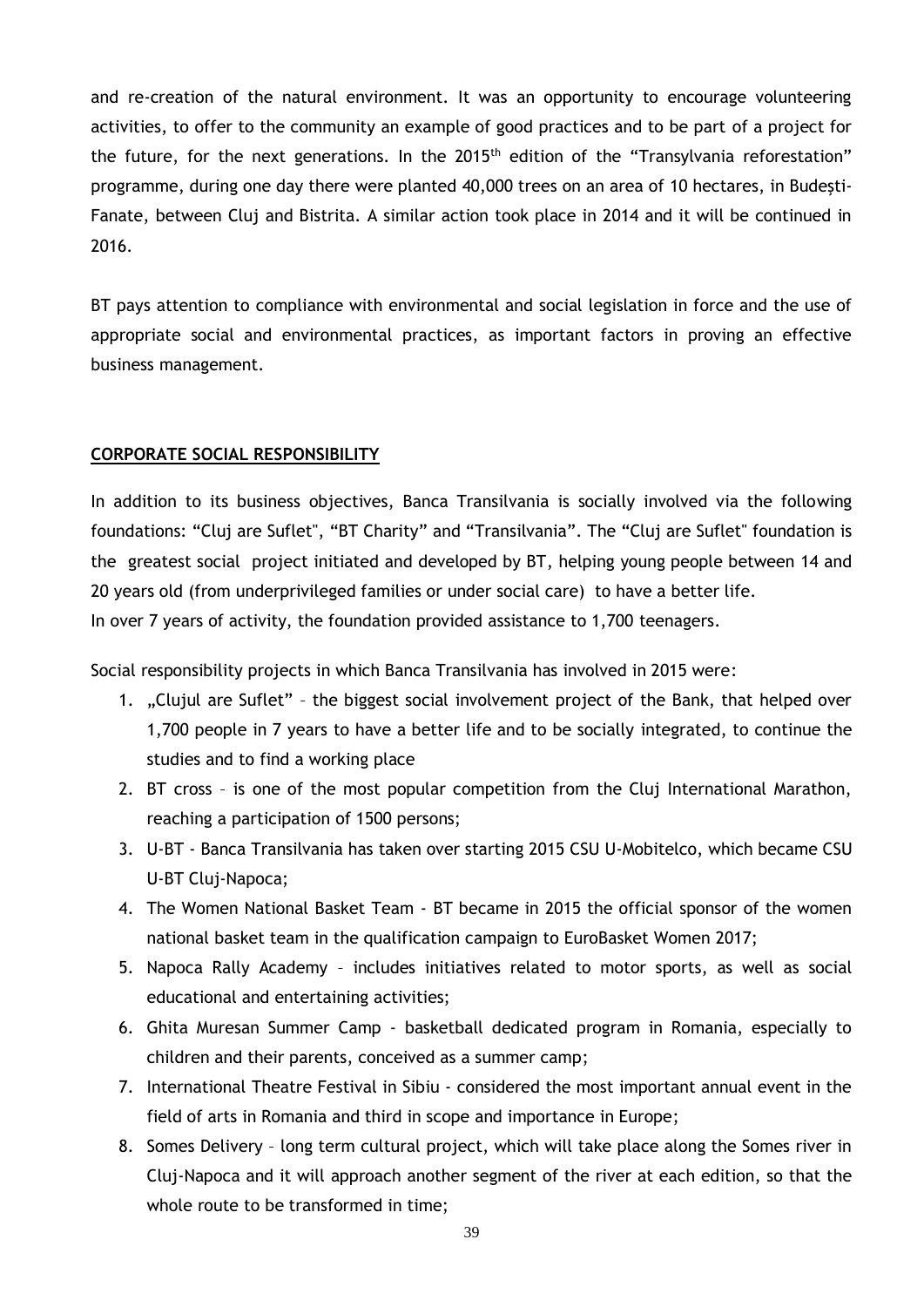- 9. Comedy International Festival"Comedy Cluj" the biggest theme festival dedicated to the comedy movies in Europe, reached the seventth edition in 2015;
- 10. Cluj European Capital of Culture 2021 the project supports the participation of Cluj-Napoca in the competition for the European Capital of Culture in 2021.

## <span id="page-41-0"></span>**OTHER INFORMATION**

**Regarding the preparation of the separate and consolidated financial statements in accordance with International Financial Reporting Standards as endorsed by the European Union and the finance activity.**

The information presented in the separate and consolidated financial statements for the financial period ended 31 December 2015 is based on the accounting rules provided by the Law no. 82/1991, as further amended and completed, by NBR Order no.27/2010 for approval of the accounting regulations in accordance with the International Financial Reporting Standards adopted by the European Union, as amended and completed by NBR Order no. 29/20.12.2011, NBR Order no.1/30.01.2013 and other relevant NBR instructions.

The obligations to the state, local budget and special funds were correctly determined and the related payments were made according to the legal provisions.

The statements of financial position, profit and loss, other comprehensive income, cash flow, changes in shareholders' equity and the accounting policies and explanatory notes were prepared in accordance with NBR's Order 27/2010 for approval of the accounting regulations in accordance with the International Financial Reporting Standards adopted by the European Union, as further amended and completed. The line items included in the statement of financial position correspond with the data booked in the trial balance and truthfully reflect the assets and liabilities determined following the annual patrimony count.

The revenues, expenses and separate and consolidated financial results for 2015 are reflected accurately in other comprehensive income and the net profit distribution proposals are made in accordance with the applicable laws and regulations.

The Bank had computed and paid its tax obligations to the state budget and special funds on a monthly basis, toghether with its quarterly/ semi-annual obligations to the local budget, and made income tax pre-payments on a quarterly basis, in accordance with the applicable laws and regulations.

40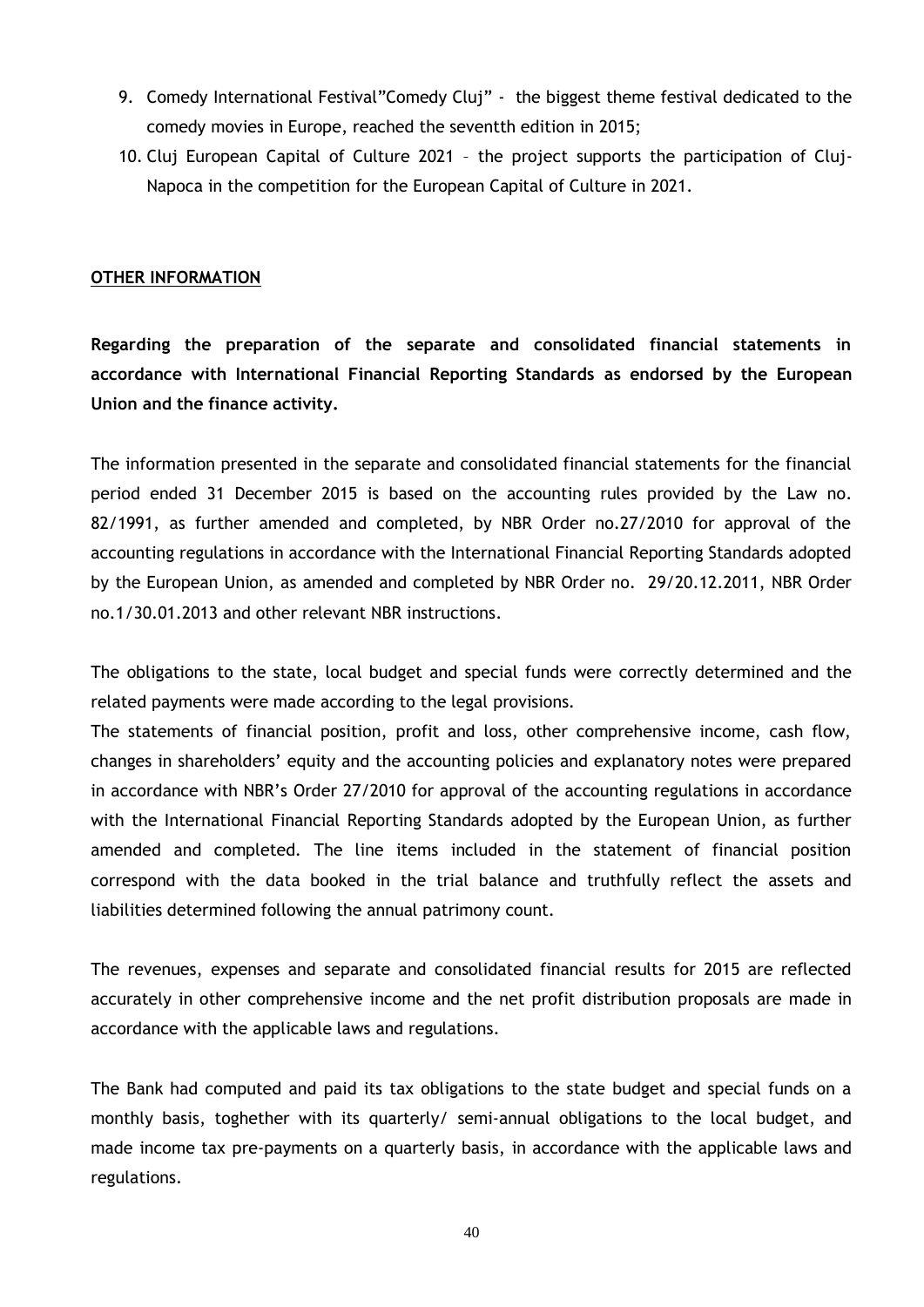The patrimony count was carried out in accordance with the Accounting Law no. 82/1991, as further amended and completed, the Governmental Emergency Ordinance no. 99/2006, as further amended and completed, the Order no.2861/2009, as further amended and completed, and the results were faithfully reflected in the statement of financial position.

## <span id="page-42-0"></span>**SUBSEQUENT EVENTS**

On February 29, 2016 it was finalised the acquisition of a Retail loan portofolio from Bank of Cyprus Public Company Limited Nicosia Romania branch. The fair value of the acquired portfolio amounted to RON 7,955 thousand (EUR 1,780 thousand as at transaction date).

On March 11, 2016, Banca Transilvania Financial Group acquired Capital Partners through BT Securities. Following this transaction, the Group will take over the investment banking business, the brand and a specialized M&A team.

In November 2015 the Romanian Parliament approved a law for giving in payment of certain mortgages to settle the credit related obligation of debtors. This law regulates the debtor's right to settle entirely debt from a loan contract by transferring to the lender the ownership right on the mortgage under certain regulated conditions.

The President of Romania has sent the law back to re-examination. On 18<sup>th</sup> of December 2015, the Central European Bank issued from its own initiative a notice with regard to this law project. The notice mentioned the unjustified potentially negative impact that some of the provisions may have on the Romanian economy and the financial stability.

The most debated aspects (including with representatives of the National Bank of Romania) are referring to:

- The retroactive application of the law which applies also to the lending contracts in place not only to the contracts concluded after its ratification;
- Type of loans the initial project covered all loan contracts between individuals and credit institutions guaranteed by real estate. The proposals from the National Bank included limitations only to residential real estate and exclusion of "Prima Casa" program.
- The value of the loan the initial project included all loan contracts no matter of the value of the loan. The current proposals limited the application of the law only to contracts under 150.000 EUR

Social aspects – the initial project included all types of debtors. The current proposal introduce a minimum indebtness ratio of 65%.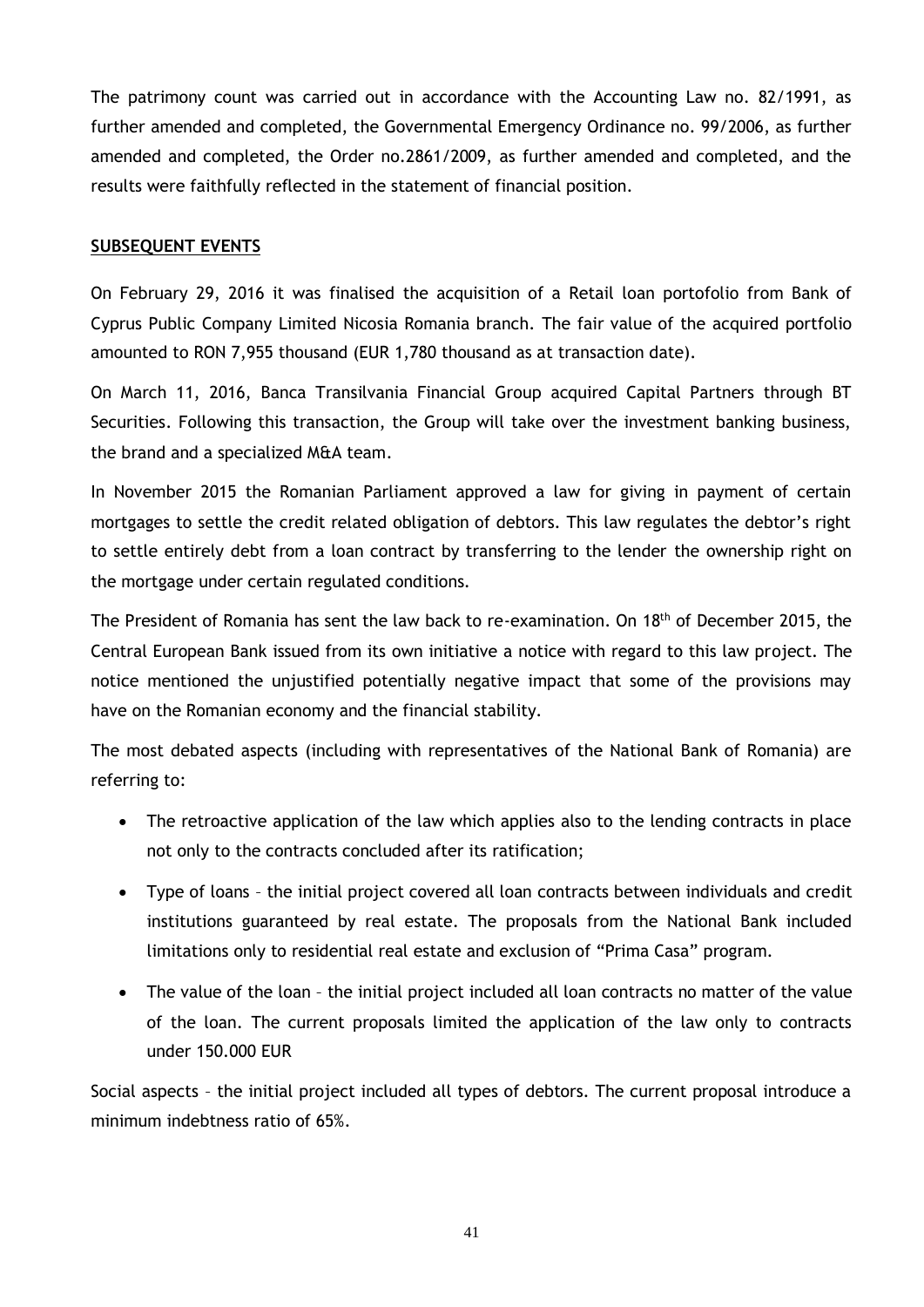## <span id="page-43-0"></span>**INFORMATION ABOUT THE PROJECTED EVOLUTION OF THE GROUP IN 2016**

For 2016, Banca Transilvania Financial Group plans to develop a new microfinance business model in order to continously support the Romanian entrepreneurship.

## **QUANTITATIVE OBJECTIVES for 2016:**

- Total assets: 5.3% increase;
- Total gross loans: 5.7% increase;
- Total deposits from customers: 5% increase;
- Cost to income ratio: 41.55%;
- Loans to deposits ratio: 73%;
- Maximizing the return on equity (ROE);
- Consolidation of the 3rd position on the cards market and an agressive increase in credit cards;
- An active presence in online environment by developing specific applications, taking into account the increasing demand for mobile banking and a more dynamic presence in social media;
- New products definiton, as alternatives for traditional deposits (having a decreasing interest rate) and encouraging clients to buy other products: unit funds; insurance; other investments;

## **QUALITATIVE OBJECTIVES for 2016:**

- Focus on financing the strategic sectors for BT, such as: agriculture, industrial production, exports, medical services, EU co-financed projects;
- Development of the factoring activities for customers;
- Complete the specific steps for customization and implementation of a new aplication FICO Retail Loan Origination;
- Focus on new business segments, such as creative industries and liberal professions;
- Improving the loan portfolio quality;
- Development of the Internet Banking and Mobile Banking applications;
- Grow and develop the Microfinance project.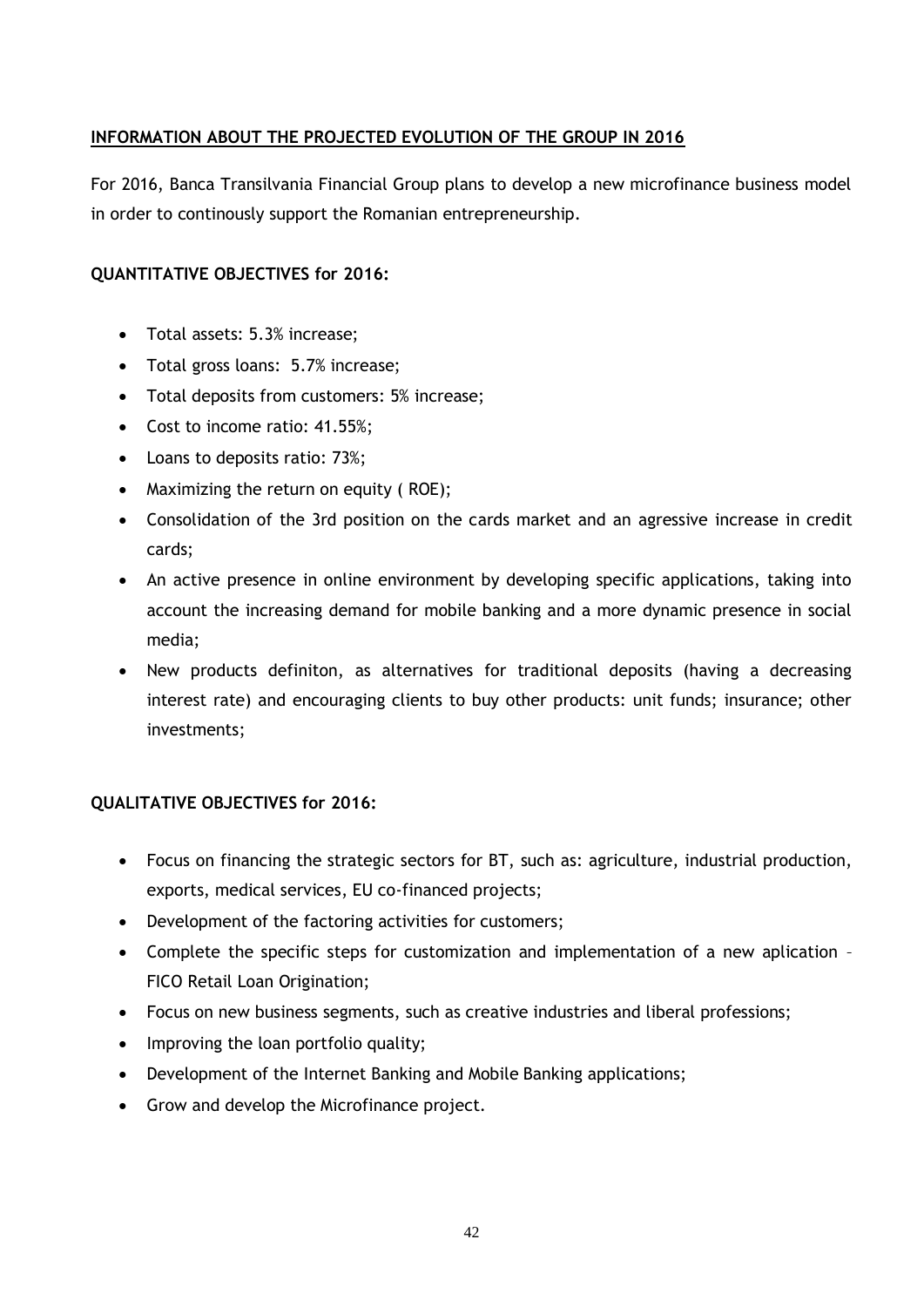## <span id="page-44-0"></span>**INVESTMENT PLAN FOR 2016**

Investment budget for 2016:

| Branches and buildings   | RON 54.07 milion |
|--------------------------|------------------|
| IT and cards investments | RON 74.72 milion |
| • Other                  | RON 14.73 milion |
| • Security               | RON 13.73 milion |
| • Special projects       | RON 26.40 milion |
|                          |                  |

Bank's investments RON 183.65 milion

## <span id="page-44-1"></span>**BUDGETED STATEMENT OF FINANCIAL POSITION AND STATEMENT OF PROFIT AND LOSS FOR 2016**

The 2016 budgeted ratios are based on BT's separate financial statements prepared in accordance with the International Financial Reporting Standards adopted by the European Union, this being the single reporting framework for Romanian credit institutions since January 1, 2012.

An average annual inflation rate of 2.0% per year and an average exchange rate of 4.38 RON/EUR, were used in preparing the 2016 estimates.

The assets are expected to increase by 5% compared to the 2015 levels (up to RON 49,855 million). Regarding the assets structure, the estimated gross loan weight is 61.6%, cash and cash equivalents are 14.2%, while the T-bills are 29 %.

The budgeted structure of the liabilities for 2016 includes an increase in non-banking customer deposits by 5% as compared to 2015, to a 81.1 % weight in total liabilities.

The budget ratios for 2016, submitted for the GSM approval, are determined in order to support the proposed business objectives and are correlated with the prudential and supervisory standards and regulations.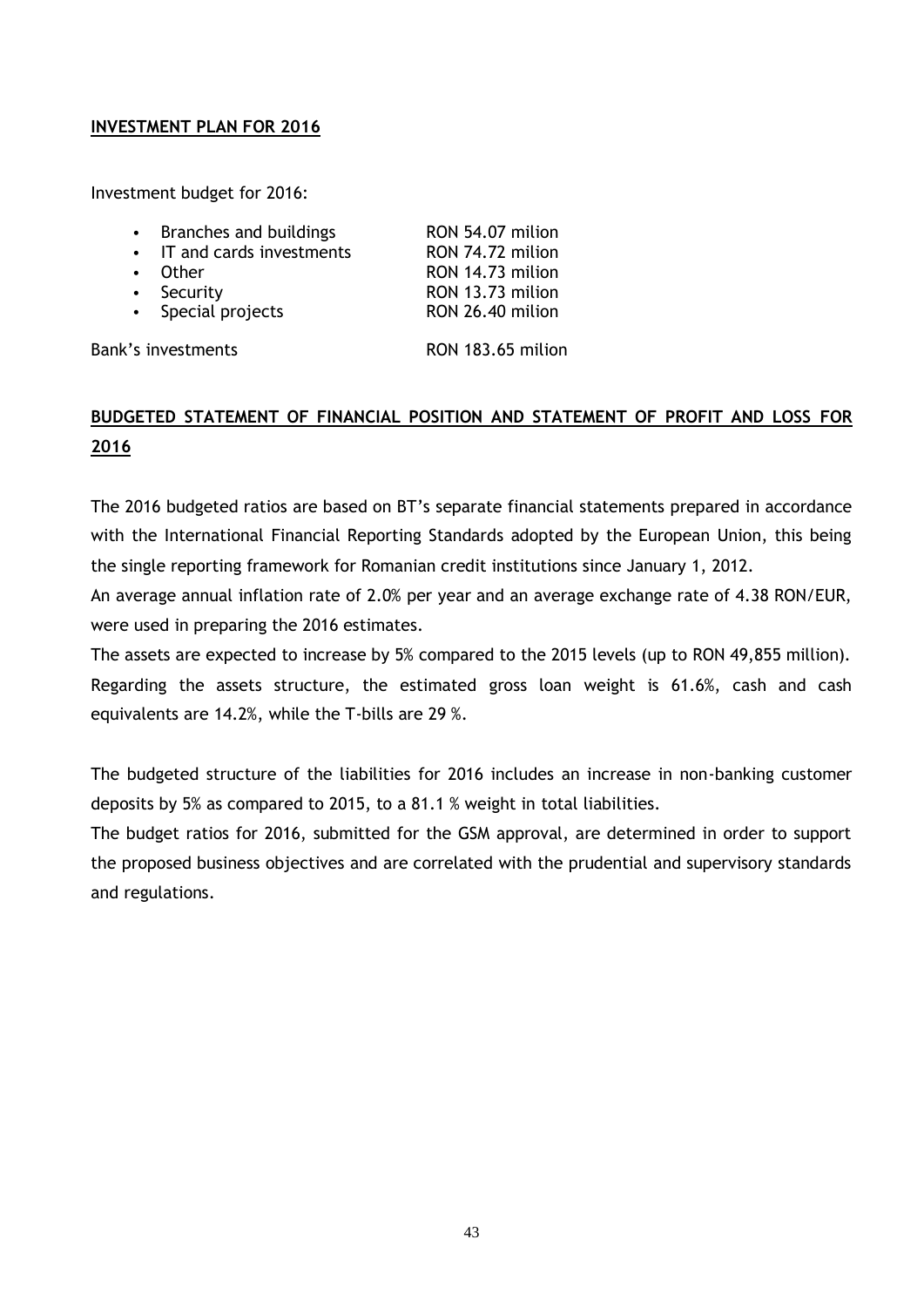The main items budgeted for 2016 Statement of Financial Position and Statement of Profit and Loss are presented below:

| <b>Statement of Financial Position (RON Mil.)</b> | <b>ACT 2015</b> | <b>BVC proposal 2016</b> |
|---------------------------------------------------|-----------------|--------------------------|
| Cash and cash equivalents                         | 8,887           | 7,105.6                  |
| <b>T-Bills</b>                                    | 12,389          | 14,716.1                 |
| <b>Gross Loans</b>                                | 27,740          | 29,509.8                 |
| Loan provisions                                   | (2,632)         | (2,602.5)                |
| <b>Fixed assets</b>                               | 410             | 590.5                    |
| Investments in other entities                     | 85              | 94.9                     |
| <b>Deferred tax assets</b>                        | 111             | 86.5                     |
| Other assets                                      | 353             | 354.0                    |
| <b>Total assets</b>                               | 47,343          | 49,854.8                 |
| Deposits from clients                             | 38,395          | 40,443.9                 |
| Interbank deposits & borrowings                   | 1,374           | 2,396.9                  |
| Subordinated loan                                 | 416             | 391.2                    |
| Other liabilities                                 | 1,040           | 985.9                    |
| <b>Total liabilities</b>                          | 41,225          | 44,217.9                 |
| <b>Total equity</b>                               | 6,118           | 5,636.9                  |
| <b>Total liabilities and equity</b>               | 47,343          | 49,854.8                 |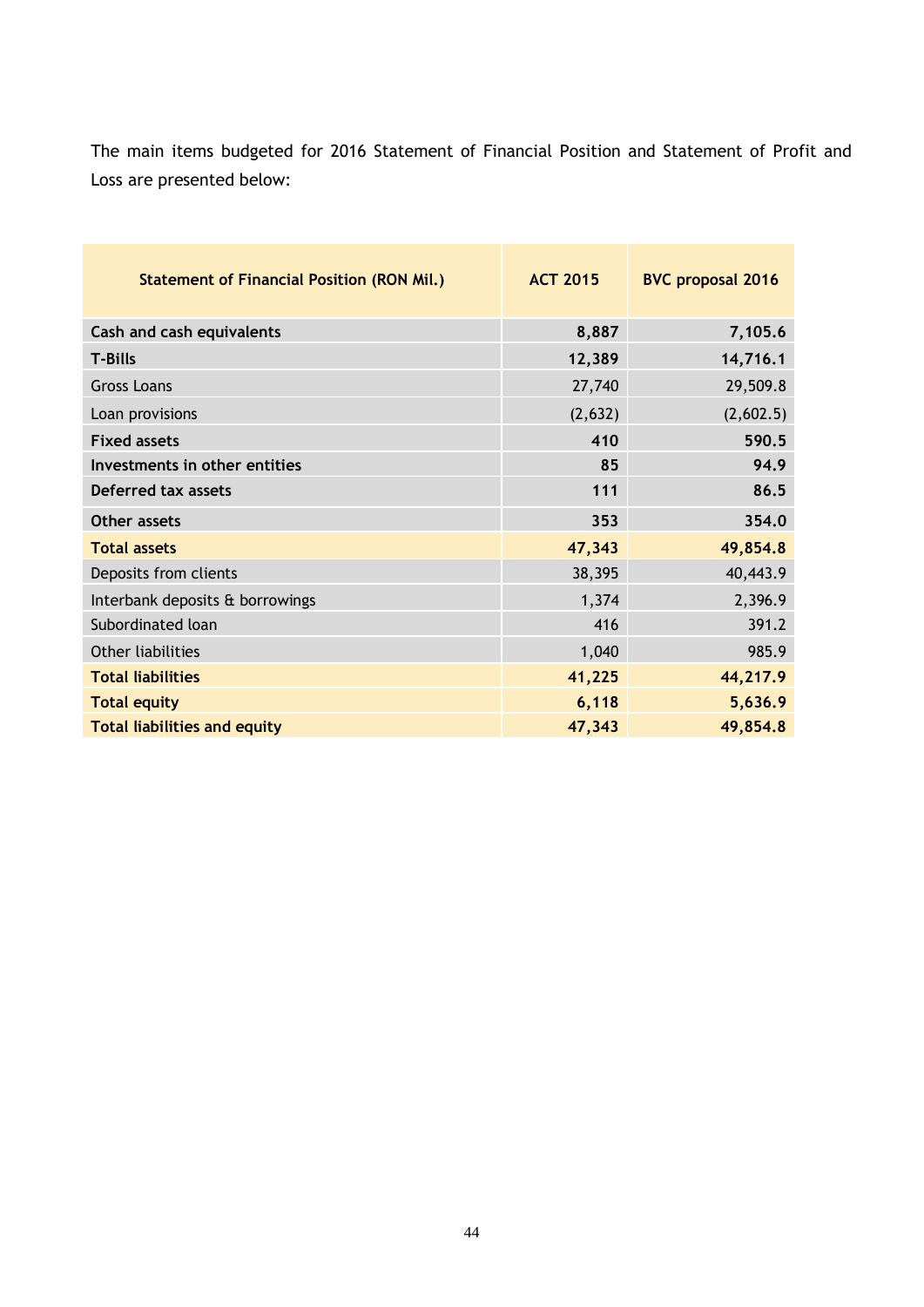| <b>Statement of Profit and Loss</b><br>(RON Mil.) | <b>ACT 2015</b> | <b>BVC proposal 2016</b> |
|---------------------------------------------------|-----------------|--------------------------|
| Interest income and similar income                | 2,369.8         | 2,240.2                  |
| Interest expense                                  | (459.9)         | (482.6)                  |
| Net interest income                               | 1,909.9         | 1,757.7                  |
| Net fees and commissions                          | 457.5           | 506.6                    |
| Net trading result                                | 401.5           | 254.8                    |
| Contribution to Deposit Guarantee Fund            | (95.3)          | (80.5)                   |
| Other income                                      | 81.9            | 299.8                    |
| <b>TOTAL REVENUES</b>                             | 2,755.5         | 2,738.3                  |
| Loans provision charge                            | (795.1)         | (693.9)                  |
| Staff costs                                       | (650.3)         | (605.5)                  |
| Operating expenses                                | (461.7)         | (406.0)                  |
| Depreciation                                      | (77.6)          | (85.2)                   |
| Other expenses                                    | (156.3)         | (41.0)                   |
| Bargaining gain *                                 | 1,650.6         |                          |
| <b>PROFIT BEFORE TAX</b>                          | 2,265.1         | 906.7                    |
| Income tax/Revenues from DTA                      | 152.5           | (58.5)                   |
| <b>NET INCOME AFTER TAXES</b>                     | 2,417.7         | 848.2                    |